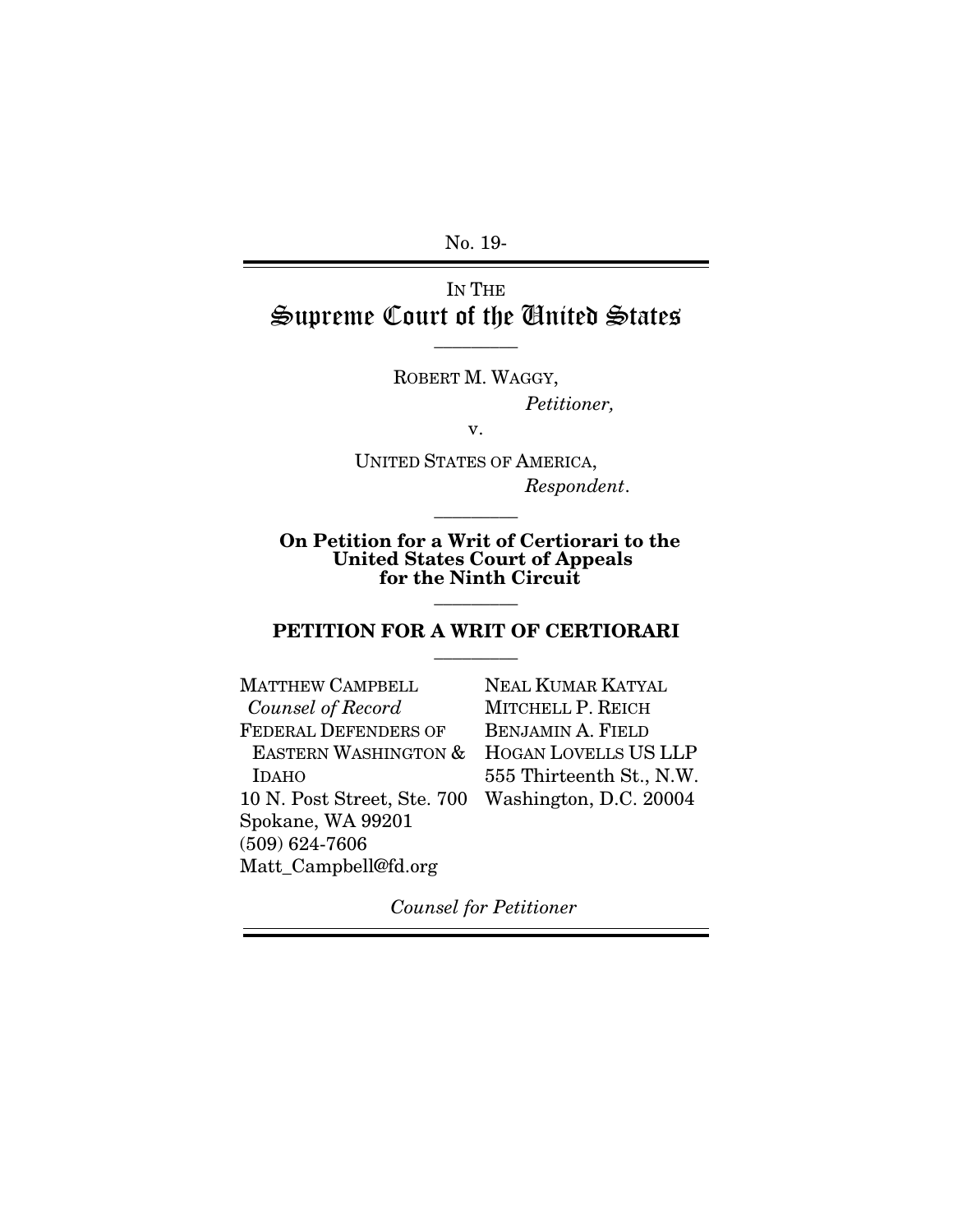#### QUESTION PRESENTED

The federal government and 43 States have enacted laws that criminalize telephone harassment. Some of these statutes apply only to calls that lack any legitimate purpose or that contain speech traditionally outside the protection of the First Amendment, such as true threats or obscenity. But some telephone harassment statutes apply even when the caller is speaking to a government official on a matter of public concern, or criminalize speech where the caller uses particular "words" or "language" deemed offensive. *E.g.* Wash. Rev. Code § 9.61.230(1)(a). Circuits and state high courts are deeply divided, 10-8, on whether such broadly written or contentbased telephone harassment laws comply with the First Amendment.

The question presented is:

Whether a statute that prohibits telephone harassment may, consistent with the First Amendment, prohibit speech on matters of public concern or impose content-based restrictions on speech.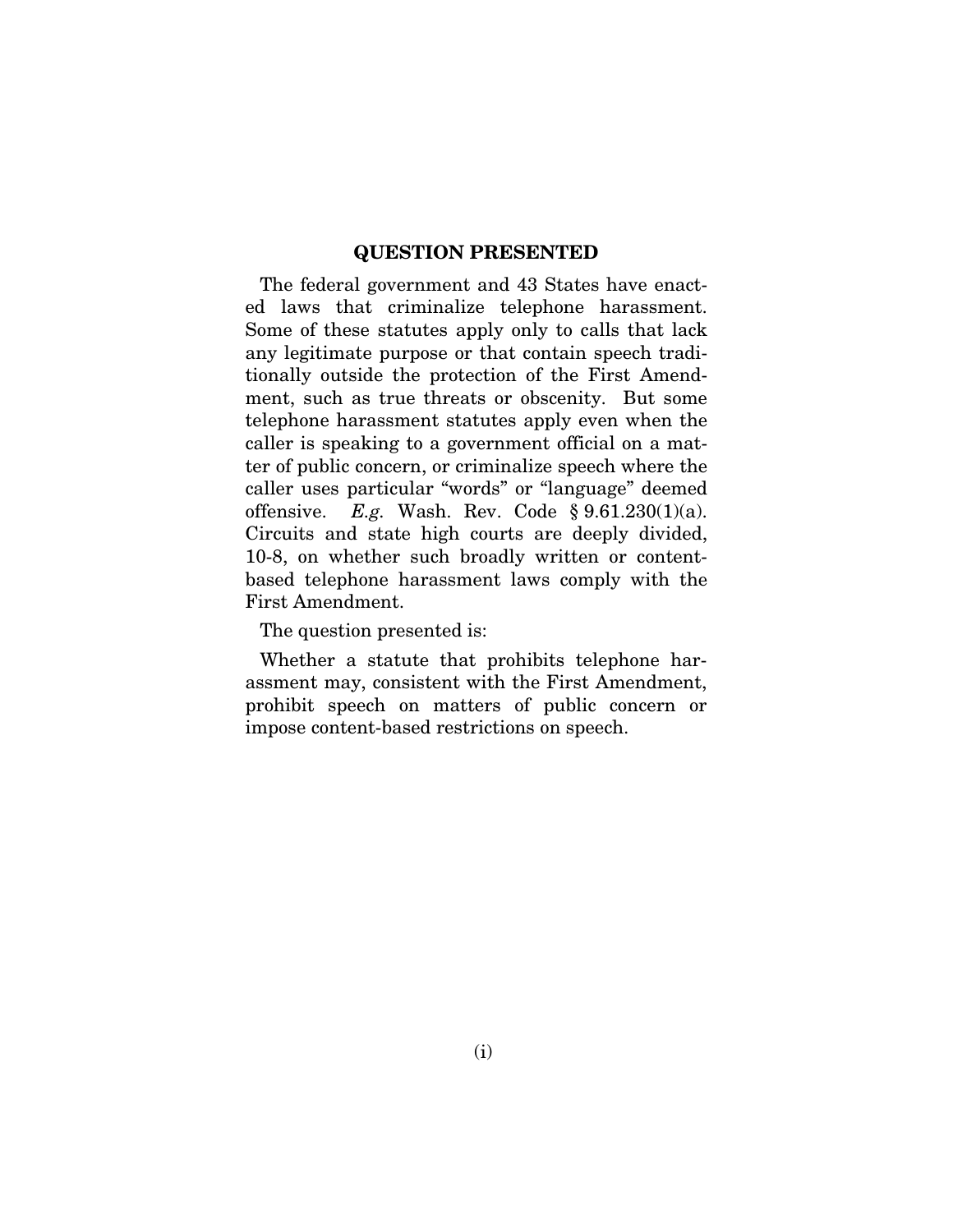### PARTIES TO THE PROCEEDING

Robert M. Waggy, petitioner on review, was the defendant-appellant below.

The United States of America, respondent on review, was the plaintiff-appellee below.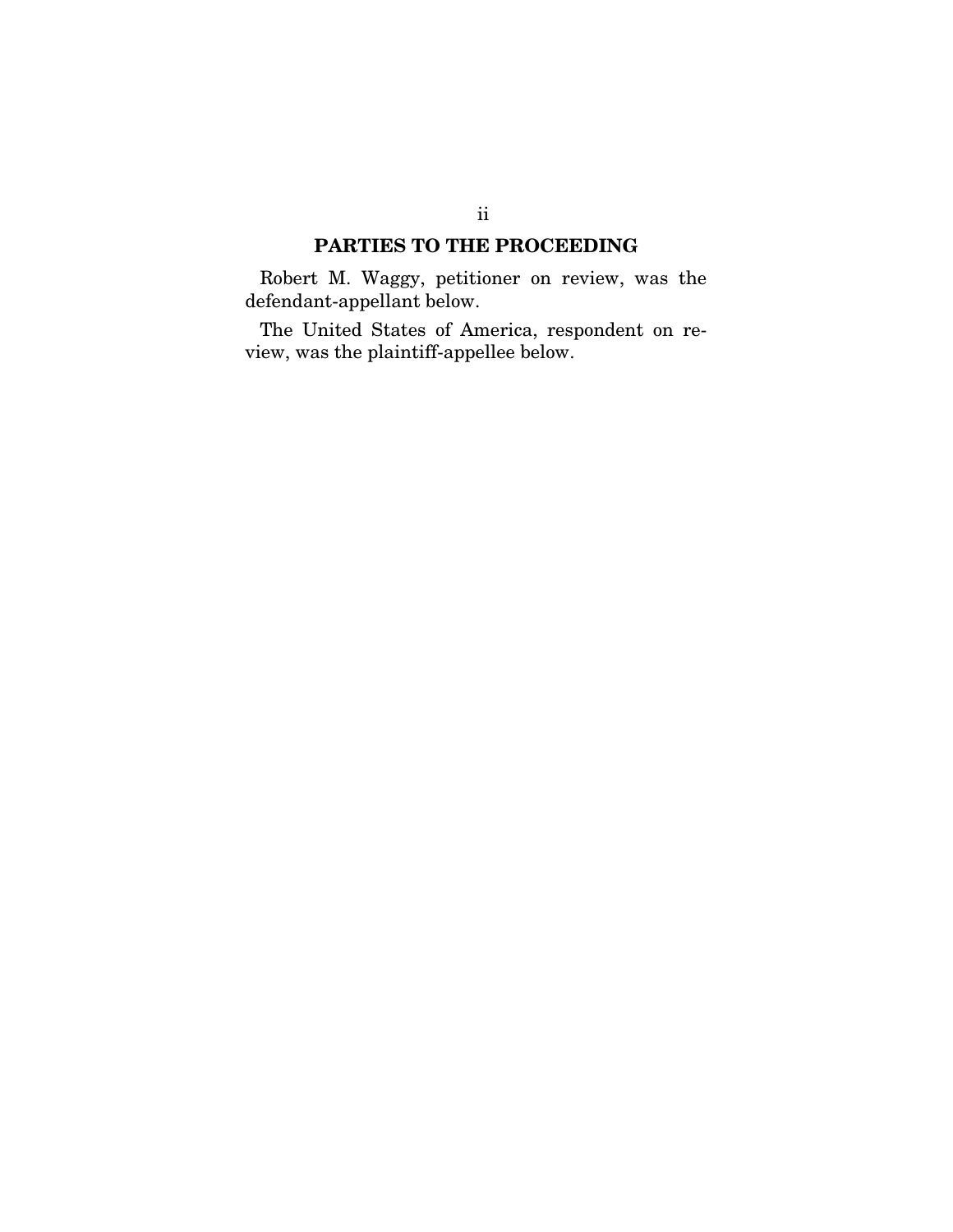#### RELATED PROCEEDINGS

#### U.S. Court of Appeals for the Ninth Circuit:

*United States* v. *Waggy*, No. 18-30171 (9th Cir.) (Sep. 5, 2019) (reported at 936 F.3d 1014) *United States* v. *Waggy*, No. 18-30171 (9th Cir.) (Sep. 5, 2019) (per curiam) (unreported, available at 776 F. App'x 547)

U.S. District Court for the Eastern District of Washington:

*United States* v. *Waggy*, No. 2:17-cr-212-SAB-1 (E.D. Wash. Oct. 2, 2017) (unreported) (order denying motion for judgment of acquittal)

*United States* v. *Waggy*, No. 2:17-cr-212-SAB-1 (E.D. Wash. Nov. 16, 2017) (unreported) (judgment of conviction)

*United States* v. *Waggy*, No. 2:17-cr-212-SAB-1 (E.D. Wash. July 30, 2018) (unreported) (order affirming conviction)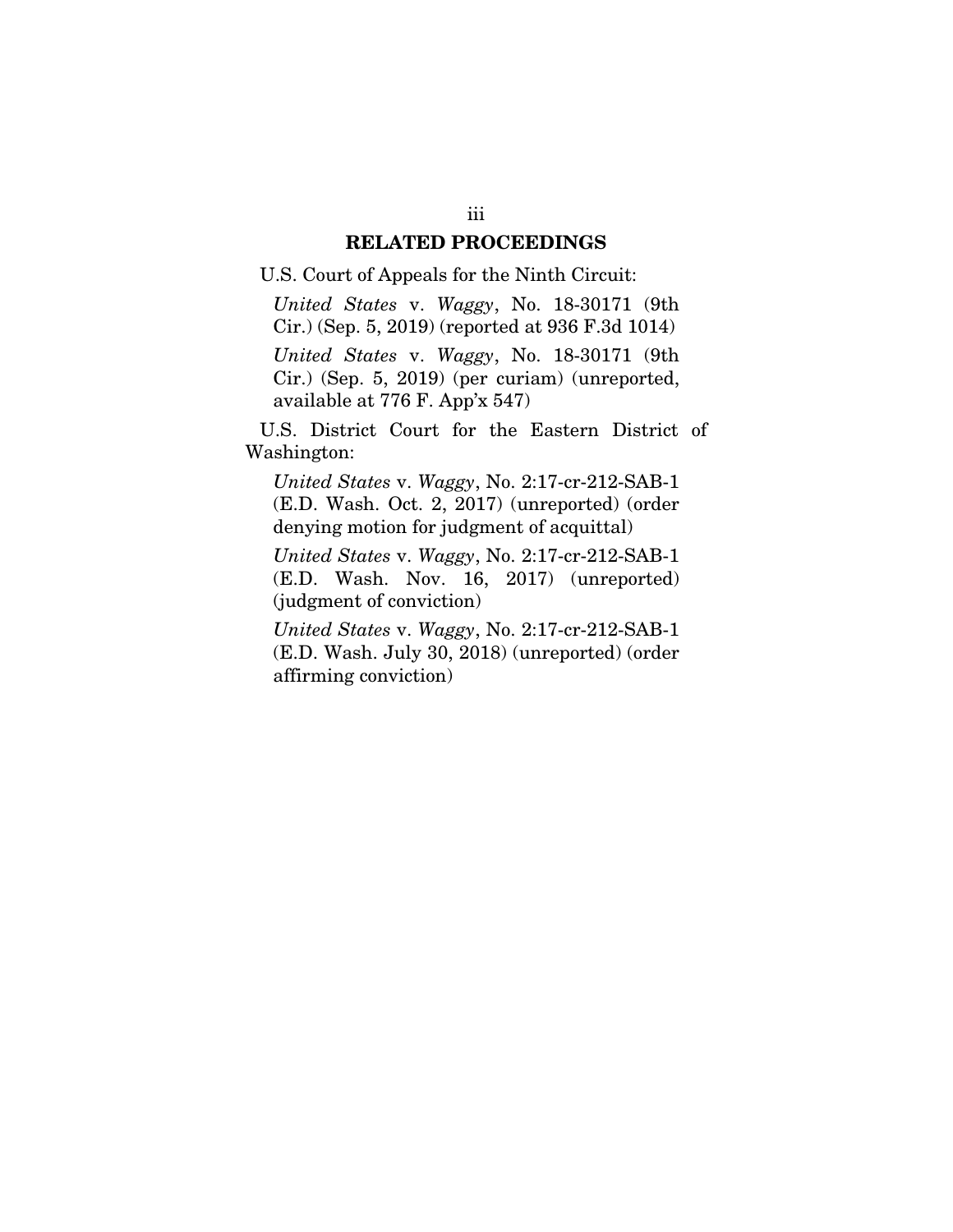# TABLE OF CONTENTS

| Page                                                                       |
|----------------------------------------------------------------------------|
|                                                                            |
| PARTIES TO THE PROCEEDING                                                  |
|                                                                            |
|                                                                            |
|                                                                            |
|                                                                            |
|                                                                            |
| CONSTITUTIONAL AND STATUTORY                                               |
|                                                                            |
|                                                                            |
| A.                                                                         |
| $\mathbf{B}$                                                               |
| REASONS FOR GRANTING THE PETITION 11                                       |
| <b>LOWER COURTS ARE</b><br>I.                                              |
| <b>INTRACTABLY SPLIT ON THE</b><br>CONSTITUTIONALITY OF                    |
| TELEPHONE HARASSMENT                                                       |
|                                                                            |
| Four Circuits And Six State High<br>$A_{\cdot}$                            |
| Hold That Telephone<br>Courts                                              |
| Harassment Statutes Do Not                                                 |
| Regulate Speech Protected By<br>The First Amendment12                      |
|                                                                            |
| <b>B.</b><br>Two Circuits And Six State High<br>Courts Hold That Telephone |
| Harassment Statutes Are Either                                             |
| Facially Invalid Or Unconstitu-                                            |
| tional As Applied To Speech On                                             |
| Matters Of Public Concern 17                                               |

iv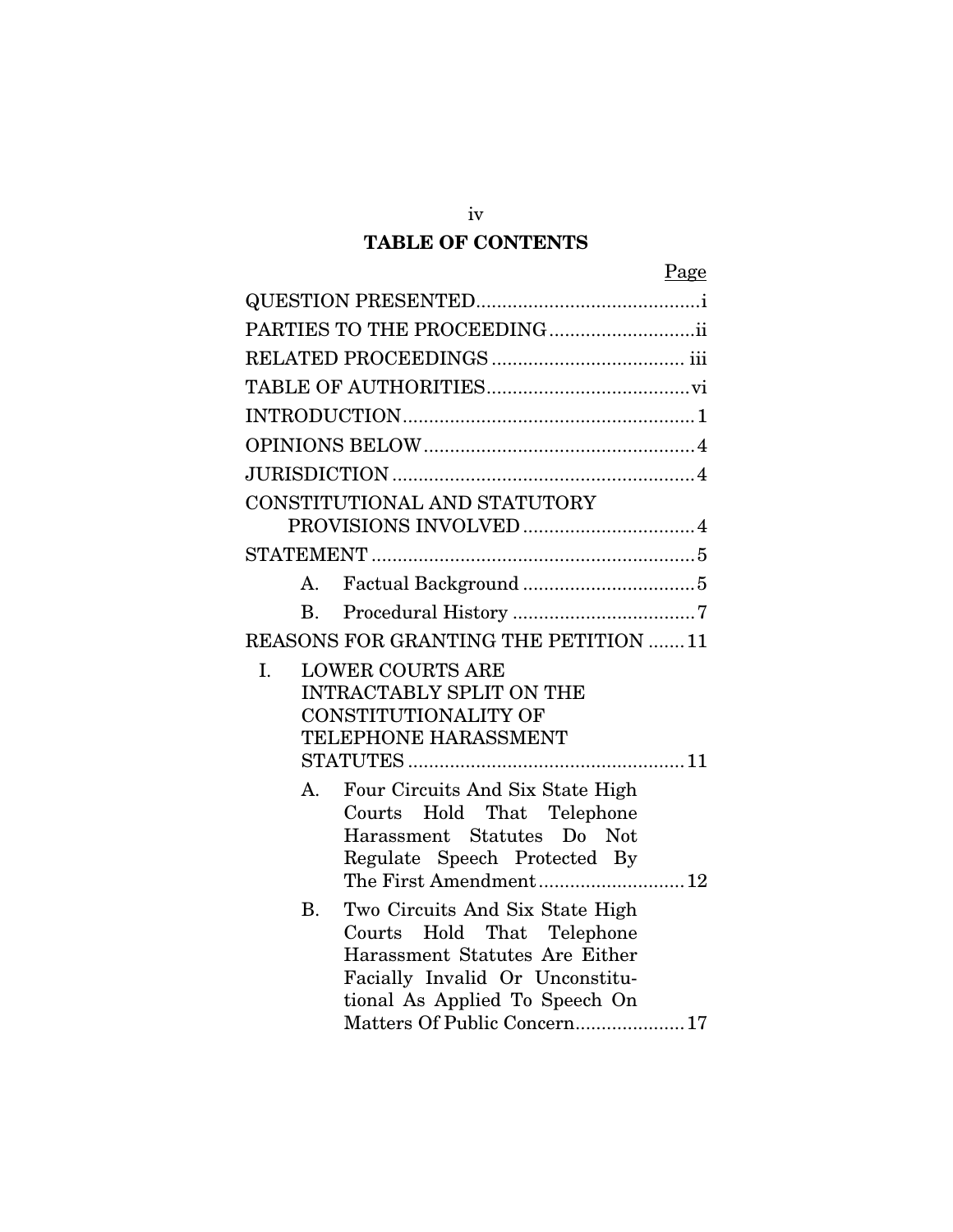# TABLE OF CONTENTS—Continued

Page

| II. | THE DECISION BELOW                         |
|-----|--------------------------------------------|
|     | CONFLICTS WITH THIS COURT'S                |
|     | FIRST AMENDMENT PRECEDENTS26               |
|     | III. THE QUESTION PRESENTED IS OF          |
|     | SUBSTANTIAL IMPORTANCE34                   |
|     |                                            |
|     | <b>APPENDIX</b>                            |
|     | <b>APPENDIX A—Ninth Circuit's Opinion</b>  |
|     |                                            |
|     | <b>APPENDIX B- Ninth Circuit's Memo-</b>   |
|     | randum Disposition (Sept. 5, 2019)18a      |
|     | <b>APPENDIX C-District Court's Order</b>   |
|     | Affirming Conviction (July 30, 2018) 22a   |
|     | APPENDIX D-District Court's Judg-          |
|     |                                            |
|     | <b>APPENDIX E-District Court's Order</b>   |
|     | Memorializing Ruling on Motion             |
|     |                                            |
|     | <b>APPENDIX F-District Court's Verdict</b> |
|     | <b>APPENDIX G-District Court's Order</b>   |
|     | Regarding Motions in Limine, Mo-           |
|     | tions to Dismiss, and Motions to Ex-       |
|     |                                            |
|     | <b>APPENDIX H-District Court's Second</b>  |
|     | Amended Information (July 27,              |
|     |                                            |

v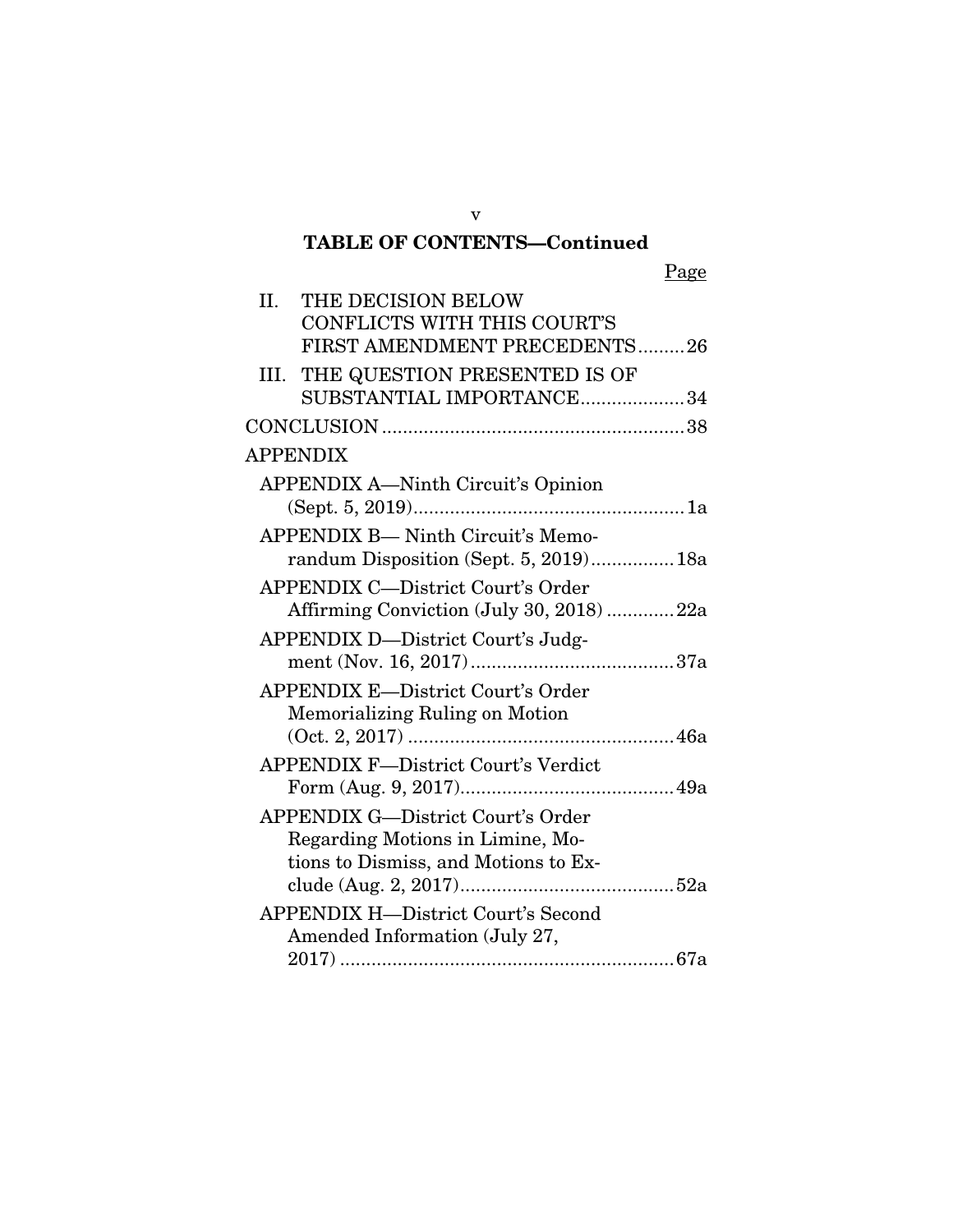# TABLE OF AUTHORITIES

vi

 $Page(s)$ 

# CASES:

| ApolloMedia Corp. v. Reno,                                           |
|----------------------------------------------------------------------|
| ApolloMedia Corp. v. Reno,<br>19 F. Supp. 2d 1081 (N.D. Cal. 1998)33 |
| Ashcroft v. ACLU,                                                    |
| Bachowski v. Salamone,                                               |
| Baumgartner v. United States,                                        |
| <i>Bolles v. People,</i>                                             |
| Brown v. Entm't Merchs. Ass'n,                                       |
| California Motor Transp. Co. v. Trucking<br>Unlimited,               |
| Carey v. Population Servs. Int'l,                                    |
| Coates v. City of Cincinnati,                                        |
| Cohen v. California,                                                 |
| Commonwealth v. Hendrickson,                                         |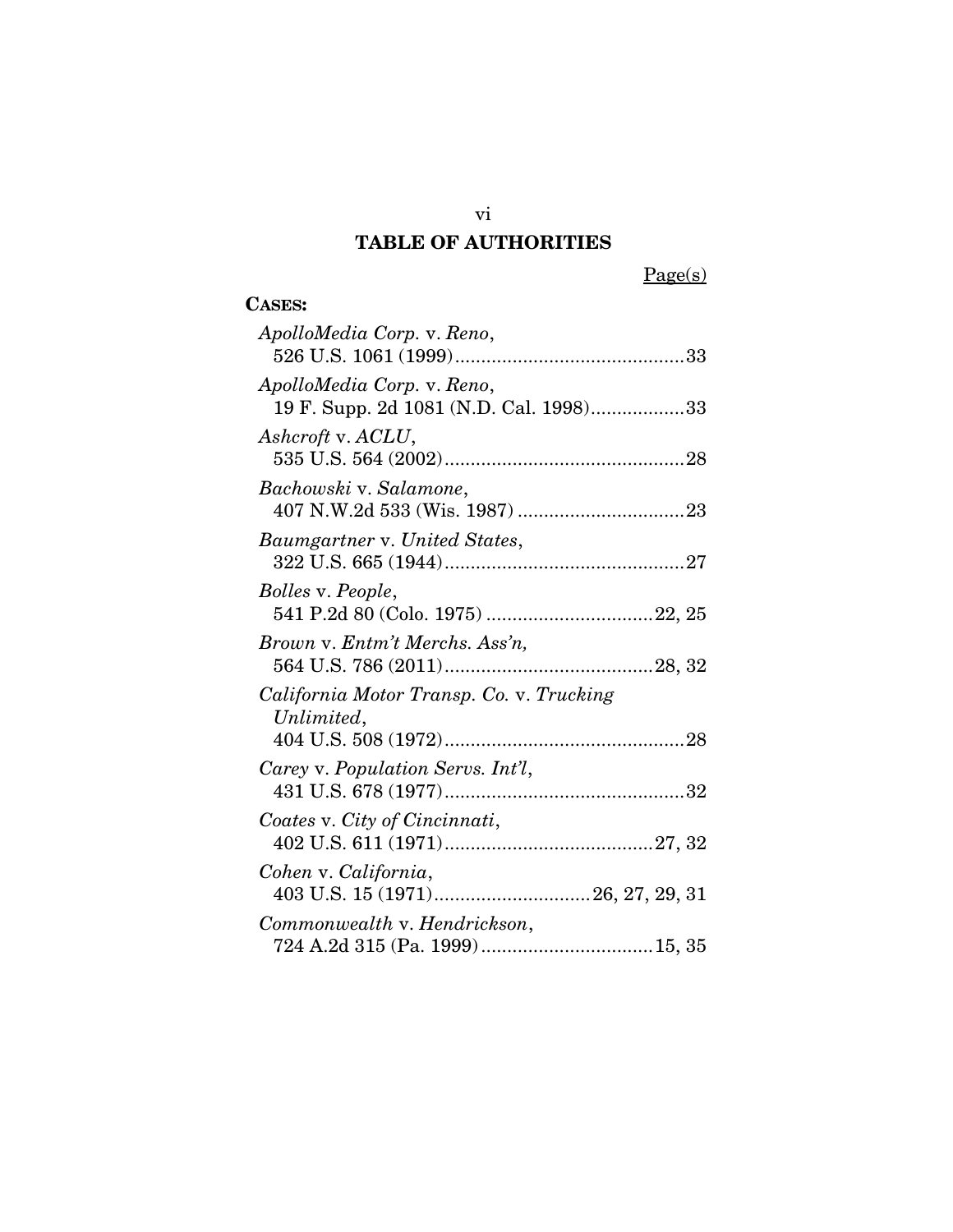| L. |  |
|----|--|
|    |  |

| Connick v. Myers,                                                                                                   |
|---------------------------------------------------------------------------------------------------------------------|
| FCC v. Pacifica Found.,                                                                                             |
| FEC v. Wisconsin Right To Life, Inc.,                                                                               |
| Galloway v. State,                                                                                                  |
| Gormley v. Dir., Conn. State Dep't of Adult<br>Probation,                                                           |
| Gormley v. Director, Connecticut State De-<br>partment of Probation,<br>632 F.2d 938 (2d Cir. 1980)  12, 13, 14, 35 |
| Government of Virgin Islands v. Vanter-<br>pool,<br>767 F.3d 157 (3d Cir. 2014)  19, 20, 35                         |
| Hedgpeth v. Pulido,                                                                                                 |
| <i>Iancu v. Brunetti,</i>                                                                                           |
| McKillop v. State,<br>857 P.2d 358 (Alaska Ct. App. 1993)23                                                         |
| Members of City Council of L.A. v. Taxpay-<br>ers for Vincent,                                                      |
|                                                                                                                     |

vii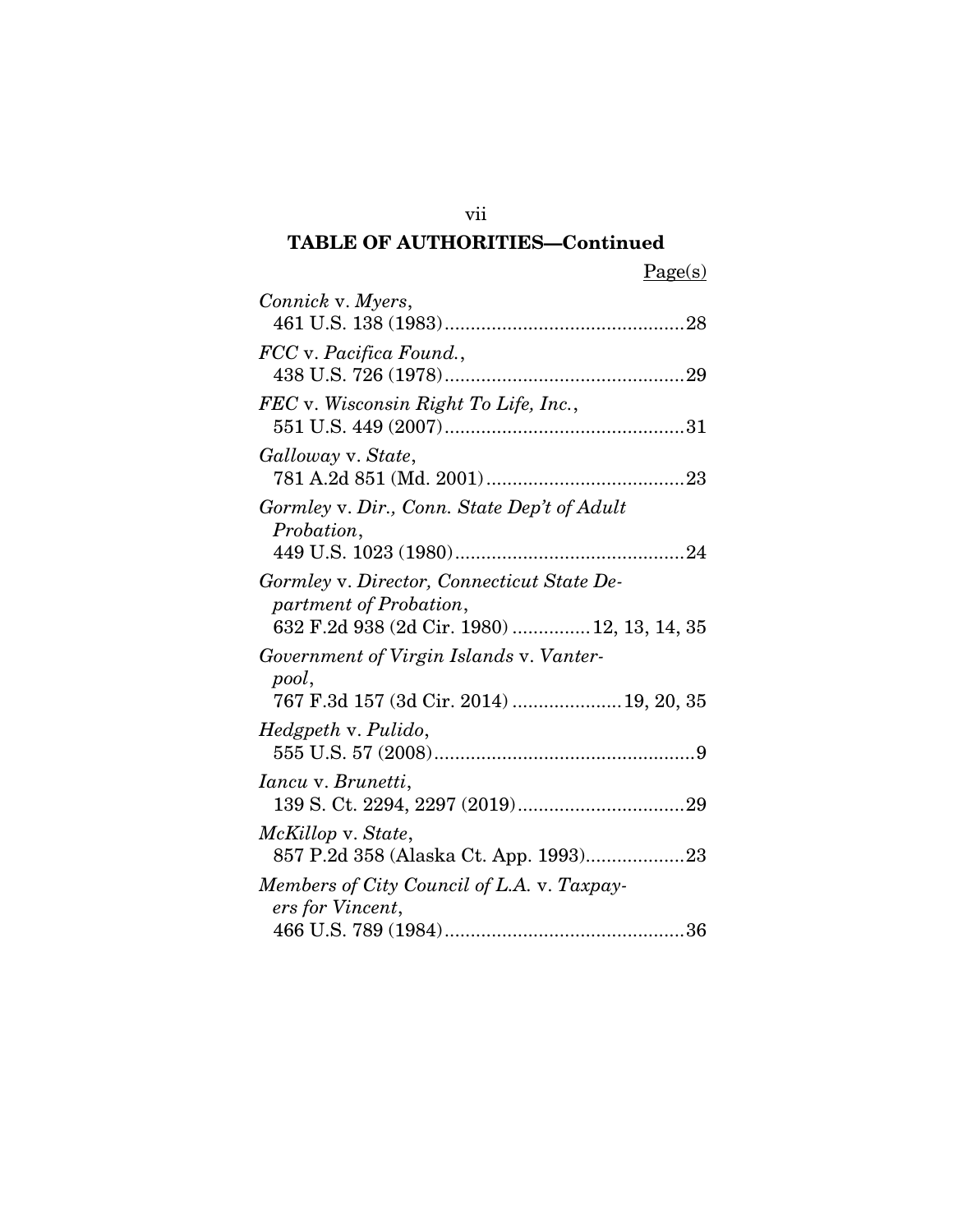| New York Times Co. v. Sullivan,          |
|------------------------------------------|
|                                          |
| People v. Golb,                          |
|                                          |
| People v. Klick,                         |
| 362 N.E.2d 329 (Ill. 1977)21, 22, 25, 35 |
| People v. Marquan M.,                    |
|                                          |
| People v. Parkins,                       |
|                                          |
| People v. Taravella,                     |
| 350 N.W.2d 780 (Mich. Ct. App. 1984) 19  |
| Pleasant Grove City v. Summum,           |
|                                          |
| Provo City v. Whatcott,                  |
|                                          |
| Reno v. ACLU,                            |
|                                          |
| Saxe v. State Coll. Area Sch. Dist.,     |
|                                          |
| Scott v. State,                          |
| 322 S.W.3d 662 (Tex. Crim. App. 2010),   |
| abrogated in part on other grounds by    |
| Wilson v. State, 448 S.W.3d 418 (Tex.    |
|                                          |
| Snyder v. Phelps,                        |
|                                          |

viii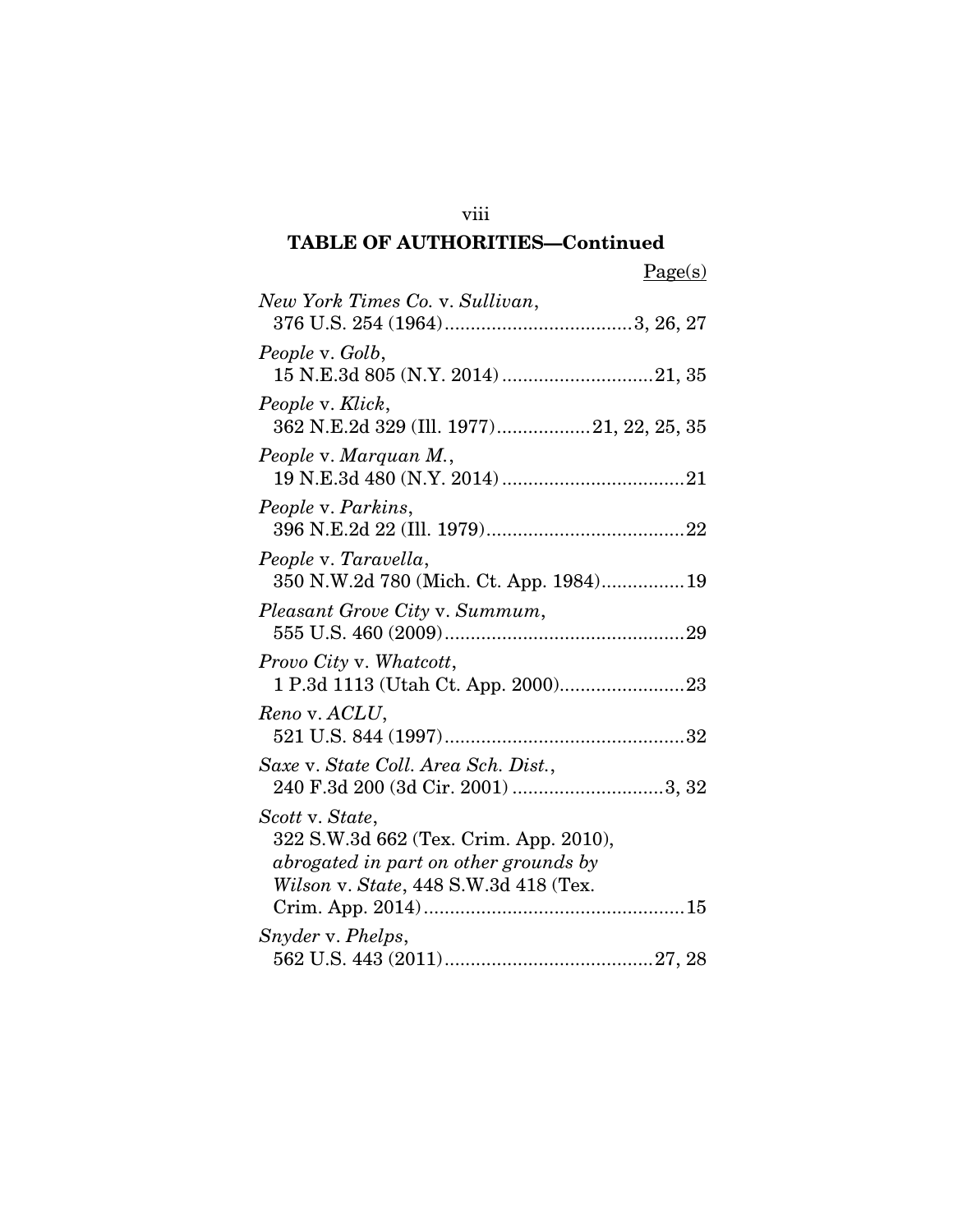| m | ц |  |
|---|---|--|
|   |   |  |

| State v. Brobst,                                                                                                                            |
|---------------------------------------------------------------------------------------------------------------------------------------------|
| State v. Brown,                                                                                                                             |
| State v. Calvert,<br>No. 15-0195, 2016 WL 3179968 (W. Va.                                                                                   |
| State v. Camp,<br>295 S.E.2d 766 (N.C. Ct. App.), appeal<br>dismissed for want of substantial ques-<br>tion, 299 S.E.2d 216 (N.C. 1982)  16 |
| State v. Dronso,<br>279 N.W.2d 710 (Wis. Ct. App. 1979)23                                                                                   |
| State v. Dugan,                                                                                                                             |
| State v. Dyson,<br>872 P.2d 1115 (Wash. Ct. App.), review<br>denied, 886 P.2d 1133 (Wash. 1994)  16, 33                                     |
| State v. Fratzke,<br>446 N.W.2d 781 (Iowa 1989)22, 25                                                                                       |
| State v. Hagen,                                                                                                                             |
| State v. Moulton,                                                                                                                           |
| State v. Peterson,<br>--- N.W.2d ---, 2019 WL 6691516 (Minn.                                                                                |

ix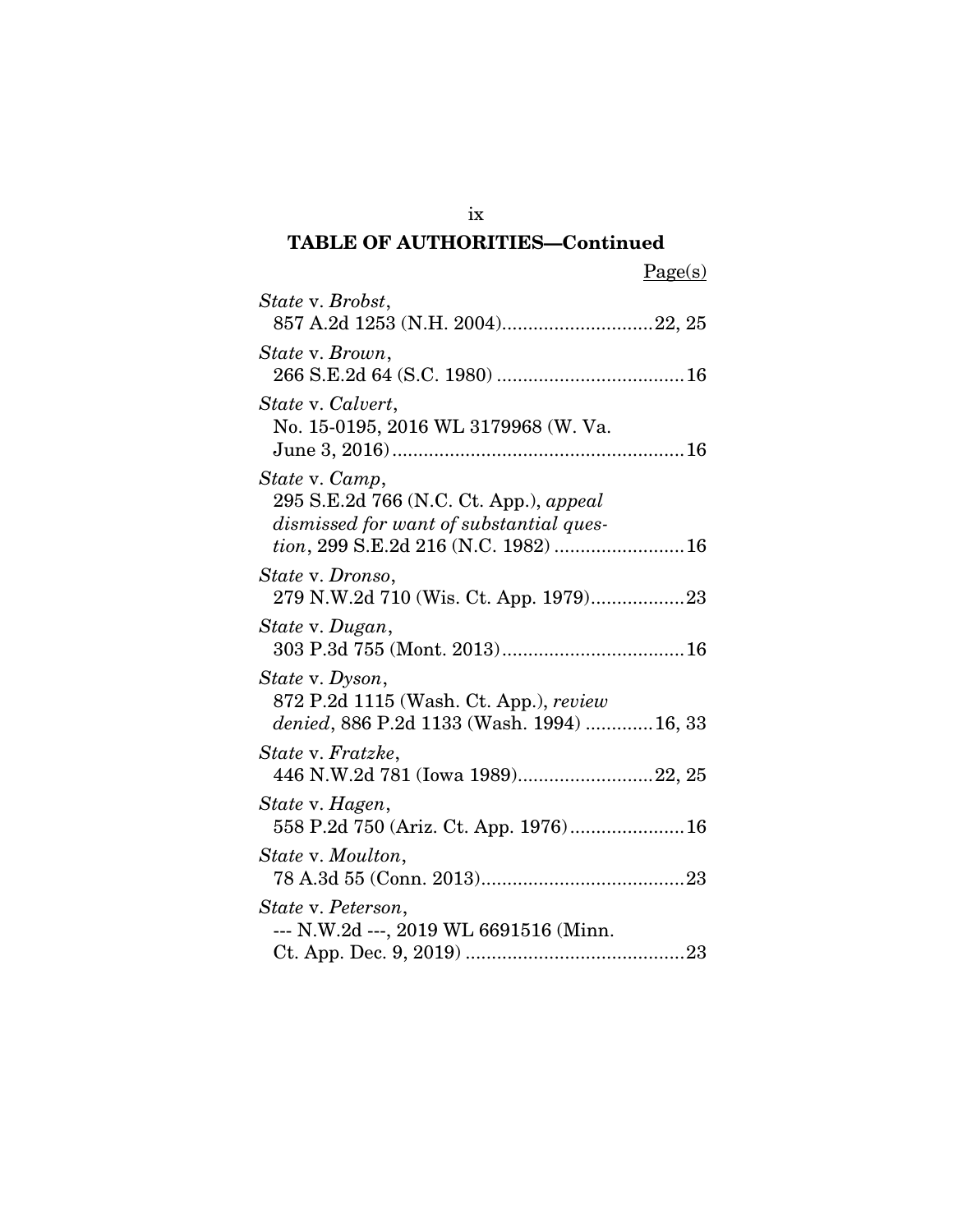Page(s)

| State v. Stephens,                                                                                            |
|---------------------------------------------------------------------------------------------------------------|
| State v. Thompson,                                                                                            |
| State v. Thorne,<br>333 S.E.2d 817 (W. Va. 1985) 13, 14, 16                                                   |
| State v. Vaughn,                                                                                              |
| Stromberg v. California,                                                                                      |
| Street v. New York,                                                                                           |
| <i>Thorne v. Bailey,</i><br>846 F.2d 241 (4th Cir. 1988) 13, 14, 15                                           |
| United States v. Bowker,<br>372 F.3d 365 (6th Cir. 2004), vacated on<br>other grounds, 543 U.S. 1182 (2005)19 |
| United States v. Eckhardt,<br>466 F.3d 938 (11th Cir. 2006) 14, 32                                            |
| United States v. Lampley,                                                                                     |
| United States v. O'Brien,                                                                                     |
| United States v. Popa,<br>187 F.3d 672 (D.C. Cir. 1999) passim                                                |
| United States v. Stevens,                                                                                     |

x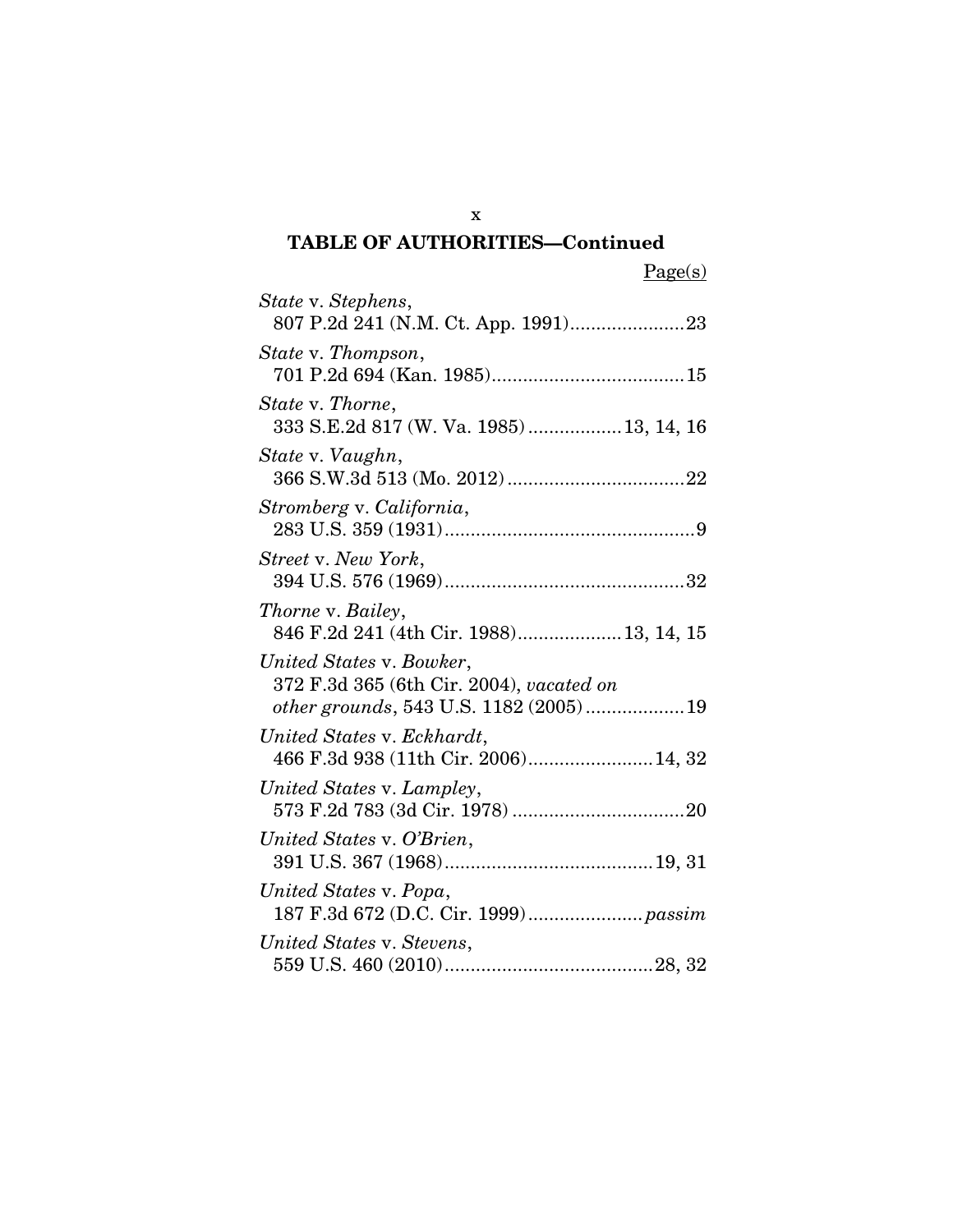|--|

| Virginia v. Hicks,                                |  |
|---------------------------------------------------|--|
| <b>CONSTITUTIONAL PROVISIONS:</b>                 |  |
|                                                   |  |
|                                                   |  |
| <b>STATUTES:</b>                                  |  |
|                                                   |  |
|                                                   |  |
| 47 U.S.C. $\S 223(a)(1)(A)(ii)$ (West Supp.       |  |
|                                                   |  |
|                                                   |  |
|                                                   |  |
|                                                   |  |
| 720 Ill. Comp. Stat. 5/26.5-2(a)(1)11             |  |
|                                                   |  |
|                                                   |  |
| Conn. Gen. Stat. $\S 53a-183(a)(3)$ (Rev.         |  |
|                                                   |  |
| Ill. Rev. Stat. ch. 38, par. 26-1(a)(2) (1973) 21 |  |
| Mont. Code Ann. § 45-8-213(1)(a)11                |  |
|                                                   |  |
|                                                   |  |
| Tex. Penal Code Ann. § 42.07(a)(4) 15             |  |
|                                                   |  |

xi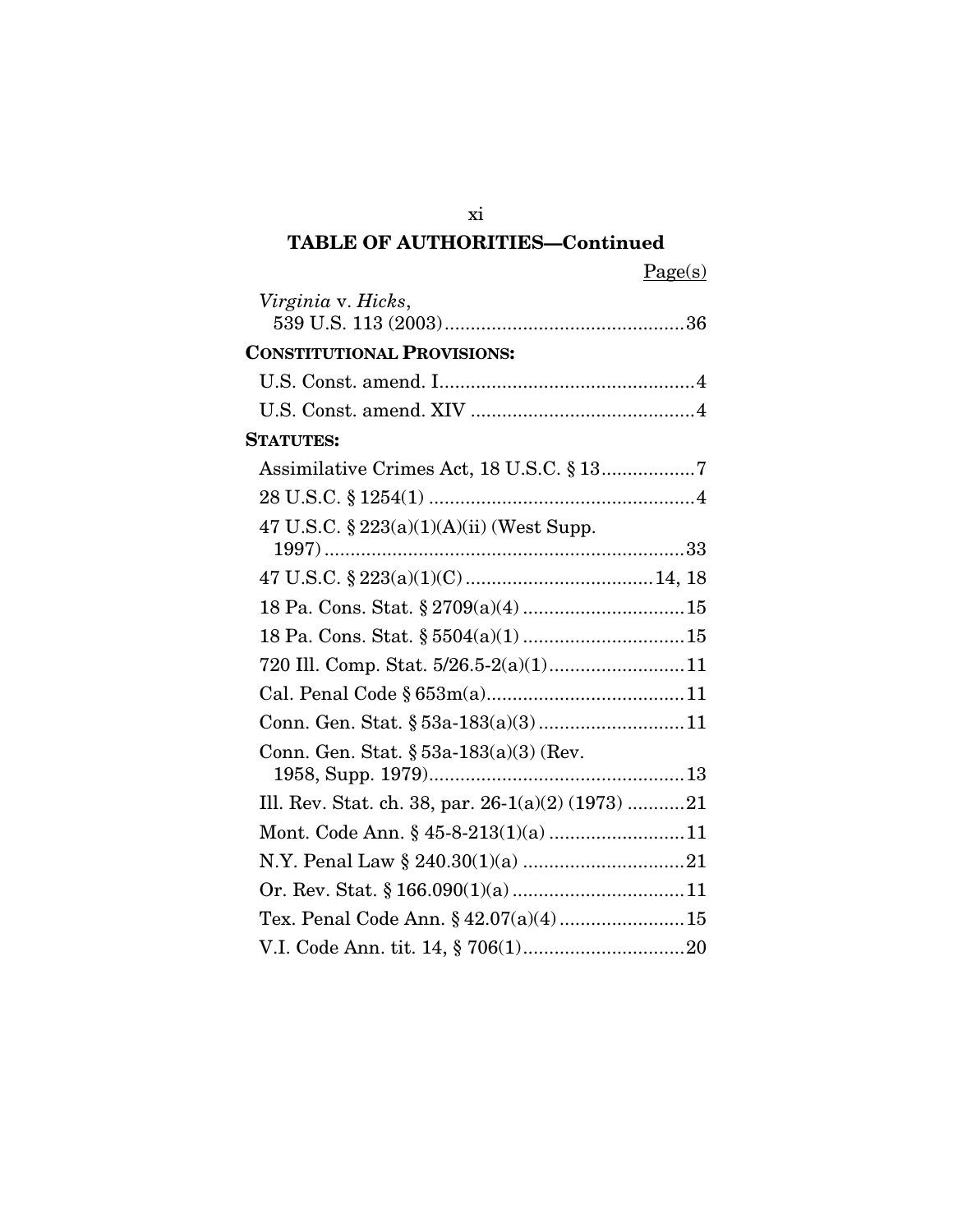# xii

# TABLE OF AUTHORITIES—Continued

Page(s)

# OTHER AUTHORITIES:

| Office of Justice Programs, U.S. Dep't of<br>Justice, NCJ186157, Stalking and Do-<br>mestic Violence (2001), available at<br>https://www.ncjrs.gov/pdffiles1/ojp/18615 |  |
|------------------------------------------------------------------------------------------------------------------------------------------------------------------------|--|
| Office of Justice Programs, U.S. Dep't of<br>Justice, NCJ 224527, Stalking Victims<br>in the United States - Revised (Sept.<br>2012).                                  |  |
| https://www.bjs.gov/content/pub/pdf/svus                                                                                                                               |  |
| Eugene Volokh, The "Speech Integral to<br>Criminal Conduct" Exception, 101 Cor-                                                                                        |  |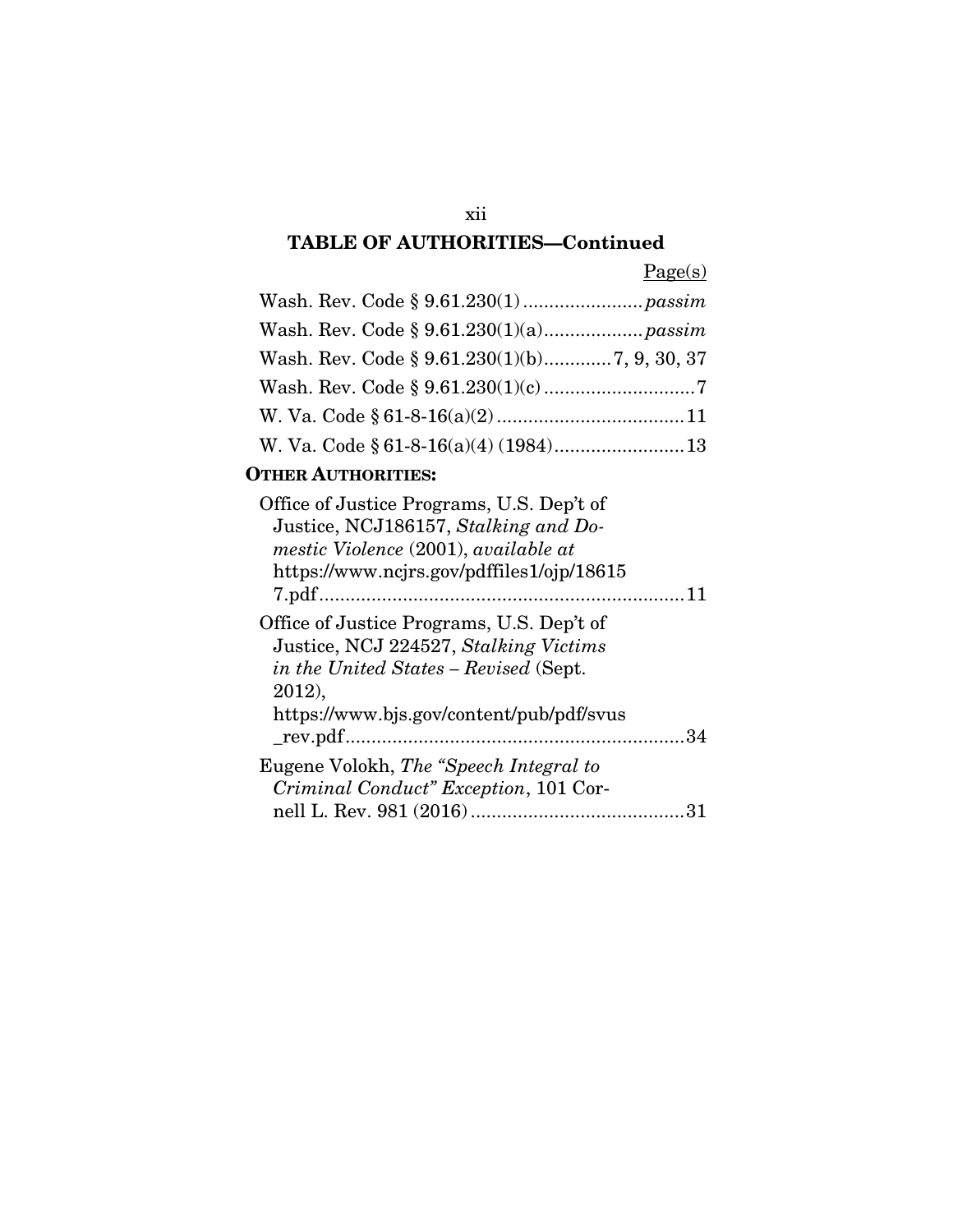## IN THE Supreme Court of the United States  $\frac{1}{\sqrt{2}}$

No. 19-  $\overline{\phantom{a}}$  . The set of  $\overline{\phantom{a}}$ 

ROBERT M. WAGGY, *Petitioner,*

v.

UNITED STATES OF AMERICA, *Respondent*.

 $\overline{\phantom{a}}$  . The set of  $\overline{\phantom{a}}$ 

#### On Petition for a Writ of Certiorari to the United States Court of Appeals for the Ninth Circuit  $\overline{\phantom{a}}$  . The set of  $\overline{\phantom{a}}$

#### PETITION FOR A WRIT OF CERTIORARI  $\overline{\phantom{a}}$  . The set of  $\overline{\phantom{a}}$

Robert M. Waggy respectfully petitions for a writ of certiorari to review the judgment of the Ninth Circuit in this case.

#### INTRODUCTION

Robert Waggy is a disabled Marine Corps veteran who receives private medical care paid for by the Department of Veterans Affairs (VA). One day, Waggy called his local VA medical center to complain about its failure to reimburse him for \$30,000 in medical bills. During the calls, Waggy became irate and used profanity. Waggy did not level true threats or incite violence; he merely petitioned intemperately—for a redress of his grievances.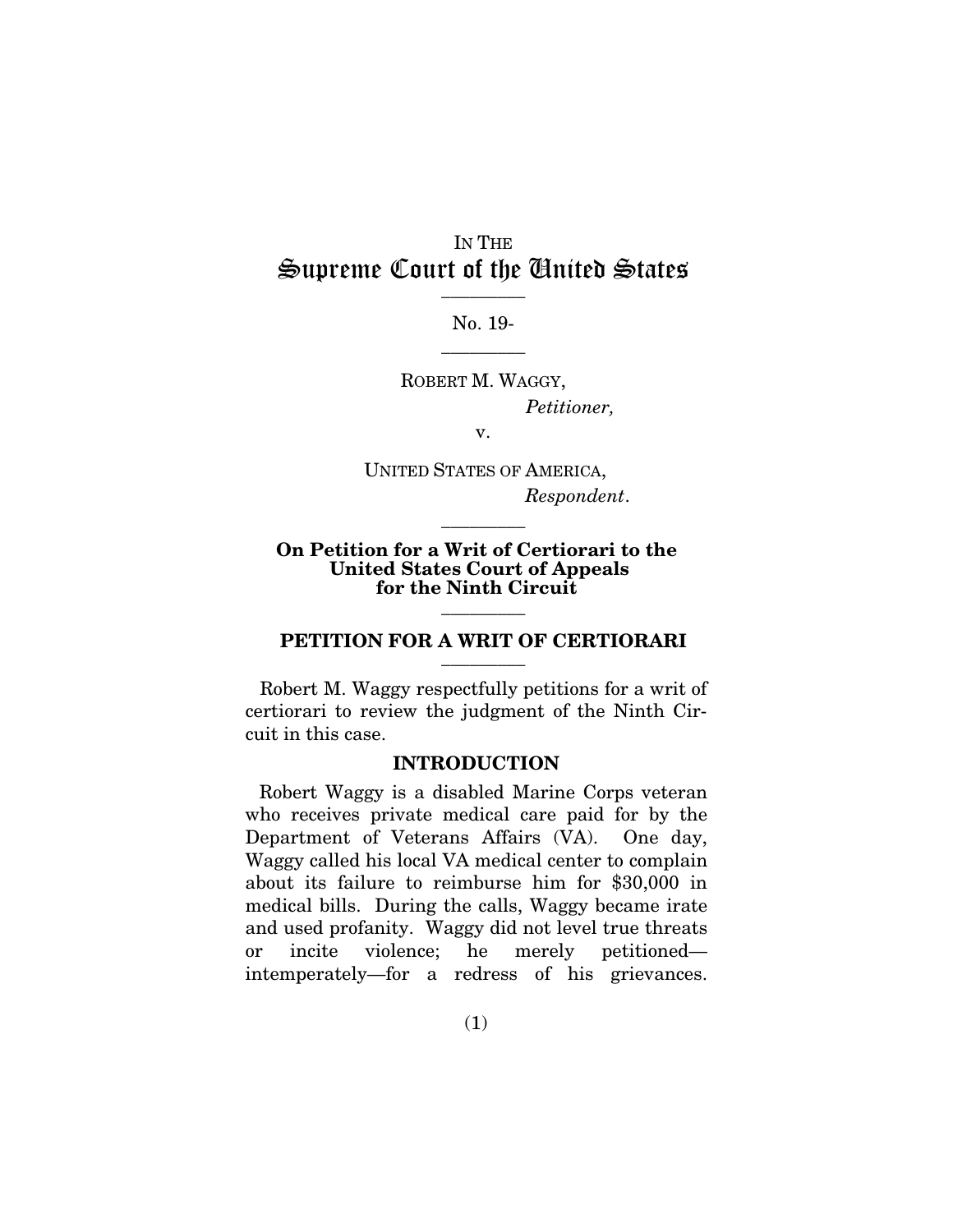Nonetheless, the Government made a federal case out of it, successfully charging Waggy with "mak[ing] a telephone call," "with intent to harass  $***$  or embarrass any other person," "using \*\*\* lewd, lascivious, [or] indecent language." Wash. Rev. Code  $§ 9.61.230(1)(a)$ . A divided panel of the Ninth Circuit affirmed Waggy's conviction, reasoning that it comported with the First Amendment because the statute punished Waggy solely for his "nonexpressive conduct" rather than for his speech. Pet. App. 10a.

That decision deepens an intractable split among the lower courts as to the constitutionality of telephone harassment statutes. The Ninth Circuit has now joined three other Circuits and six state high courts, as well as a bevy of intermediate state courts, that have upheld similar telephone harassment statutes against First Amendment challenges on the ground that they do not regulate protected speech at all. In contrast, two Circuits, six state high courts, and numerous state intermediate courts have subjected telephone harassment statutes to searching First Amendment scrutiny—and have deemed such laws unconstitutional as applied to speech, like Waggy's, that raises matters of public concern. This split is widely acknowledged, deepening, and manifestly incapable of resolution without this Court's intervention. The time has come for the Court to step in and resolve the split once and for all.

The need for this Court's intervention is especially acute because the position taken by the Ninth Circuit and the majority of lower courts is plainly inconsistent with this Court's precedents. Telephone harassment laws like the one used to prosecute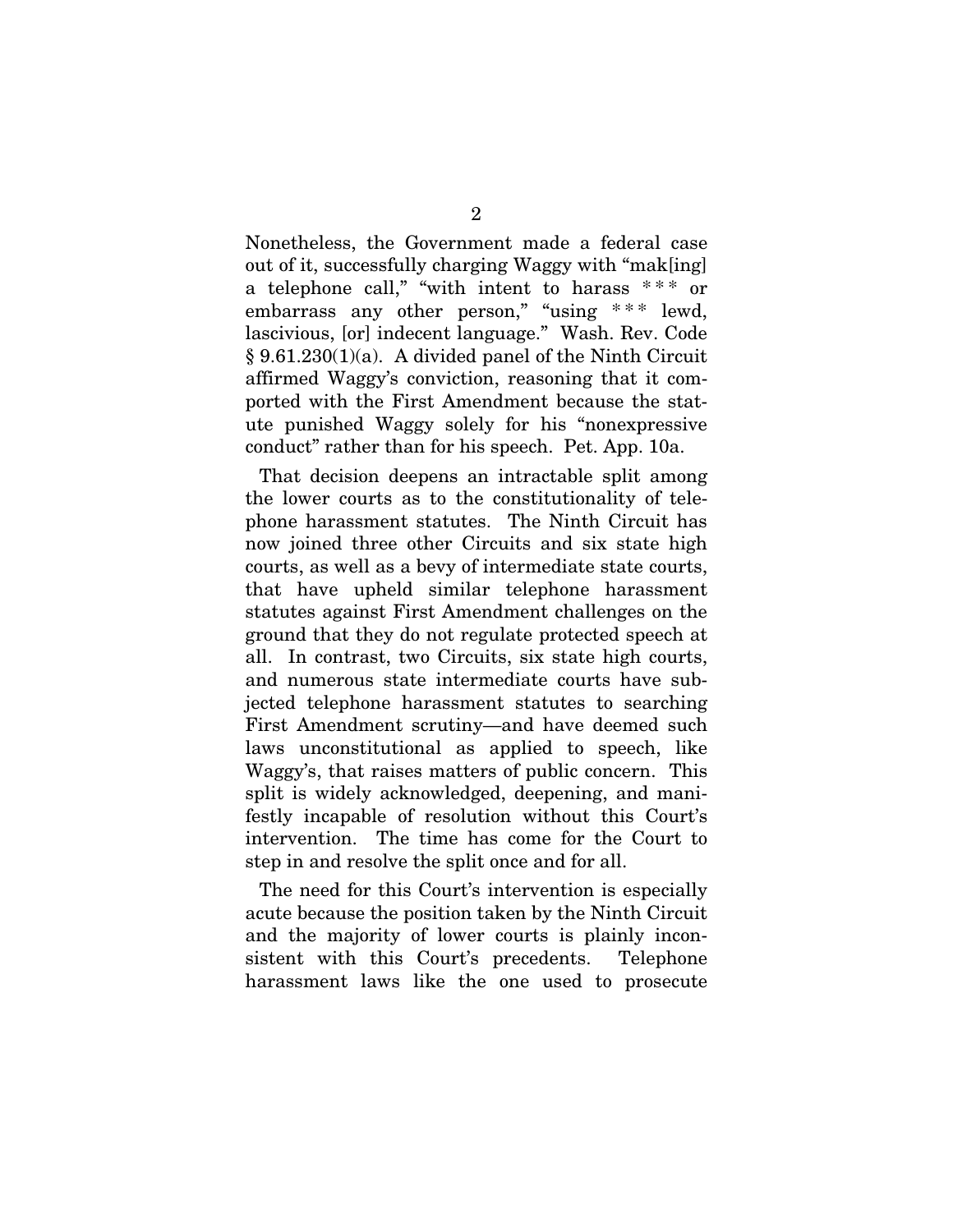Waggy run afoul of two clear constitutional limits: They sweep in a great deal of speech on matters of public concern; and they impose content-based restrictions on speech, by barring speakers from using particular "words" or "language" the government deems offensive. Contrary to the perplexing position taken by many courts, these restrictions do not regulate "conduct" alone; they directly regulate speech itself. And, unlike with obscenity or true threats, "[t]here is no categorical 'harassment exception' to the First Amendment's free speech clause." *Saxe* v. *State Coll. Area Sch. Dist.*, 240 F.3d 200, 204 (3d Cir. 2001) (Alito, J.).

This Court should not wait any longer to address this important issue. The federal government, 43 States, and numerous localities have enacted telephone harassment statutes, yet the lower courts have badly splintered as to their constitutionality not only between jurisdictions, but between state and federal courts in the same jurisdiction. That division is intolerable both for States, which are entitled to clarity as to the scope of their authority to regulate harassment by telephone; and for individuals, whose freedom to engage in "uninhibited, robust, and wideopen" debate on a pervasive communicative medium is now subject to a pall of uncertainty. *New York Times Co.* v. *Sullivan*, 376 U.S. 254, 270 (1964).

This issue has more than fully percolated. The Court will not encounter a cleaner vehicle to address it. And the majority of courts have answered the question incorrectly. The Court should grant the petition and reverse.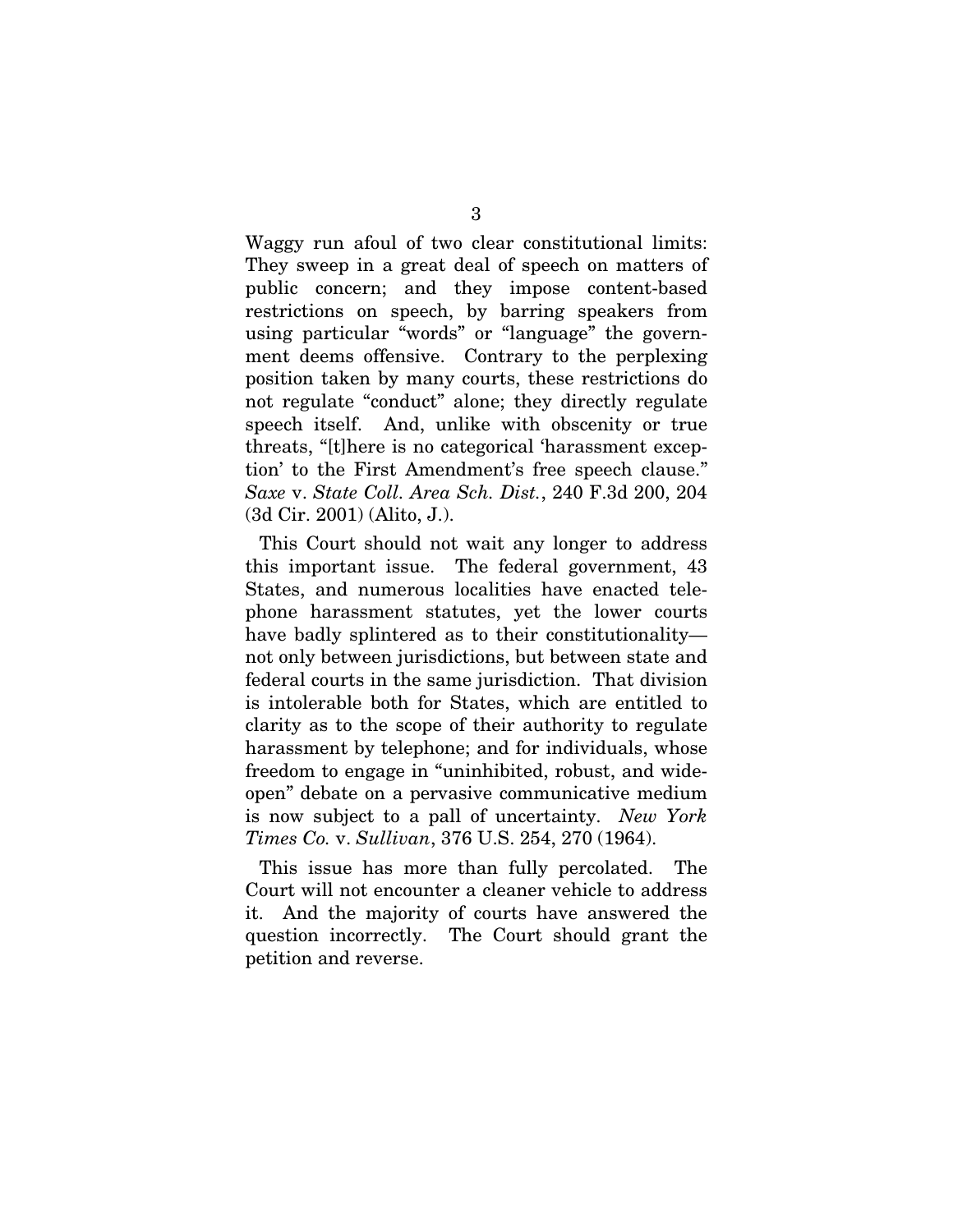#### OPINIONS BELOW

The Ninth Circuit's opinion is reported at 936 F.3d 1014. Pet. App. 1a-17a. The district court's order denying a motion to dismiss the charges, its order denying a motion for judgment of acquittal, its judgment of conviction, and its order affirming the conviction are unreported. *Id.* at 22a-36a, 37a-45a, 46a-48a, 52a-66a.

#### **JURISDICTION**

The Ninth Circuit entered judgment on September 5, 2019. Pet. App. 1a-17a. On November 22, 2019, Justice Kagan granted Waggy's application for an extension of time to file a petition for a writ of certiorari until February 2, 2020. This Court's jurisdiction rests on 28 U.S.C. § 1254(1).

### CONSTITUTIONAL AND STATUTORY PROVISIONS INVOLVED

The First Amendment to the U.S. Constitution provides in pertinent part: "Congress shall make no law  $***$  abridging the freedom of speech  $***$  or the right of the people \* \* \* to petition the Government for a redress of grievances." U.S. Const. amend. I.

The Fourteenth Amendment to the U.S. Constitution provides in pertinent part: "No state shall make or enforce any law which shall abridge the privileges or immunities of citizens of the United States; nor shall any state deprive any person of life, liberty, or property, without due process of law  $**$  ." U.S. Const. amend. XIV.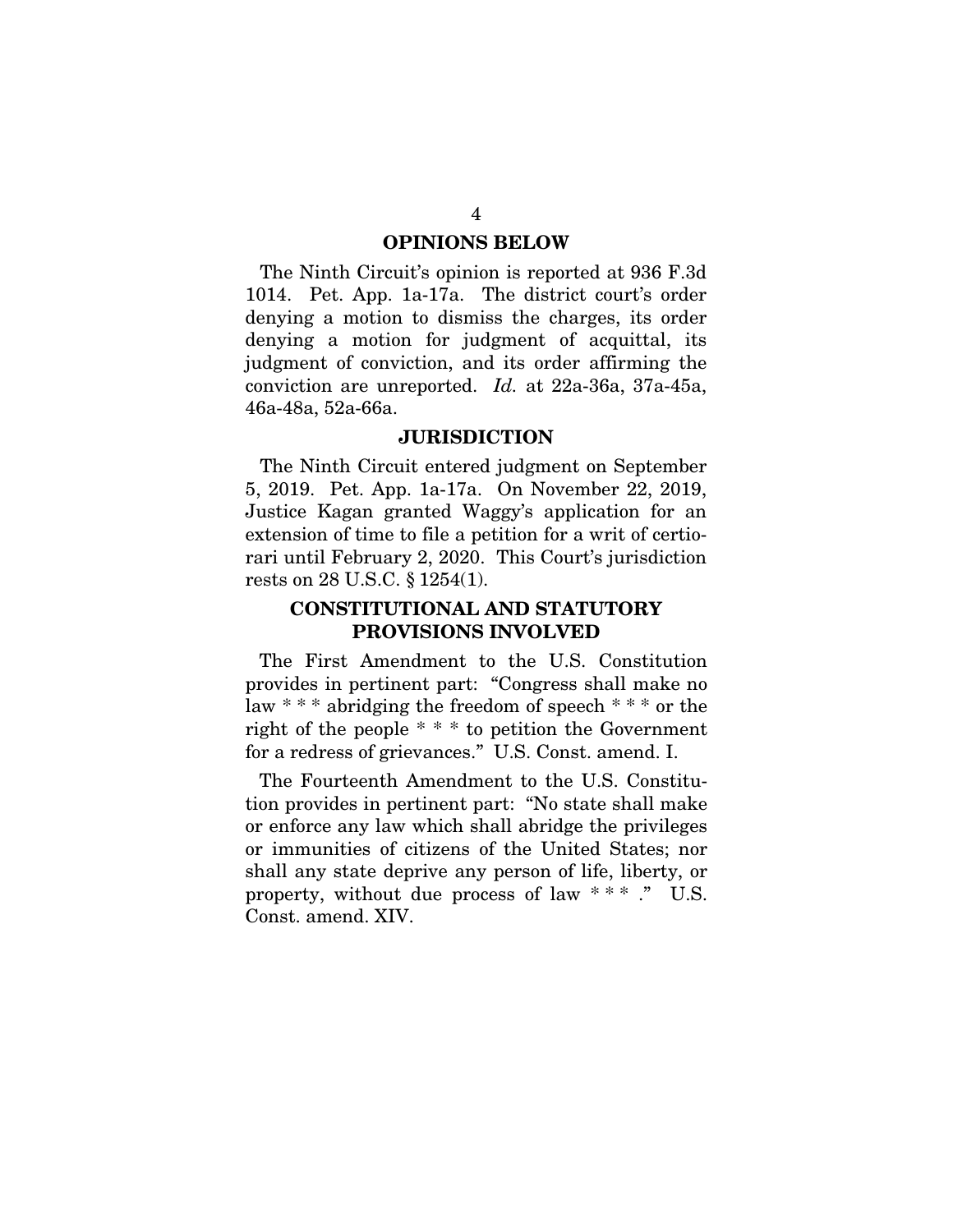Section 9.61.230 of the Washington Revised Code provides in pertinent part:

(1) Every person who, with intent to harass, intimidate, torment or embarrass any other person, shall make a telephone call to such other person:

(a) Using any lewd, lascivious, profane, indecent, or obscene words or language, or suggesting the commission of any lewd or lascivious act; or

(b) Anonymously or repeatedly or at an extremely inconvenient hour, whether or not conversation ensues; or

(c) Threatening to inflict injury on the person or property of the person called or any member of his or her family or household;

is guilty of a gross misdemeanor \* \* \* .

Wash. Rev. Code § 9.61.230(1).

#### STATEMENT

#### A. Factual Background

Robert Waggy is a Marine Corps veteran who survived three helicopter crashes while on active duty, leaving him with physical injuries, mental trauma, and a disability from post-traumatic stress disorder. Pet. App. 2a; C.A. ER 405-410. Waggy receives medical care from private doctors who are reimbursed by the VA. Pet. App. 2a, 23a; *see* C.A. ER 214-218. The VA acknowledges that it improperly failed to pay at least \$30,000 of Waggy's medical bills, thereby subjecting Waggy to collections notice and forcing him to take out high-interest loans to cover the bills. C.A. ER 226, 413, 434-435; *see* Pet. App. 23a. Waggy claims that he is owed millions of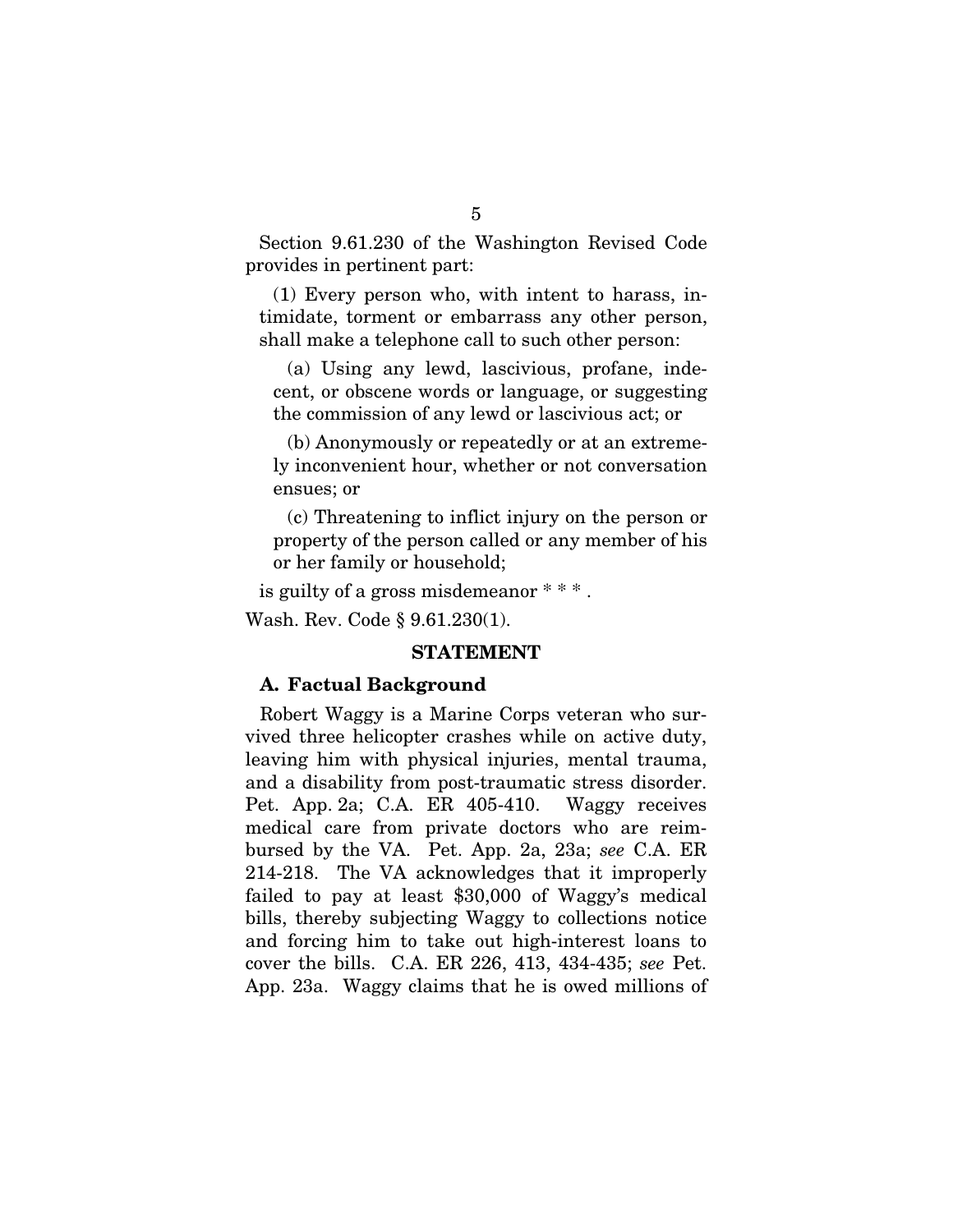dollars by the VA and is entitled to certain VA property as recompense. Pet. App. 2a.

In April 2016, Waggy placed several calls to the Mann-Grandstaff Veterans Administration Medical Center (the "Center") in Spokane, Washington, to complain about the VA's failure to reimburse him for his medical expenses. *Id.* at 3a-5a, 23a-25a. During the first call, Waggy asked to speak to the director of the Center, and was transferred to Sandra Payne, a secretary in the director's office. *Id.* at 3a-4a. Waggy demanded that the VA provide him the money or property he was owed, and told Payne to "do [her] fucking job." *Id.* at 4a (alterations in original). When Payne asked that Waggy "be respectful and to keep the call professional," Waggy called her a "fucking cunt." Payne hung up the phone. *Id*.

Waggy immediately called back. He repeated that Payne should "do [her] fucking job," and asked her to "fucking listen." *Id.* at 5a. According to Payne, Waggy's tone was "[b]eyond elevated," and he used other unspecified "obscenities." *Id.* at 5a (alterations in original). Waggy then hung up on Payne. *Id.*

Waggy called back a third time. He reiterated his demand that the VA provide him the money or property he was owed. *Id*. When Payne said that she would "take a message and get it to the appropriate department," Waggy again called Payne a "fucking cunt." *Id*. Payne once more hung up on him. *Id.* Waggy placed four more calls to the Center, each of which went unanswered. *Id*.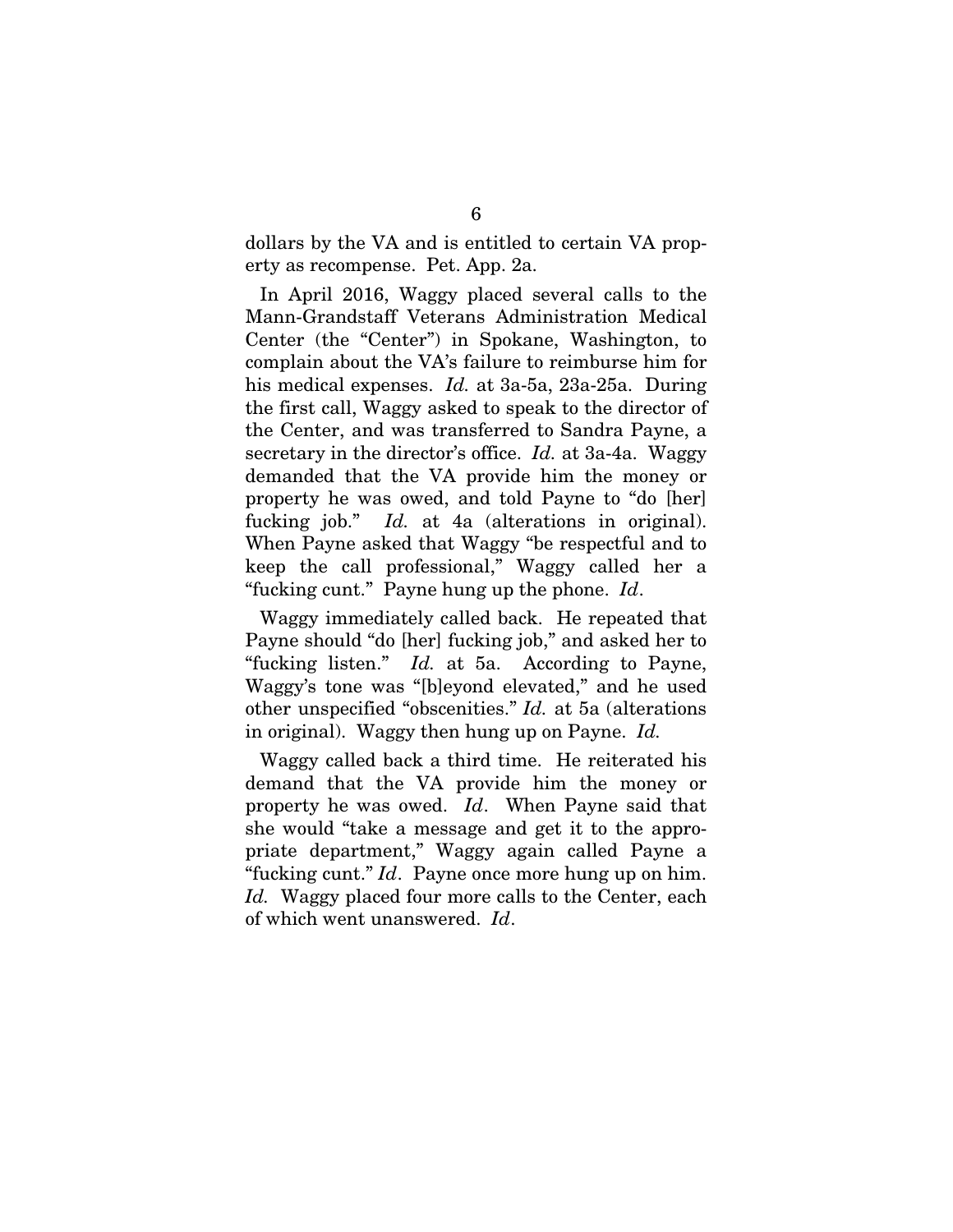#### B. Procedural History

1. Federal prosecutors charged Waggy with six counts of violating Washington Revised Code § 9.61.230(1), which applies to federal land through the Assimilative Crimes Act, 18 U.S.C. § 13. Pet. App. 1a-4a. Section 9.61.230(1), like many other statutes in various States, sets forth several circumstances in which it is unlawful for an individual to "make a telephone call" "with intent to harass, intimidate, torment or embarrass any other person." Wash. Rev. Code § 9.61.230(1). Subsection (a) provides that such calls are unlawful when the caller "[u]s[es] any lewd, lascivious, profane, indecent, or obscene words or language, or suggest[s] the commission of any lewd or lascivious act." *Id.*   $§ 9.61.230(1)(a)$ . Subsection (b) provides that such calls are unlawful when made "[a]nonymously or repeatedly or at an extremely inconvenient hour, whether or not conversation ensues." *Id.* § 9.61.230(1)(b). Subsection (c) makes calls unlawful when the caller "[t]hreaten[s] to inflict injury" on the person called or her family. *Id.*   $§ 9.61.230(1)(c)$ . In the two counts relevant here, the government charged Waggy with violating subsections (a) or (b) during his second and third calls to the VA medical center. Pet. App. 3a-5a.<sup>1</sup>

<sup>&</sup>lt;sup>1</sup> Before trial, the Government dismissed Count 1 and 6 of the complaint, which charged Waggy with making "threat[s]" in violation of § 9.61.230(1)(c). Pet. App. 3a-4a & n.2. Counts 2 and 5—which charged Waggy with violating subsection  $§ 9.61.230(1)(a)$  during his first call, and violating subsection § 9.61.230(1)(b) by placing the four calls that went unan-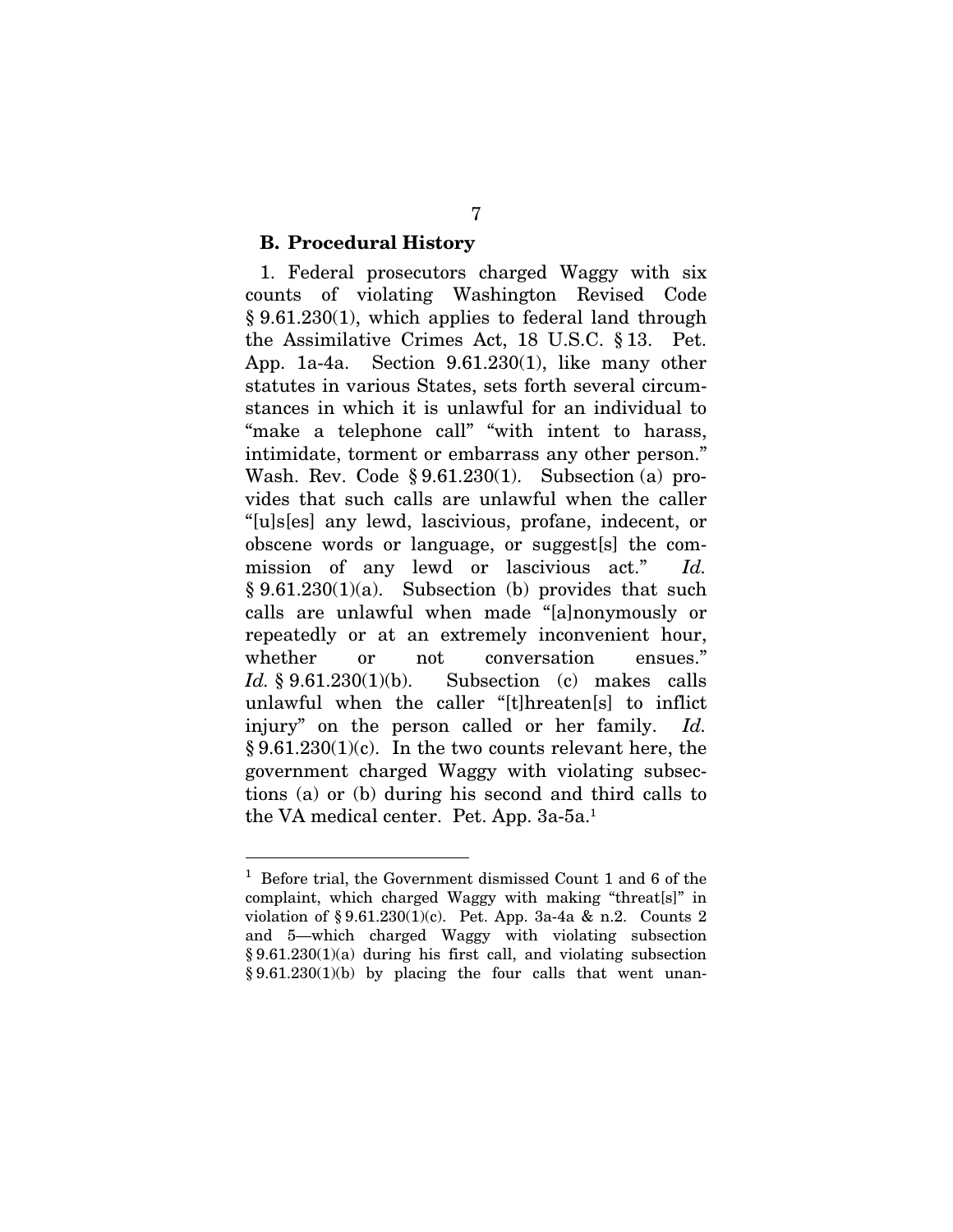The parties consented to have the case tried by a jury before a magistrate judge. *Id.* at 4a n.3. Prior to trial, Waggy moved to dismiss the charges against him on the ground that they violated the First Amendment. The magistrate judge denied the motion, reasoning that because  $\S 9.61.230(1)$  requires that speech be made with "intent to 'harass,'" it "punishes the conduct, not the words themselves." Pet. App. 55a-57a.

At trial, the focus of the Government's case was the "indecent" nature of the words that Waggy spoke to Payne while making his complaints to the VA. *See, e.g.*, *id.* at 4a-5a; C.A. ER 182, 342-345, 532. The court instructed the jury that, to convict, it would have to find that "Waggy used lewd, lascivious, indecent, or obscene words or language in the telephone call, *or* that Mr. Waggy called repeatedly." Pet. App. 26a (emphasis added). It further instructed that "indecent" means "not decent, such as: grossly improper or offensive, unseemly, inappropriate." *Id.* at 27a.

The jury returned a general verdict finding Waggy guilty of the two counts stemming from his second and third calls. Pet. App. 5a, 7a n.4. The magistrate judge then sentenced Waggy to five years' probation. *Id.* at 6a.

2. After trial, Waggy moved for a judgment of acquittal on First Amendment grounds. The magis-

swered—were later dismissed and rejected by the jury, respectively. Pet. App. 4a-5a.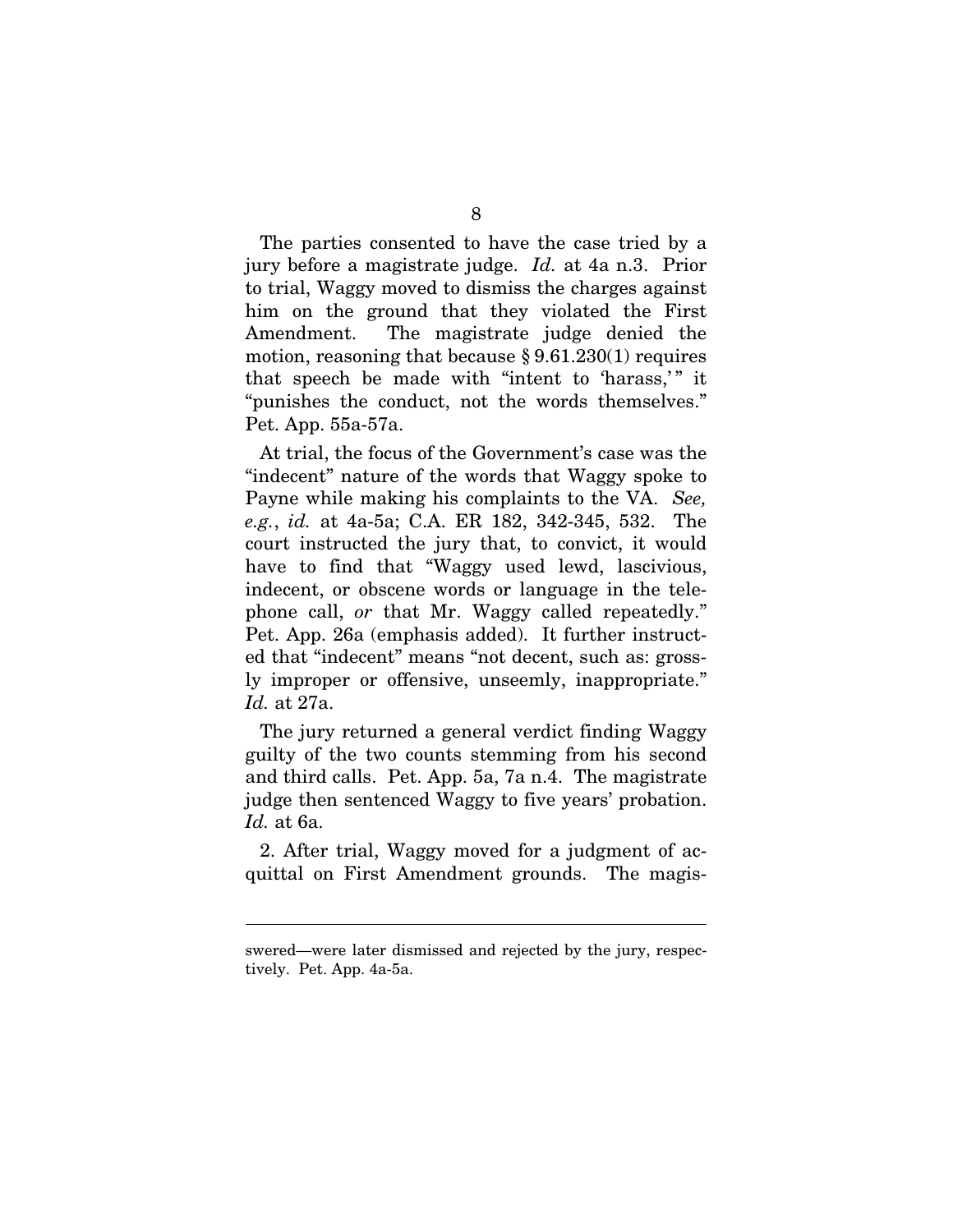trate judge denied the motion, reasoning once again that "the statute does not punish speech *per se*, but rather *conduct* and *intentions*." *Id.* at 47a. Waggy appealed to the District Court, and it too denied the motion, agreeing that the statute "prohibits conduct, not speech." *Id.* at 29a. Waggy then appealed to the Ninth Circuit, where the State of Washington submitted an amicus brief defending its law and arguing that Waggy's conviction did not violate the First Amendment. *See* C.A. Dkt. No. 18.

3. A divided panel of the Ninth Circuit affirmed. Pet. App. 1a-17a.<sup>2</sup> The majority noted that, because "it is impossible to say whether the jury found [Waggy] guilty of subsection  $9.61.230(1)(a)$  or (b) or both," "if subsection  $9.61.230(1)(a)$  is unconstitutional, the conviction cannot be upheld." Pet. App. 7a-8a n.4 (citing *Hedgpeth* v. *Pulido*, 555 U.S. 57, 58 (2008) (per curiam); *Stromberg* v. *California*, 283 U.S. 359, 368 (1931)). But the majority concluded that Waggy's conviction was constitutional because, in its view, "section  $9.61.230(1)(a)$  regulates nonexpressive conduct" rather than speech, and so "does not implicate First Amendment concerns." Pet. App. 10a.

The majority reached that conclusion by focusing on the statute's requirement of an "intent to harass." *Id.* at 9a*.* It reasoned that this requirement means that "the convictions are not for obscene speech, but rather for" the "conduct" of making calls "with the specific intent to harass." *Id*. The court acknowl-

<sup>&</sup>lt;sup>2</sup> In a separate unpublished disposition, the majority rejected Waggy's challenges to the jury instructions. Pet. App. 18a-21a.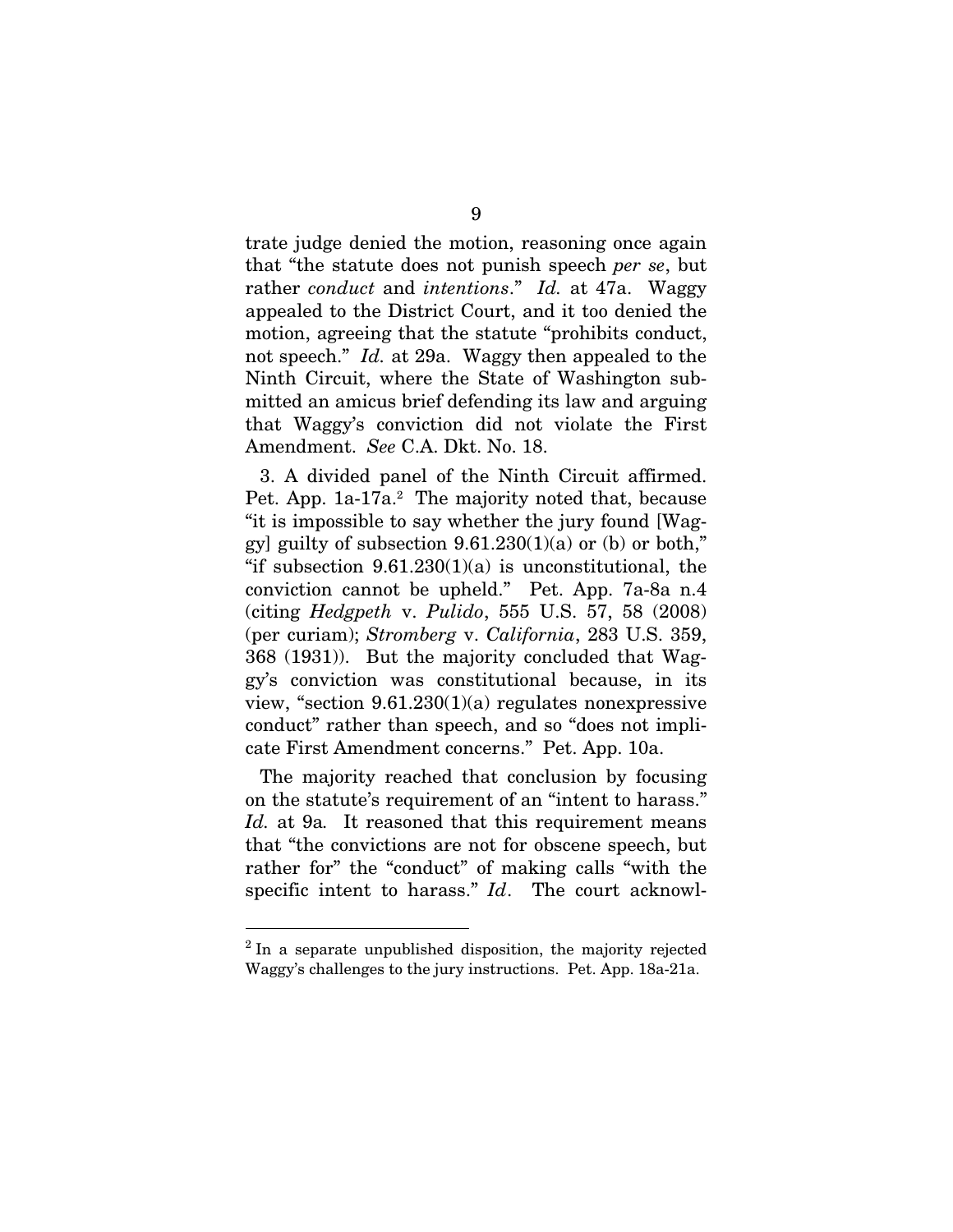edged that Waggy's calls "included some criticism of the government," but stated that this criticism did not "necessarily imbue his conduct with First Amendment protection" because Waggy was not "*merely* criticizing a government official"; he also "intended to harass [her]." *Id.* at 9a-10a (emphasis added). The court also drew support from decisions of "other circuits" and "many state courts" that have upheld similar telephone harassment statutes against First Amendment challenges. *Id.* at 11a-13a. The panel acknowledged that the D.C. Circuit had found a similar prosecution unconstitutional in *United States* v. *Popa*, 187 F.3d 672 (D.C. Cir. 1999), but asserted that Waggy's case is factually distinct because it involves less speech of public concern, and anyway dismissed *Popa* as "against the great weight of authority." Pet. App. 9a & n.5.

Judge Tashima dissented. He explained that Washington's "telephone harassment statute is unconstitutional as applied in this case because it criminalizes speech that is—despite its vulgarity and harassing nature—public or political discourse protected by the First Amendment." *Id.* at 14a. As Judge Tashima noted, "complaints about the actions of a government official were a significant component of Waggy's calls, which were all made to a government office during business hours at the VA." *Id.* at 16a. Judge Tashima further observed that *Popa* had reversed a conviction made under a "near-identical" statute "in strikingly similar circumstances." *Id.* at 14a-15a. Finding "*Popa*'s reasoning to be persuasive," Judge Tashima would have held "that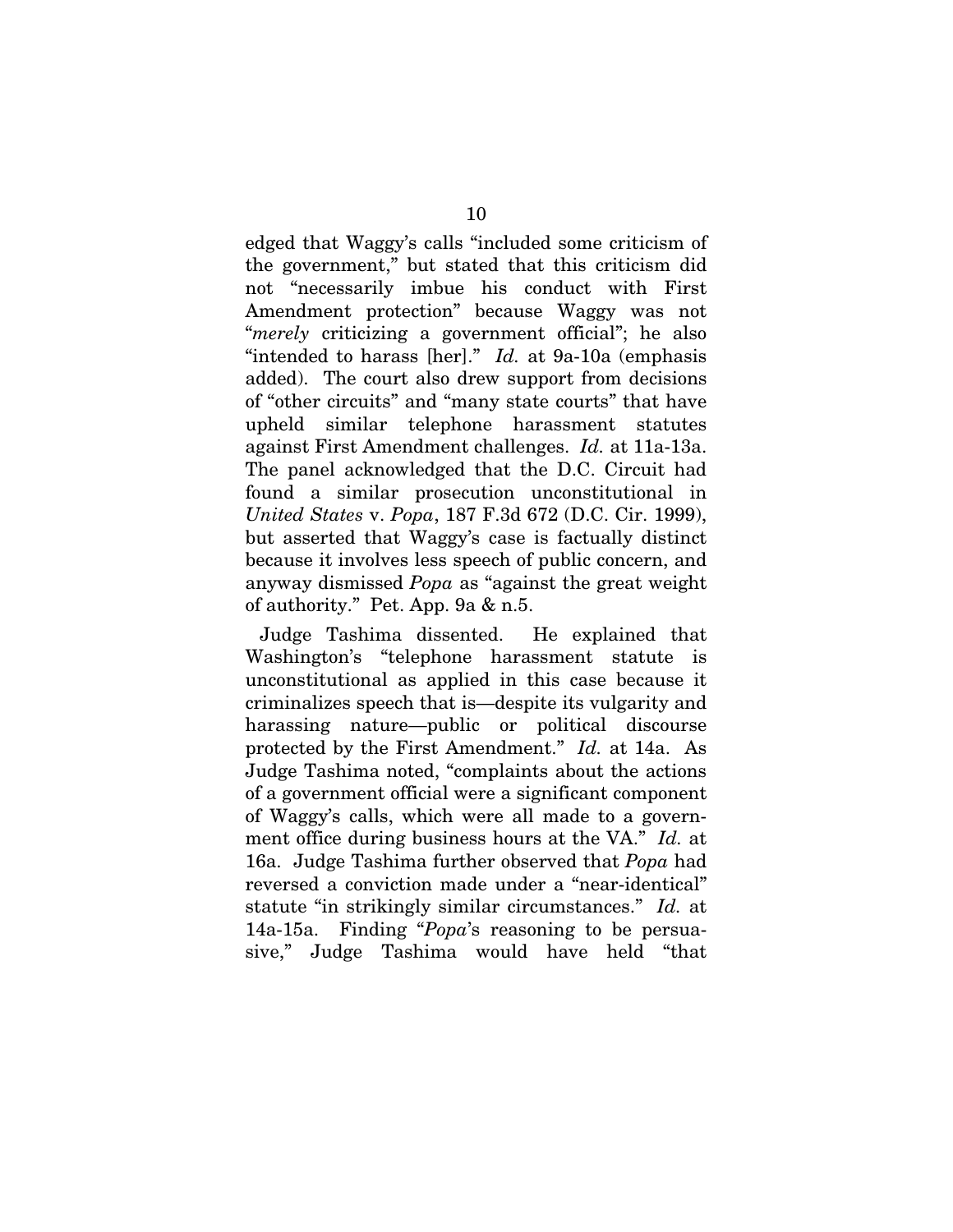§ 9.61.230(1), as applied to Waggy, is unconstitutional and reverse[d] his conviction." *Id.* at 17a.

#### REASONS FOR GRANTING THE PETITION

### I. LOWER COURTS ARE INTRACTABLY SPLIT ON THE CONSTITUTIONALITY OF TELEPHONE HARASSMENT STATUTES.

The federal government, 43 States, and numerous local governments have enacted laws criminalizing telephone harassment. <sup>3</sup> Some of those statutes prohibit harassing telephone calls only when they lack *any* legitimate purpose, or contain speech that is categorically outside the protection of the First Amendment, such as true threats or obscenity. *See, e.g.*, Cal. Penal Code § 653m(a); Or. Rev. Stat. § 166.090(1)(a). Other states, however, have enacted telephone harassment laws that proscribe a far broader range of speech. Some of these States provide that any telephone calls—and sometimes emails, letters, and other means of communication are unlawful when made with the "intent to harass." *See, e.g.*, Conn. Gen. Stat. § 53a-183(a)(3); W. Va. Code  $§ 61-8-16(a)(2)$ . And these States often provide, as well, that harassing calls are unlawful if they use particular "words" or "language" deemed offensive, such as "lewd" or "lascivious" speech. *E.g.* Wash. Rev. Code § 9.61.230(1)(a); Mont. Code Ann. § 45-8- 213(1)(a); 720 Ill. Comp. Stat. 5/26.5-2(a)(1).

<sup>3</sup> *See* Office of Justice Programs, U.S. Dep't of Justice, NCJ186157, *Stalking and Domestic Violence*, at 17 (2001), *available at* https://www.ncjrs.gov/pdffiles1/ojp/186157.pdf.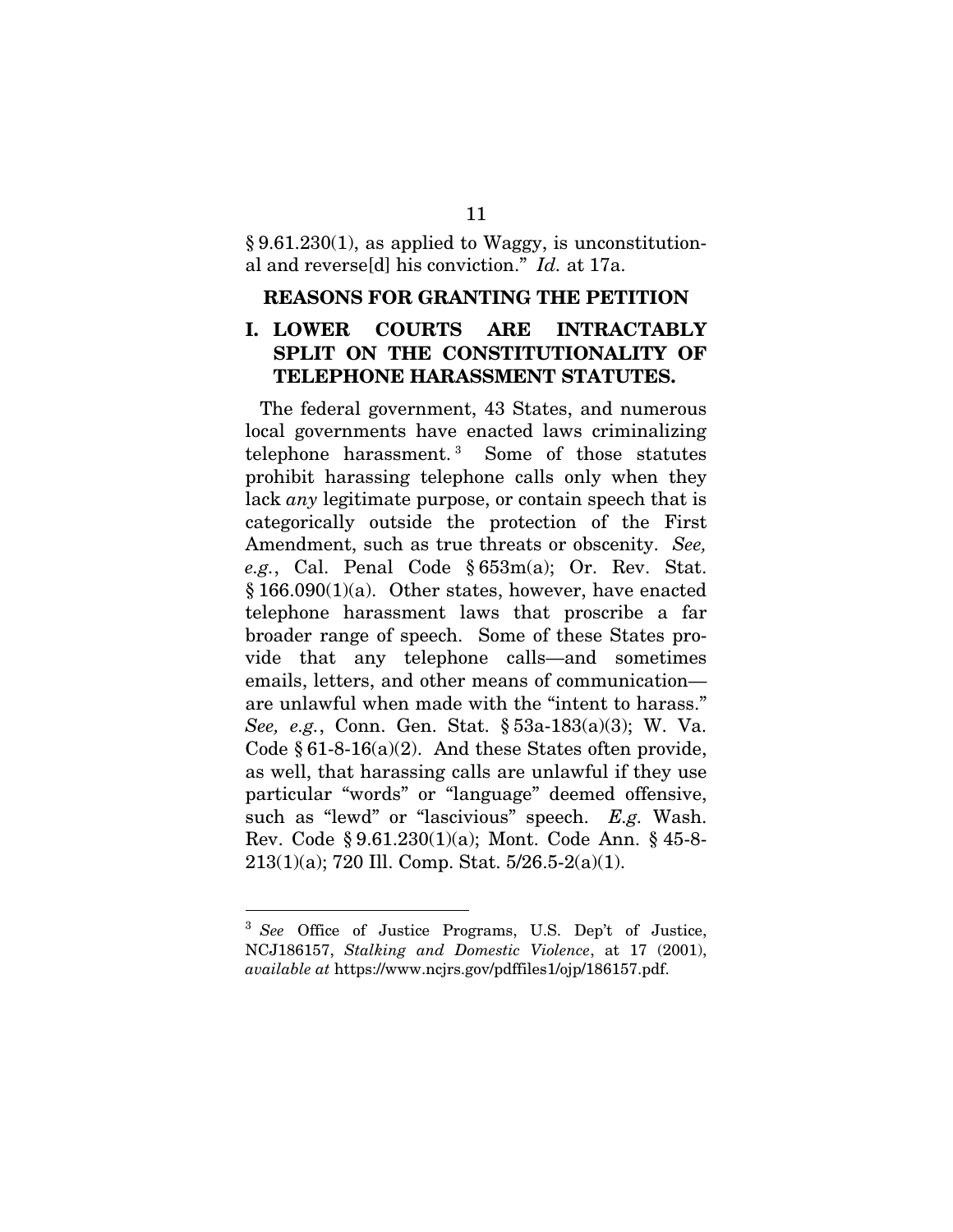Lower courts are intractably divided as to whether such telephone harassment laws are constitutional. Four Circuits, six state high courts, and numerous state intermediate courts hold that telephone harassment statutes are exempt from First Amendment scrutiny, and have upheld both state and federal telephone harassment statutes against First Amendment challenge. In contrast, two Circuits, six state high courts, and several state intermediate courts hold that telephone harassment statutes impinge on protected speech when they either sweep in speech on matters of public concern or impose content-based restrictions on speech—and have repeatedly found such laws unconstitutional, either facially or as applied to speech like Waggy's.

## A. Four Circuits And Six State High Courts Hold That Telephone Harassment Statutes Do Not Regulate Speech Protected By The First Amendment.

On one side of the split, at least ten jurisdictions have held that telephone harassment statutes are exempt from First Amendment scrutiny. These courts have offered two sometimes-overlapping rationales for that conclusion. Some have held that calls made with the intent to harass are conduct, rather than speech. Others have held that "harassment" is a type of speech categorically exempt from First Amendment scrutiny. But both rationales lead to the same place: Each jurisdiction categorically deems statutes criminalizing telephone harassment constitutional.

The Second Circuit was among the first courts to adopt this approach. In *Gormley* v. *Director, Con-*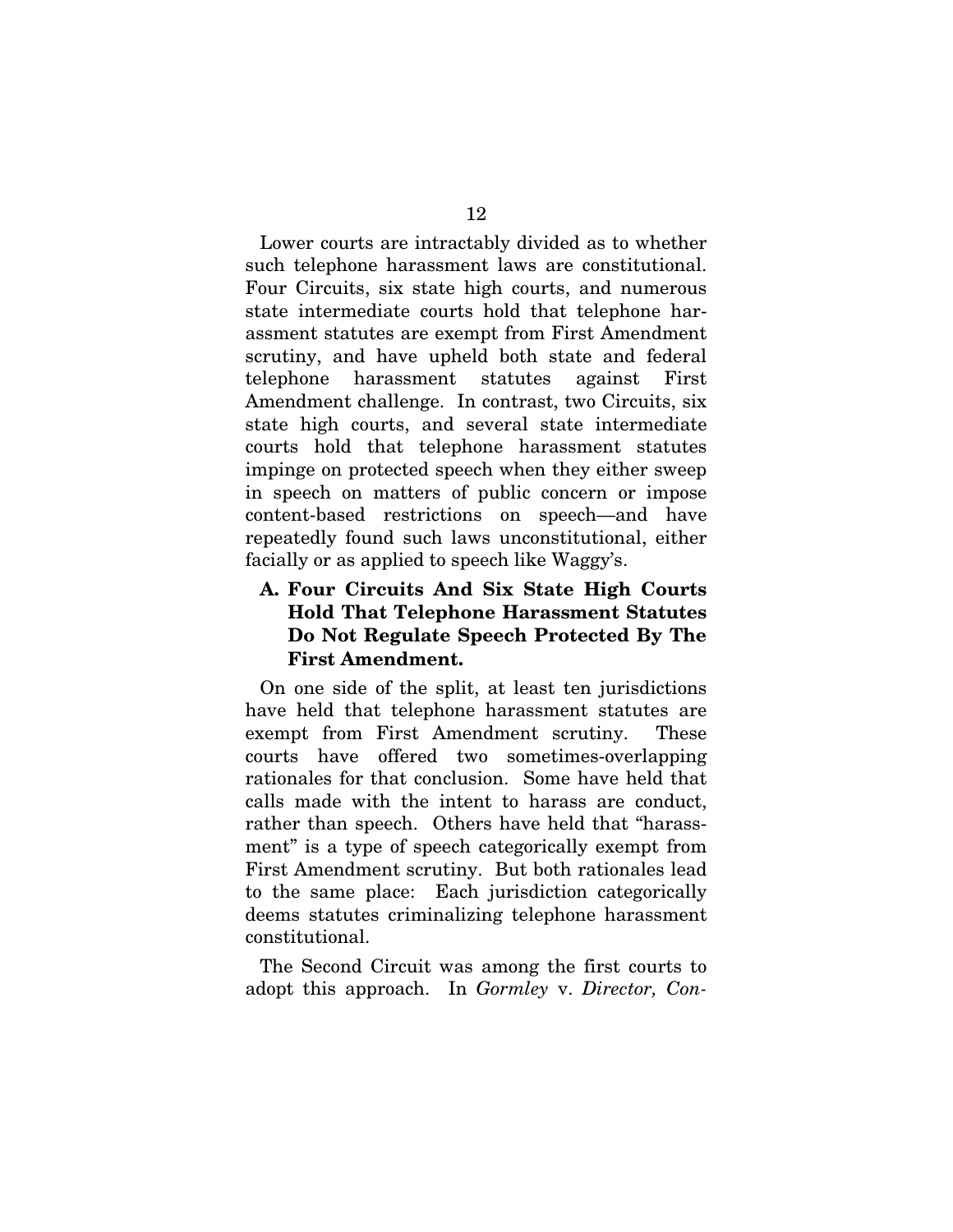*necticut State Department of Probation*, it upheld the constitutionality of a Connecticut statute that made it unlawful to " 'make[ ] a telephone call' " to another person " 'with intent to harass, annoy or alarm another person.'" 632 F.2d 938, 940 & n.1 (2d Cir. 1980) (quoting Conn. Gen. Stat. § 53a-183(a)(3) (Rev. 1958, Supp. 1979)). The Second Circuit acknowledged that "courts of several states" had invalidated similar "telephone harassment statutes" as "unconstitutionally overbroad." *Id.* at 942 n.5 (citing cases). But the Second Circuit "decline[d]" to follow those holdings, reasoning that the statute "regulates *conduct*, not mere speech" because it merely prohibits "the making of a telephone call, with the requisite intent and in the specified manner." *Id.* at 941-942 & n.5. Judge Mansfield concurred "on the limited ground" that the statute would be constitutional if limited to "speechless calls or to obscene or threatening calls"; otherwise, he said, it would "clearly be void for overbreadth." *Id.* at 943-944 (Mansfield, J., concurring).

The Fourth Circuit upheld a telephone harassment statute for similar reasons in *Thorne* v. *Bailey*, 846 F.2d 241 (4th Cir. 1988). There, it considered the constitutionality of a West Virginia statute that bars a person from "' $[m]$ ak[ing] repeated telephone calls, during which conversation ensues, with intent to harass any person at the called number.'" *Id.* at 242 & n.1 (quoting W. Va. Code  $\S 61-8-16(a)(4)$  (1984)). The West Virginia Supreme Court of Appeals had previously upheld this statute by an equally divided vote, on the ground that "harassment is not a protected speech," but rather "conduct." *State* v. *Thorne*,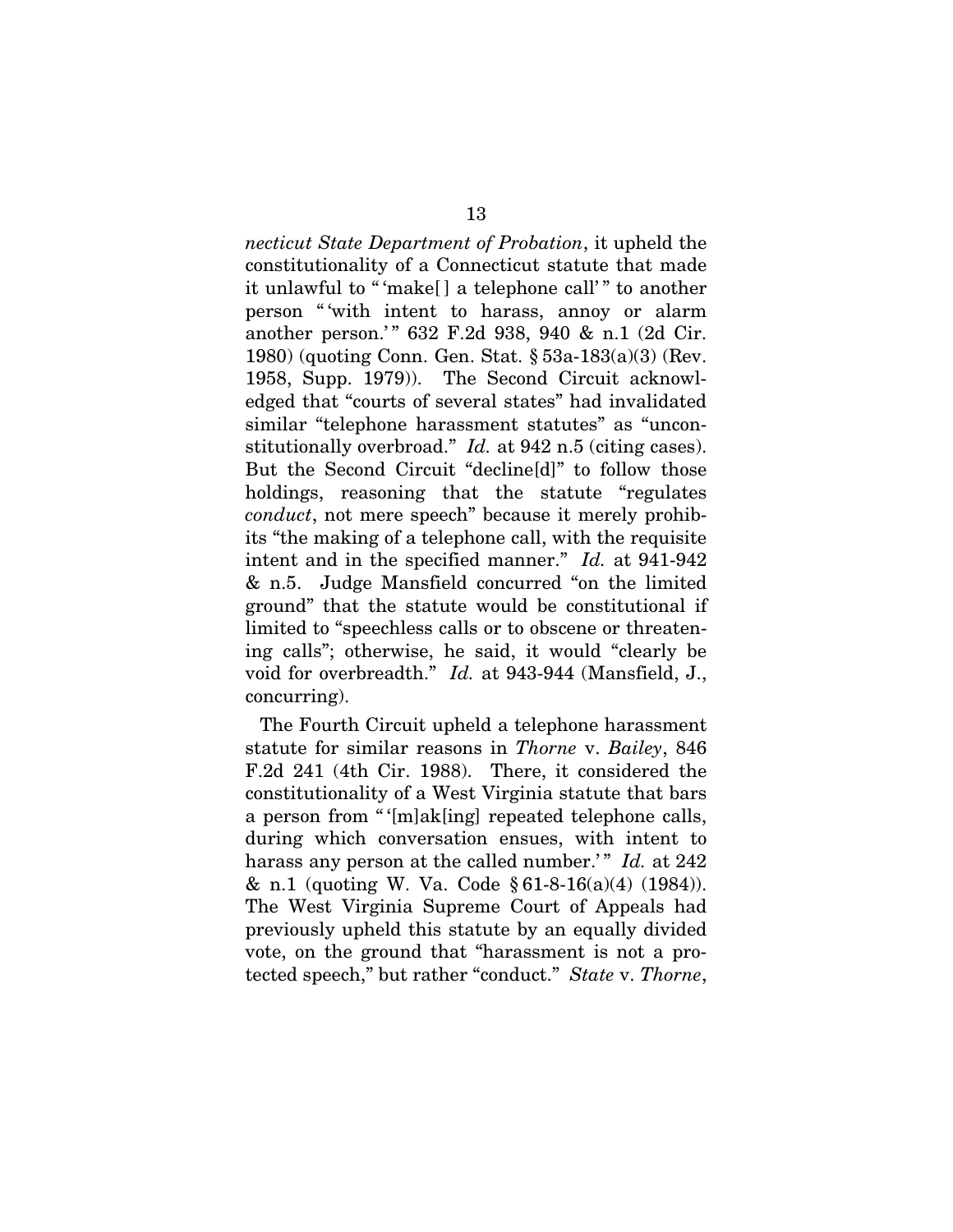333 S.E.2d 817, 819-820 (W. Va. 1985) (plurality opinion) (citation omitted); *see id.* at 821 n.1, 824-825 (Miller, C.J., dissenting). The Fourth Circuit "agree[d]" with that logic, reasoning that the West Virginia statute "prohibits conduct and not protected speech." *Thorne*, 846 F.2d at 243. Judge Butzner dissented: Echoing Judge Mansfield's concurrence, he explained that the West Virginia statute is unconstitutionally overbroad because "[c]onversation is an essential element of the crime the statute punishes." *Id.* at 245-246 (citing *Gormley*, 632 F.2d at 944- 945 (Mansfield, J, concurring)).

The Eleventh Circuit has also upheld a broad telephone harassment law, but on a different rationale. In *United States* v. *Eckhardt*, it considered whether a teamster could be prosecuted under the federal telephone harassment statute for making a series of calls to his local union. 466 F.3d 938, 942 (11th Cir. 2006). As relevant, that statute makes it a crime for a person to "make[ ] a telephone call or utilize[ ] a telecommunications device, whether or not conversation or communication ensues, without disclosing his identity and with intent to abuse, threaten, or harass any specific person." 47 U.S.C.  $\S 223(a)(1)(C)$ . The Eleventh Circuit upheld the defendant's prosecution on the ground that harassment, like "obscenity," is a "type of speech \*\*\* not constitutionally protected." *Eckhardt*, 466 F.3d at 943-944 (citation omitted). And it held that was so even though the defendant sometimes (albeit "rarely") used his phone calls to complain of "alleged corruption" in the union and other "matters of public concern." *Id.* at 944.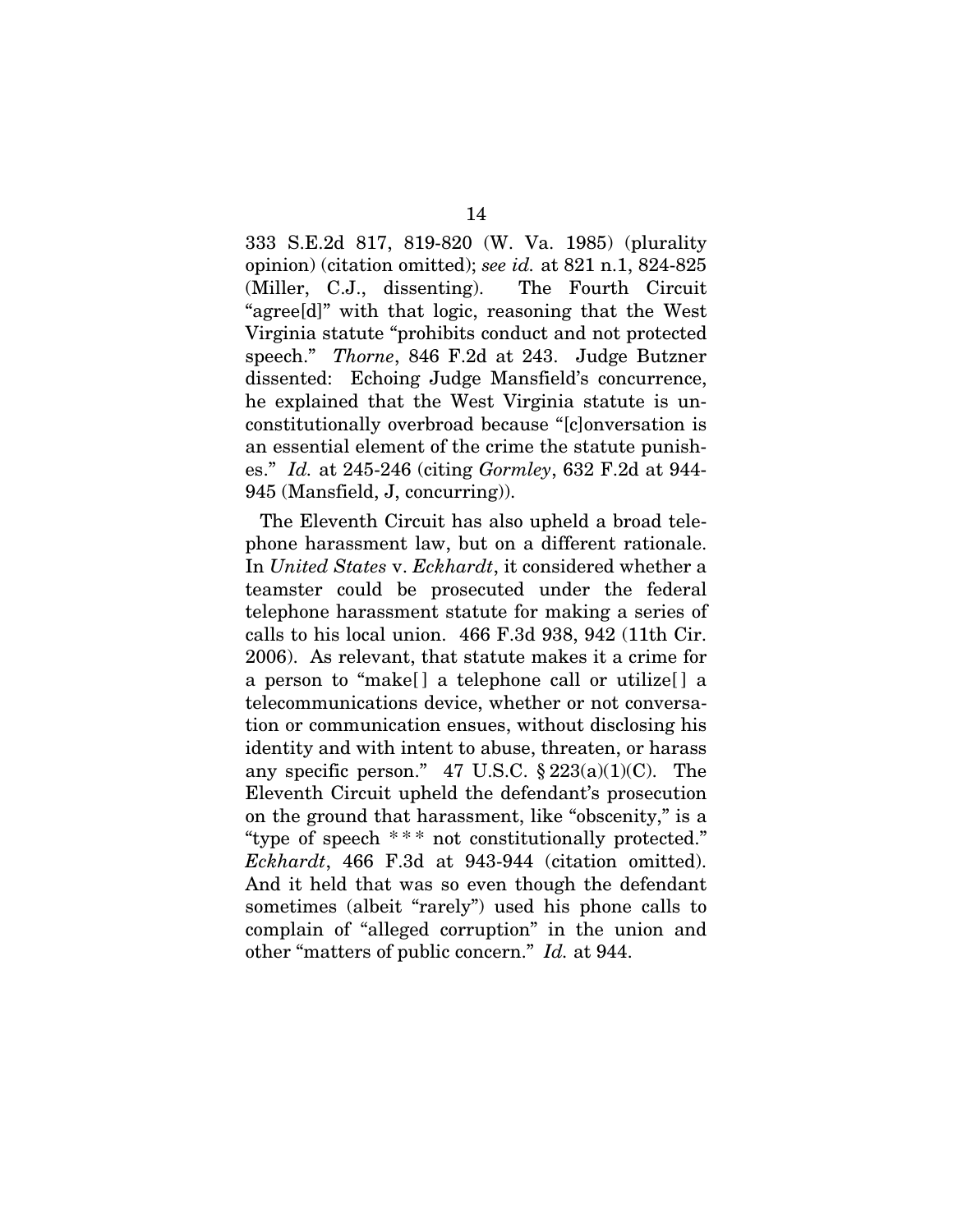The high courts of Pennsylvania, Texas, Kansas, Montana, South Carolina, and West Virginia have all upheld telephone harassment statutes on similar grounds. In *Commonwealth* v. *Hendrickson*, the Pennsylvania Supreme Court upheld Pennsylvania's telephone harassment statute—which prohibited telephone calls made "with intent to harass another" containing "any lewd, lascivious, or indecent words or language," 18 Pa. Cons. Stat.  $\S 5504(a)(1)^4$ —on the theory that it "seek[s] to regulate harassing conduct as opposed to pure speech," even where (as in that case) the defendant's calls "contained political speech." 724 A.2d 315, 317-318 (Pa. 1999) (citing *Thorne*, 846 F.2d at 243-244). So too in *Scott* v. *State*, the Texas Court of Criminal Appeals held that Texas' telephone harassment statute—which prohibits making "repeated telephone communications" "with intent to harass," Tex. Penal Code Ann.  $§ 42.07(a)(4)$ —"does not implicate the free-speech guarantee of the First Amendment," because it regulates "conduct" rather than "communicative" speech. 322 S.W.3d 662, 669-670 (Tex. Crim. App. 2010), *abrogated in part on other grounds by Wilson*  v. *State*, 448 S.W.3d 418 (Tex. Crim. App. 2014). Four other state high courts have reached a similar conclusion. *See State* v. *Thompson*, 701 P.2d 694, 697-699 (Kan. 1985) (holding that "obscene, threat-

<sup>4</sup> This statue was repealed in 2002, but a substantively identical prohibition was then added to Pennsylvania's more general harassment statute; that new regulation is even broader and reaches all communications, whether or not by telephone. *See*  18 Pa. Cons. Stat. § 2709(a)(4).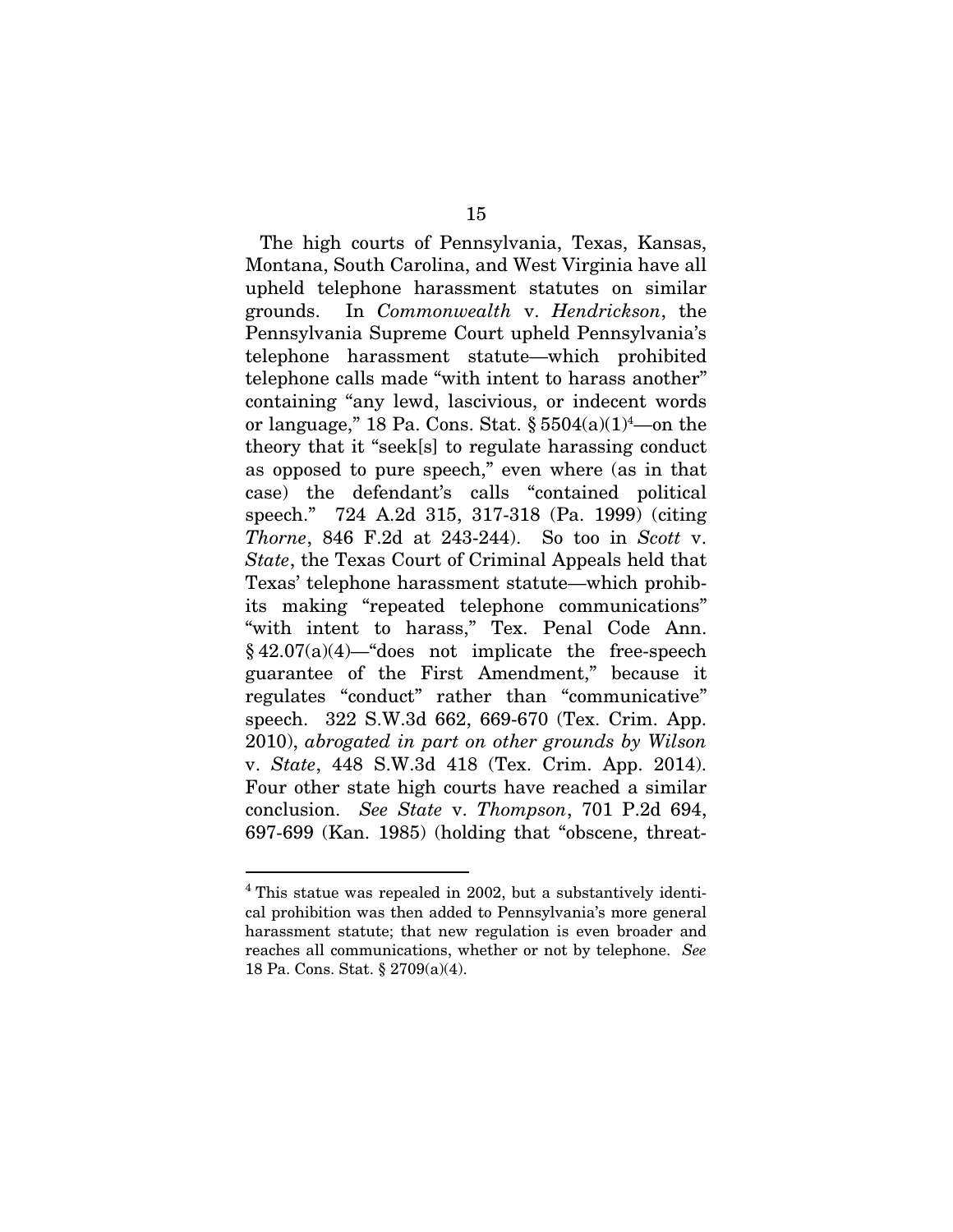ening, or harassing phone calls  $***$  find no protection under the First Amendment"); *State* v. *Dugan*, 303 P.3d 755, 772 (Mont. 2013) (similar); *State* v. *Brown*, 266 S.E.2d 64, 65 (S.C. 1980) (similar); *State*  v. *Calvert*, No. 15-0195, 2016 WL 3179968, at \*5 (W. Va. June 3, 2016) (reaffirming the court's holding in *Thorne*, 333 S.E.2d at 819).

The intermediate courts of several states have issued similar rulings. *See, e.g.*, *State* v. *Camp*, 295 S.E.2d 766, 768 (N.C. Ct. App.) (upholding North Carolina telephone harassment statute on the ground that it "prohibits conduct rather than speech"), *appeal dismissed for want of substantial question*, 299 S.E.2d 216 (N.C. 1982); *State* v. *Hagen*, 558 P.2d 750, 753 (Ariz. Ct. App. 1976) (holding that harassing speech by telephone statute "find[s] no protection under the First Amendment"). Most pertinent here, the Washington Court of Appeals has held that Washington's telephone harassment statute is constitutional because it "regulates conduct with minimal impact on speech," and because "the implicated speech receives little or no constitutional protection." *State* v. *Dyson*, 872 P.2d 1115, 1120 (Wash. Ct. App.), *review denied*, 886 P.2d 1133 (Wash. 1994).

In the decision below, the Ninth Circuit expressly aligned itself with these courts. Washington's telephone harassment statute provides—in terms nearly indistinguishable from the laws upheld by other States and Circuits—that telephone calls are illegal if they are made "with intent to harass, intimidate, torment or embarrass" the recipient, and they contain "any lewd, lascivious, profane, indecent, or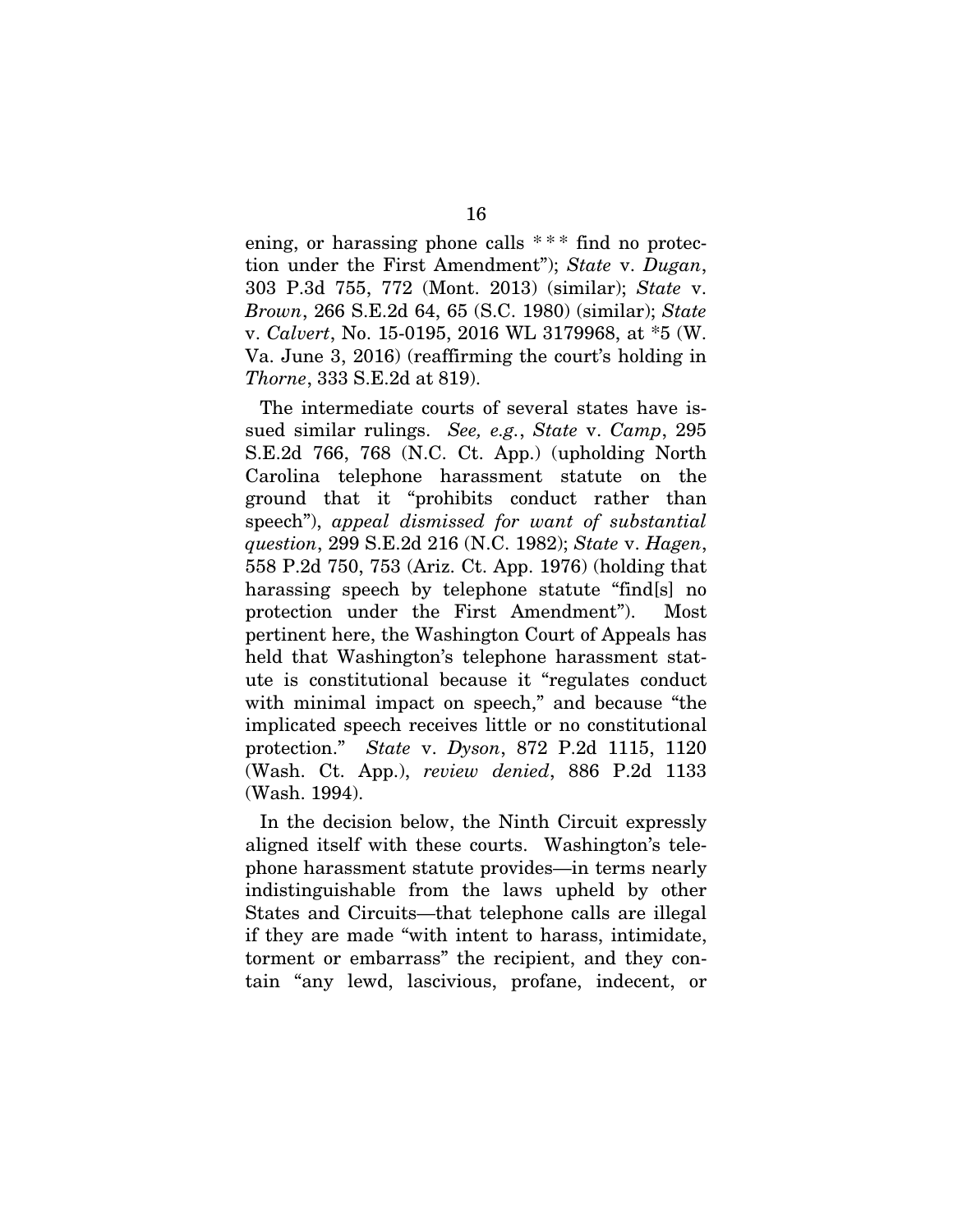obscene words or language." Wash. Rev. Code  $§ 9.61.230(1)(a)$ . Agreeing with the "other circuits" and the "many state courts" that have "uph[eld] telephone harassment statutes against First Amendment challenge," the panel majority reasoned that this statute "regulates nonexpressive conduct and does not implicate First Amendment concerns." Pet. App. 10a-13a. And that was so, the panel maintained, even though Waggy "included some criticism of the government" in his calls. *Id.* at 9a. In its view, Waggy "was convicted for his conduct, not for speech protected by the First Amendment." *Id.* at 13a.

## B. Two Circuits And Six State High Courts Hold That Telephone Harassment Statutes Are Either Facially Invalid Or Unconstitutional As Applied To Speech On Matters Of Public Concern.

In sharp contrast, two Circuits, six state high courts, and a number of state intermediate courts hold that telephone harassment statutes regulate speech protected by the First Amendment. And, as a consequence, they have either invalidated such statutes as facially overbroad; held that they may not constitutionally be applied to speech, like Waggy's, that addresses matters of public concern; or adopted limiting constructions of those laws to avoid serious constitutional concerns.

The leading case on this side of the split is *United States* v. *Popa*, 187 F.3d 672 (D.C. Cir. 1999), which the panel below disagreed with and dismissed as inconsistent with the "great weight of authority," Pet. App. 9a n.5. In *Popa*, the defendant placed a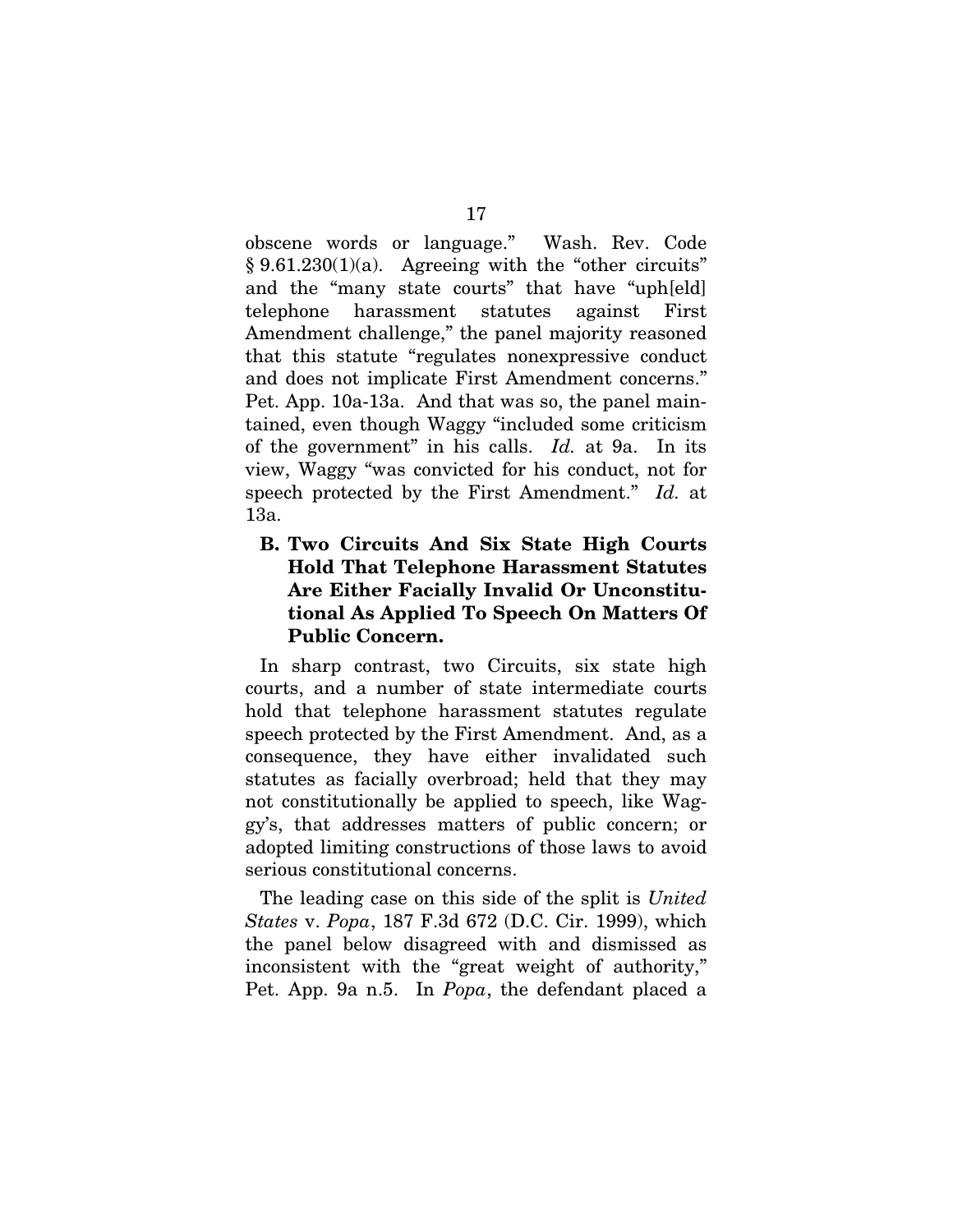series of calls to the office of Eric Holder, then the U.S. Attorney for the District of Columbia, in which Popa mixed racial epithets with complaints that the office had "violated  $***$  [his] rights." 187 F.3d at 673-674. The Government prosecuted Popa under the federal telephone harassment statute, charging him with making calls "without disclosing [his] identity and with intent to annoy, abuse, threaten, or harass." *Id.* at 674 (quoting 47 U.S.C. § 223(a)(1)(C)).

The D.C. Circuit began by observing that that this statute "appears" to be content-based, because its "prohibition depend[s] upon the content of the call." *Id.* at 675. But the court found that it did not need to resolve that question, because the law regulates both " 'speech' and 'nonspeech' elements," and so is subject to at least "intermediate scrutiny." *Id.* at 676 (citation omitted); *see also id.* at 679 (Randolph, J., concurring) (agreeing that "[t]o characterize anonymous telephone calls intended to annoy or harass as 'conduct' rather than speech is to confuse the analysis"). It concluded that application of the statute to Popa could "not survive even that less searching inquiry." *Id.* at 676 (majority opinion).

The principal problem, the D.C. Circuit explained, was that the statute extends to a broad swathe of "public or political discourse." *Id.* at 676-677. Among other things, the court noted that the law applies to calls in which "the caller has an intent to verbally 'abuse' a public official for voting a particular way on a public bill, 'annoy' him into changing a course of public action, or 'harass' him until he addresses problems previously left unaddressed." *Id.* Yet "the statute could have been drawn more nar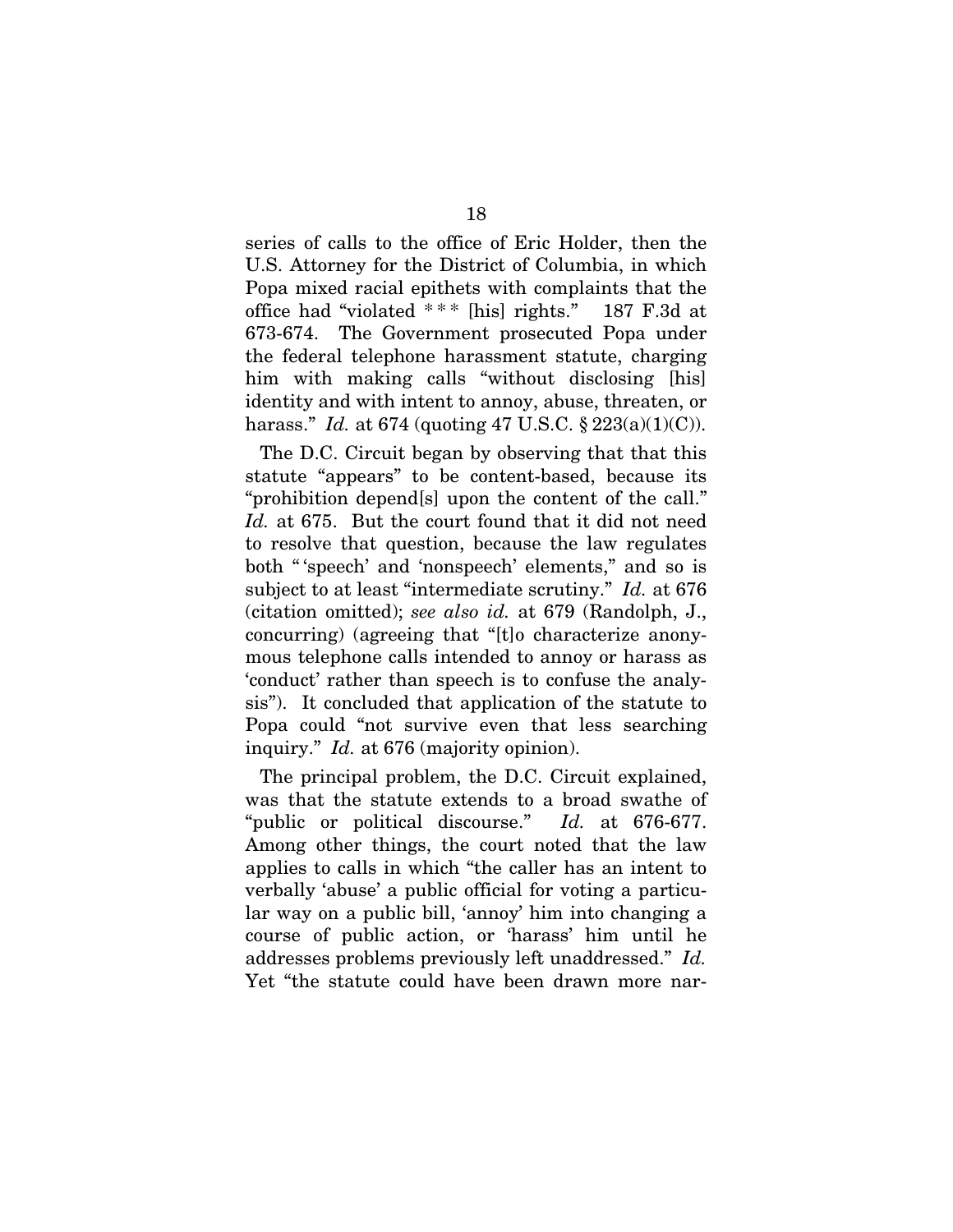rowly, without any loss of utility to the Government, by excluding from its scope those who intend to engage in public or political discourse." *Id.* at 677. For instance, while the Government may have a legitimate interest in preventing callers from "tying up someone's line with a flood of calls," "[p]unishment of those who use the telephone to communicate a political message is obviously not 'essential to the furtherance of that interest.'" *Id.*  (quoting *United States* v. *O'Brien*, 391 U.S. 367, 377 (1968)). That meant that Popa's conviction could not stand: "complaints about the actions of a government official were a significant component of his calls," and so the statute was "unconstitutional as applied to his conduct." *Id.* at 677-678.<sup>5</sup>

The Third Circuit embraced similar reasoning in *Government of Virgin Islands* v. *Vanterpool*, 767 F.3d 157 (3d Cir. 2014). There, the Third Circuit considered the prosecution of Earl Vanterpool, who was convicted of violating the Virgin Islands' telephone harassment statute when he made harassing calls to

<sup>&</sup>lt;sup>5</sup> The Sixth Circuit has indicated that it shares this view: It "acknowledge[d]" that the federal telephone harassment statute "may have unconstitutional applications," such as where a person is "charged with placing anonymous telephone calls to a public official with the intent to annoy him or her about a political issue." *United States* v. *Bowker*, 372 F.3d 365, 379 (6th Cir. 2004) (citing *Popa*, 187 F.3d at 677-678), *vacated on other grounds*, 543 U.S. 1182 (2005). But the court determined that any such overbreadth "can be cured on a case-by-case basis" through as-applied challenges. *Id.* at 380 (citation omitted); *see People* v. *Taravella*, 350 N.W.2d 780, 784 (Mich. Ct. App. 1984) (similar).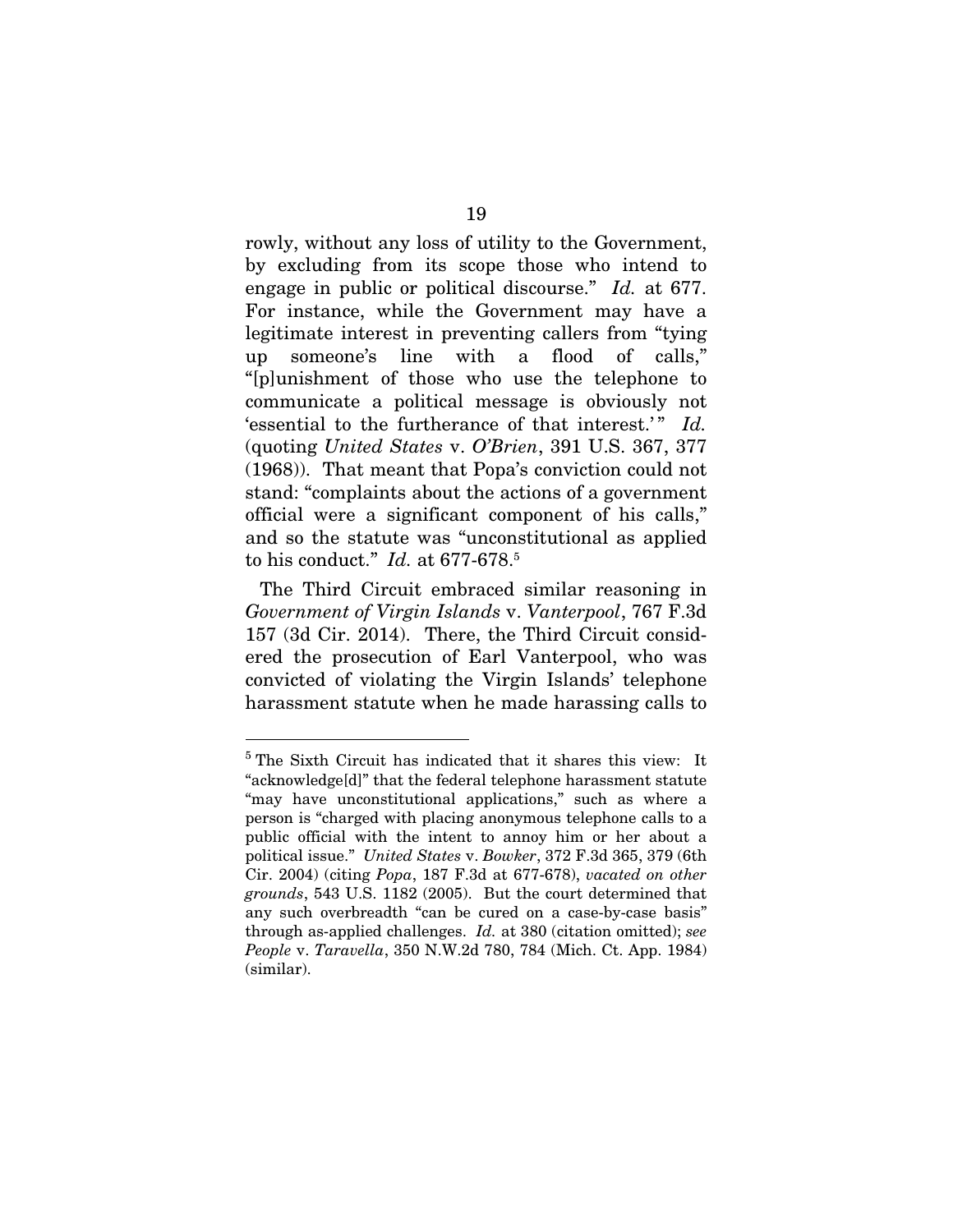an ex-girlfriend. *Id.* at 160; *see* V.I. Code Ann. tit. 14, § 706(1) (criminalizing the actions of anyone who "with intent to harass or alarm another person \* \* \* communicates \* \* \* by telephone \* \* \* in a manner likely to harass or alarm"). The Third Circuit explained that Vanterpool's communications "are the kind of *communicative* speech that implicates the First Amendment," because they "do not fall into one of the defined categories of unprotected speech such as defamation, incitement, obscenity, or child pornography." *Vanterpool*, 767 F.3d at 167 (emphasis in original). Moreover, the court observed that the statute "is especially repugnant to the First Amendment" because "unpleasant discourse \* \* \* still falls under the protection of the First Amendment" even if it is "annoy[ing]." *Id.* at 167-168. Accordingly, the court found that the statute had to be "carefully tailored to avoid constitutional vulnerability," and "would likely have been found unconstitutional" had Vanterpool's attorney raised the issue in the district court. *Id.* at 168. But because his attorney did not do so, the court remanded the case to determine whether that oversight constituted deficient performance. *Id.* at 169.<sup>6</sup>

<sup>6</sup> The *Vanterpool* court distinguished an earlier Third Circuit precedent—*United States* v. *Lampley*, 573 F.2d 783 (3d Cir. 1978)—in part because the harassment statute the Third Circuit upheld in *Lampley* regulated "only conduct '*solely* intending to harass'" and hence did not sweep in as much protected speech as the statute at issue in *Vanterpool* or in this case. *Vanterpool*, 767 F.3d at 167 (emphasis added).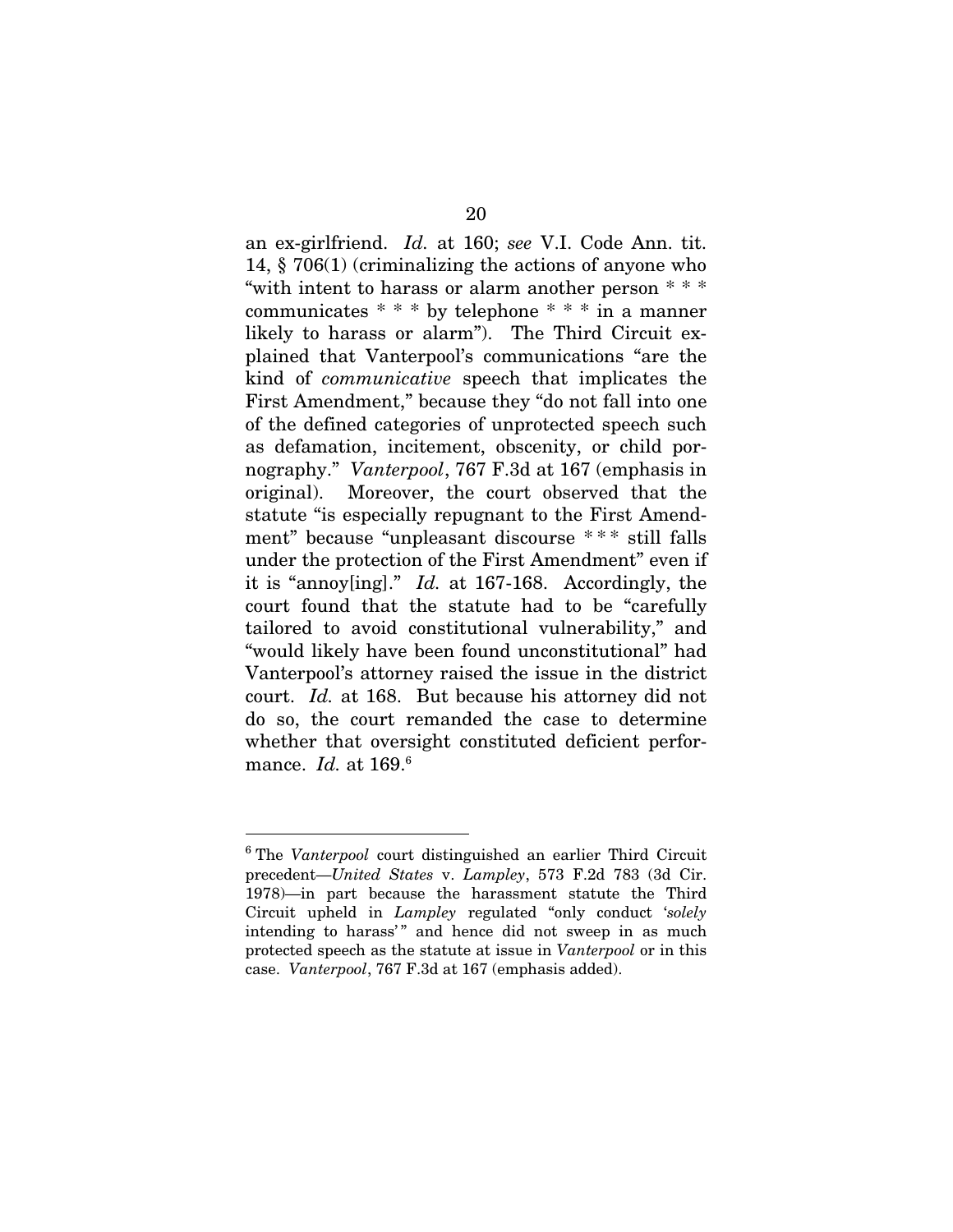The New York Court of Appeals reached a similar conclusion in *People* v. *Golb*, 15 N.E.3d 805 (N.Y. 2014). It invalidated as unconstitutionally overbroad New York's telephone harassment statute, which prohibited communicating "by telephone'" "with intent to harass, annoy, threaten or alarm another person \* \* \* in a manner likely to cause annoyance or alarm." *Id.* at 813 (quoting N.Y. Penal Law  $§ 240.30(1)(a)$ . The Court of Appeals explained that "any proscription of pure speech must be sharply limited to words which, by their utterance alone, inflict injury or tend naturally to evoke immediate violence." *Id.* (citation omitted)*.* Because the law was not restricted to such speech, but instead barred "any communication that has the intent to annoy," the court concluded that it lacked "the constitutionally necessary limitations on its scope." *Id.* at 813-814 (citation omitted); *see People* v. *Marquan M.*, 19 N.E.3d 480, 487 (N.Y. 2014) (reaffirming that "the First Amendment protects annoying and embarrassing speech").

In *People* v. *Klick*, the Illinois Supreme Court applied similar logic to invalidate Illinois's telephone harassment statute. 362 N.E.2d 329, 330, 332 (Ill. 1977). That law made it a crime when someone, "[w]ith intent to annoy another, makes a telephone call." *Id.* at 330 (quoting Ill. Rev. Stat. ch. 38, par.  $26-1(a)(2)$  (1973)). The court explained that this statute "sweeps too broadly," because there are "many instances when \* \* \* one may communicate with another with the possible intention of causing a slight annoyance in order to emphasize an idea or opinion, or to prompt a desired course of action that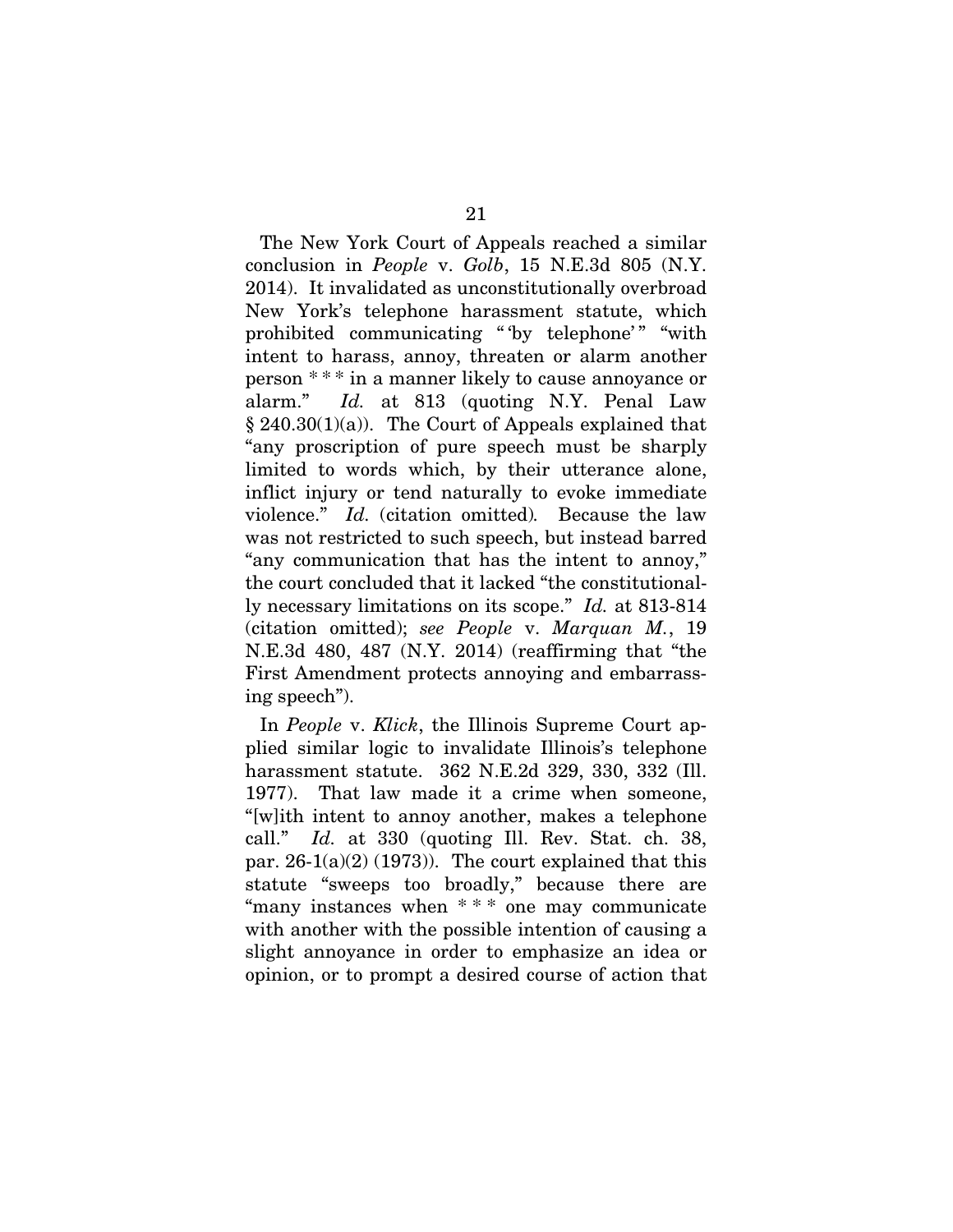one is legitimately entitled to seek." *Id.* at 331. For instance, the court observed that a call may be "made \* \* \* by an irate citizen, perturbed with the state of public affairs, who desires to express his opinion to a public official." *Id.* at 331-332. "First [A]mendment protection is not limited to amiable communications," the court concluded, and so Illinois' law was impermissibly overbroad. *Id.* at 332.<sup>7</sup>

The high courts of New Hampshire, Iowa, Colorado, and Missouri have all issued similar rulings. In *State* v. *Brobst*, the New Hampshire Supreme Court invalidated a statute "virtually identical" to the Illinois law struck down in *Klick*, explaining that it too "cover[ed] a substantial amount of protected First Amendment speech." 857 A.2d 1253, 1255-57 (N.H. 2004). In *State* v. *Fratzke*, the Iowa Supreme Court held Iowa's telephone harassment statute unconstitutional as applied to a communication complaining of a state trooper's conduct, on the ground that "no language short of 'fighting words' may serve to defeat or criminalize the sender's message" where it has a "legitimate purpose." 446 N.W.2d 781, 785 (Iowa 1989). So too in *Bolles* v. *People*, 541 P.2d 80, 82-83 (Colo. 1975) (striking down Colorado's telephone harassment statute as overbroad), and *State* v. *Vaughn*, 366 S.W.3d 513, 519-520 (Mo. 2012) (invalidating Missouri's telephone harassment statute on the basis that it could have a "chilling effect upon

<sup>&</sup>lt;sup>7</sup> The Illinois Legislature subsequently narrowed the statute to apply only to true threats, and the Illinois Supreme Court upheld the revised statute against First Amendment challenge. *See People* v. *Parkins*, 396 N.E.2d 22 (Ill. 1979).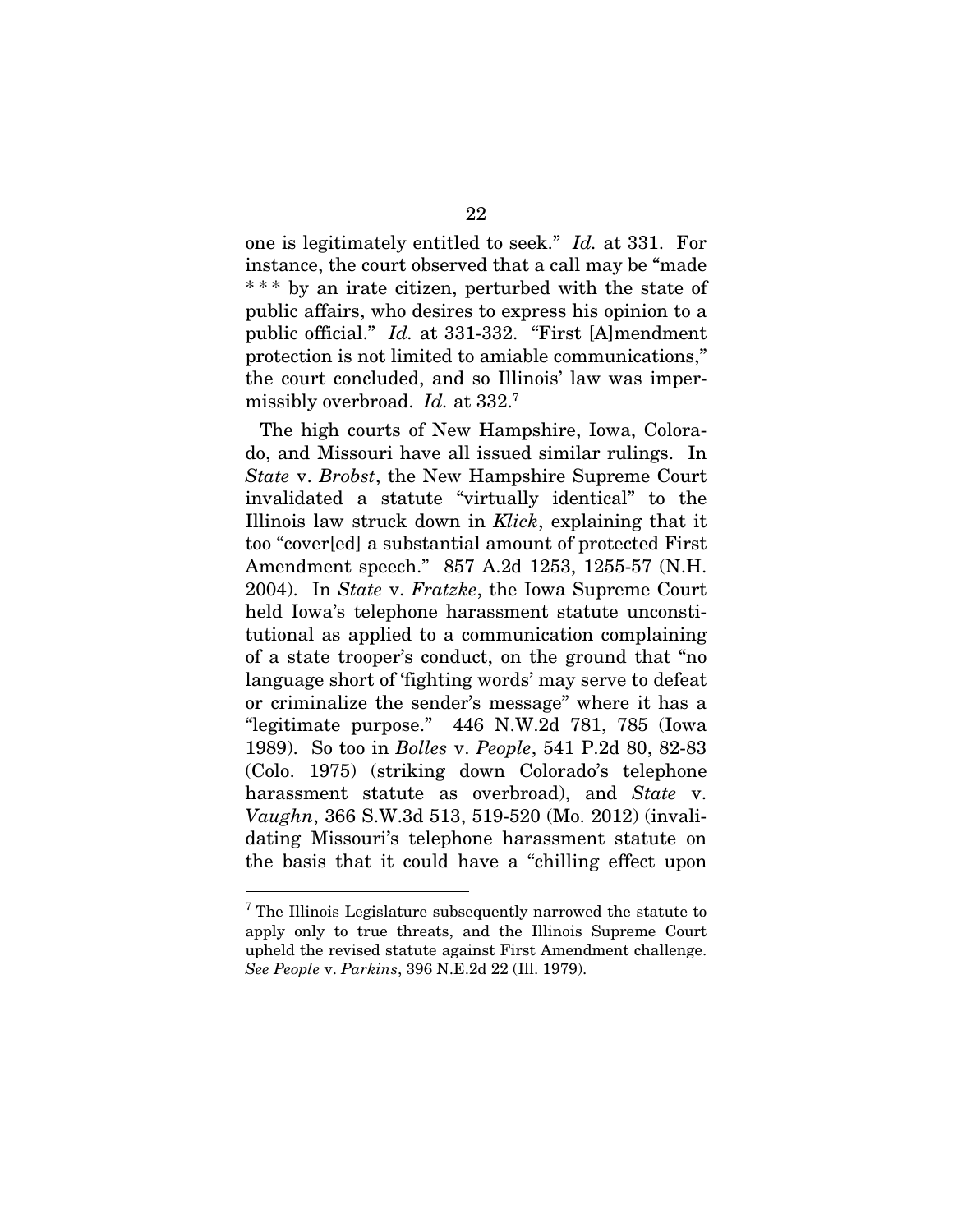political speech as well as everyday communications").

Intermediate courts in several States have struck down telephone harassment statutes on similar grounds. *See, e.g.*, *State* v. *Peterson*, --- N.W.2d ---, 2019 WL 6691516, at \*5-6 (Minn. Ct. App. Dec. 9, 2019) (invalidating Minnesota's telephone harassment statute as overbroad); *Provo City* v. *Whatcott*, 1 P.3d 1113, 1115 (Utah Ct. App. 2000) (same, with respect to Utah telephone harassment statute); *State*  v. *Dronso*, 279 N.W.2d 710, 714 (Wis. Ct. App. 1979) (same, for Wisconsin's telephone harassment statute).

Finally, several jurisdictions have adopted limiting constructions of their telephone harassment statutes to avoid the same constitutional concerns identified by courts on the latter side of the split. Some states have construed their telephone harassment statutes as limited to "fighting words," "true threats," "obscenity," or other recognized categories of unprotected speech to avoid constitutional problems. *See, e.g.*, *State* v. *Moulton*, 78 A.3d 55, 71 (Conn. 2013). And others have construed their statutes as limited to calls whose purpose is *solely* to harass, so as to exclude calls that include some "legitimate purpose," such as making complaints to the government. *See, e.g.*, *Bachowski* v. *Salamone*, 407 N.W.2d 533, 539 (Wis. 1987); *McKillop* v. *State*, 857 P.2d 358, 364-365 (Alaska Ct. App. 1993); *Galloway* v. *State*, 781 A.2d 851, 878-880 (Md. 2001); *State* v. *Stephens*, 807 P.2d 241, 244 (N.M. Ct. App. 1991).

\* \* \* \*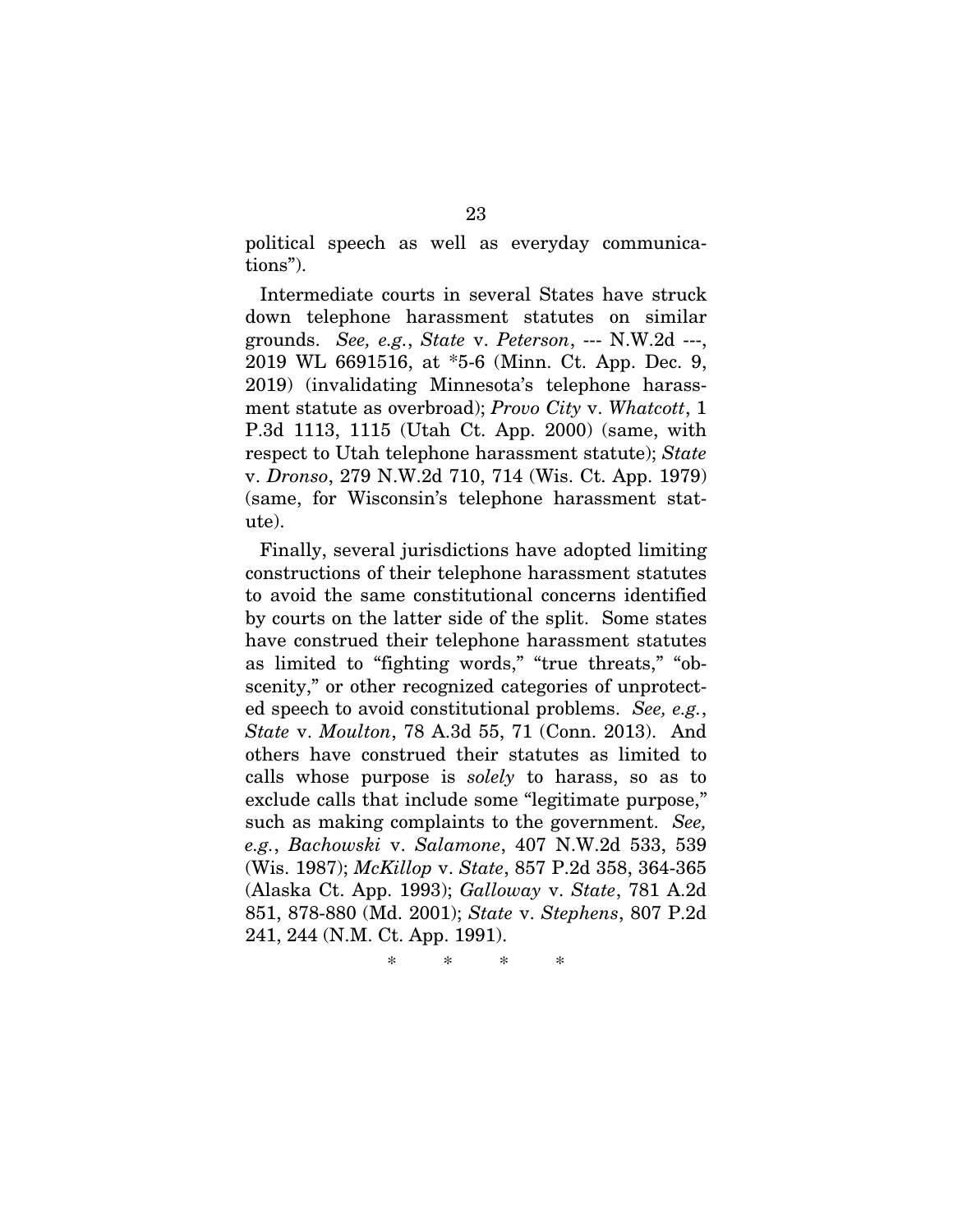In short, the lower courts are intractably divided over the constitutionality of telephone harassment statutes—both facially and as applied to individuals like Waggy. Rather than abating over time, moreover, that split has dramatically deepened. In recent years, *nine* jurisdictions have newly joined the fray, and split 4-5 in their views: the Ninth Circuit (2019), the Eleventh Circuit (2011), and the high courts of Texas (2010) and Pennsylvania (1999) have joined one side of the split; whereas the high courts of New York (2014), Missouri (2014), and New Hampshire (2004), and the Third Circuit (2014) and the D.C. Circuit (1999) have joined the other. Justice White identified the need for the Court to resolve this question in 1980, when the split was in its infancy and only "state appellate courts" had weighed in on the latter side of the split. *Gormley* v. *Dir., Conn. State Dep't of Adult Probation*, 449 U.S. 1023, 1024- 25 (1980) (White, J., dissenting from denial of certiorari) (noting the "obvious tension between our prior cases and the judgment below"). In the intervening decades, that split has severely worsened, making clear that it has no prospect of resolving itself without this Court's intervention.

Furthermore, the split was outcome-determinative in this case. Washington's telephone harassment statute is materially indistinguishable from the statutes that the high courts of New York, Illinois, New Hampshire, and Colorado struck down as facially unconstitutional, and that the Third Circuit held was "likely" unconstitutional. *See supra* pp. 19- 22. Yet whereas those courts found that this requirement rendered the laws unconstitutional, the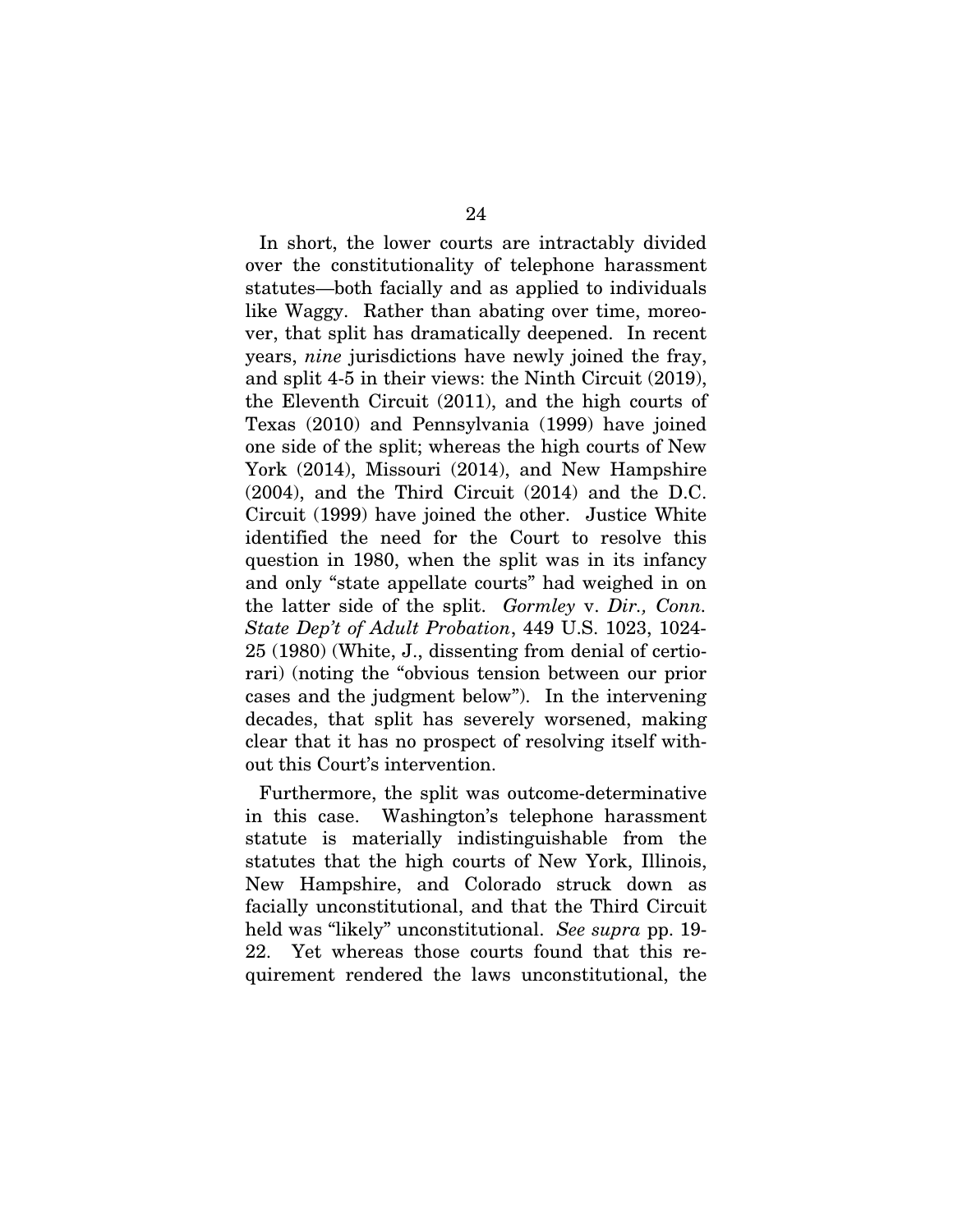Ninth Circuit—like other courts on its side of the split—held that this "specific intent" requirement placed the statute outside the ambit of the First Amendment entirely. *See* Pet. App. 9a, 11a.

Courts on the other side of the split would also have found the Washington statute unconstitutional specifically as applied to Waggy. The D.C. Circuit and several state high courts have held that it is unconstitutional to apply telephone harassment statutes to calls in which individuals discuss matters of political or public concern, such as complaints about the conduct of a government official. *See, e.g.*, *Popa*, 187 F.3d at 677-678; *Fratzke*, 446 N.W.2d at 785. And, here, "despite its vulgarity and harassing nature," Waggy's calls entailed "complaints about the actions of a government official." Pet. App. 14a, 16a (Tashima, J., dissenting). In the calls that served as the basis for his conviction, Waggy demanded delivery of the "property" and "money" he believed he was owed by the VA in compensation for his unpaid medical bills, and asked an official at a VA center to "do [her] fucking job and to fucking listen." *Id.* at 4a-5a (majority opinion). That speech, while intemperate, addressed matters of public concern, and did so with greater clarity than the language several other courts have found protected. *See, e.g.*, *Popa*, 187 F.3d at 673-674 (describing "the most nearly lucid passage" in which the caller expressed his grievance using racial epithets); *see also Brobst*, 857 A.2d at 1255-57; *Klick*, 362 N.E.2d at 331; *Bolles*, 541 P.2d at 82-83.

Nor would Waggy's speech fall within any of the limiting constructions that courts on the other side of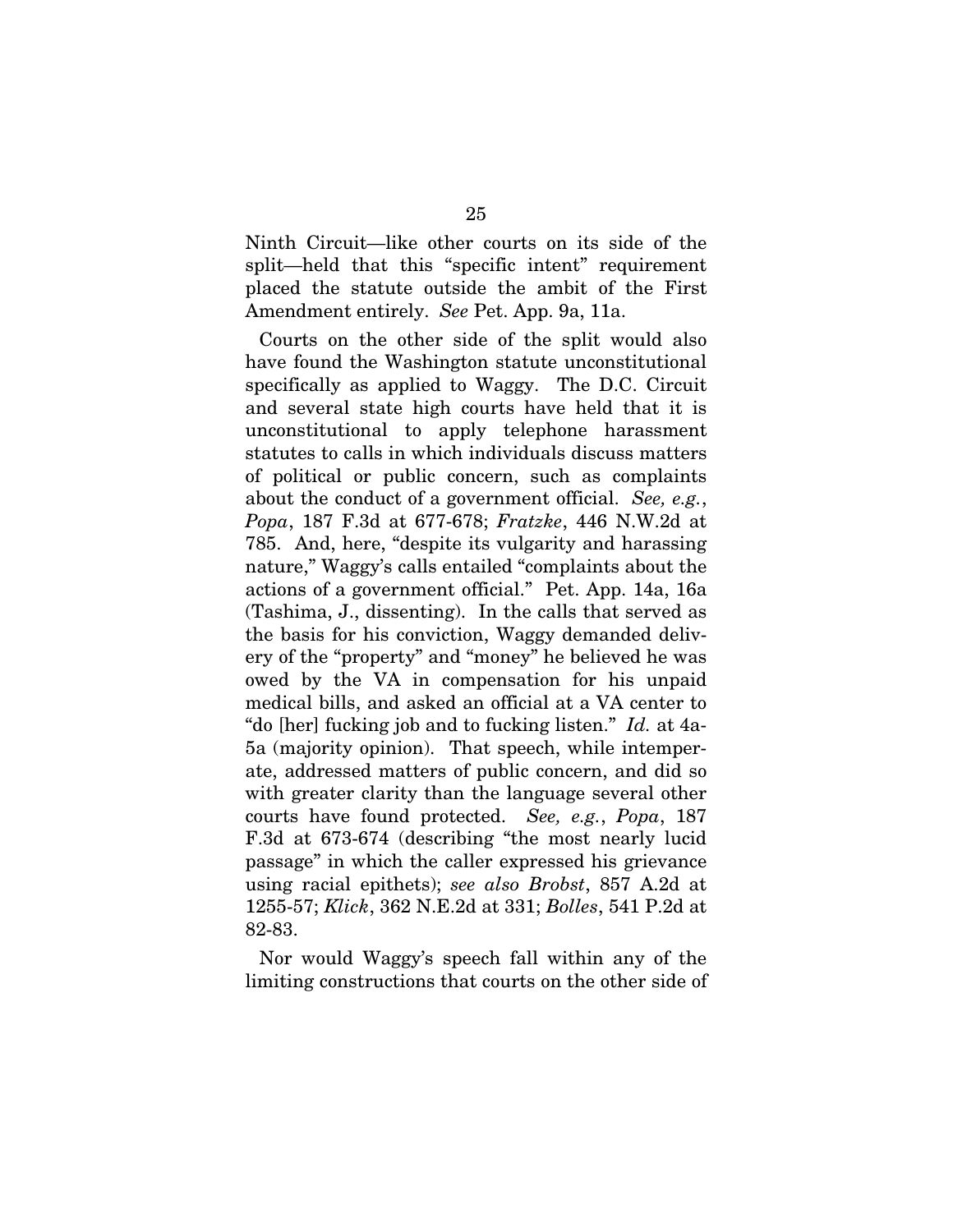the split have placed on telephone harassment statutes to avoid First Amendment problems. It did not involve fighting words or true threats, as illustrated by the prosecution's voluntary dismissal of two counts that would have charged him with threatening speech. *See supra* p. 7 n.1. And as even the majority acknowledged, Waggy's speech was not made *solely* for the purpose of harassment. Pet. App. 9a (admitting that Waggy "included some criticism of the government" in his calls). Had Waggy's case arisen in any of at least eight other jurisdictions, his conviction would have been struck down as unconstitutional. This Court should grant certiorari and ensure that regional differences in courts' understanding of the First Amendment do not subject some individuals to prosecution for speech that other courts would deem constitutionally protected.

### II. THE DECISION BELOW CONFLICTS WITH THIS COURT'S FIRST AMENDMENT PRECEDENTS.

This Court should also grant certiorari because the decision below, and the numerous decisions that have applied similar logic to uphold telephone harassment statutes, are flatly irreconcilable with this Court's precedents.

1. The First Amendment guarantees a marketplace of ideas that is "uninhibited, robust, and wide-open." *New York Times Co.*, 376 U.S. at 270. To safeguard that protection, this Court has time and again held that governments may not demand that individuals speak in a way that is "palatable" to their listeners. *Cohen* v. *California*, 403 U.S. 15, 25 (1971). Ideas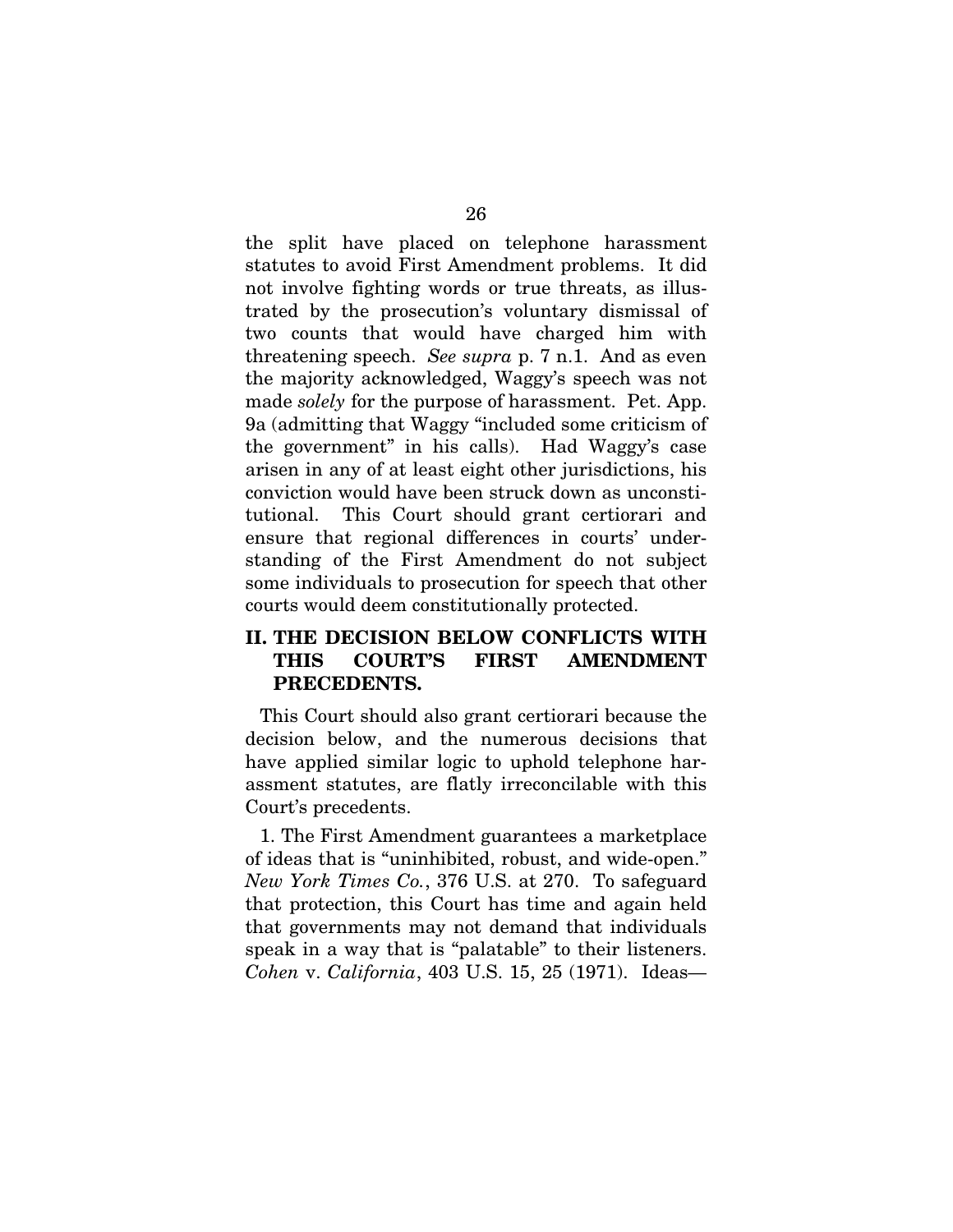even powerful ideas—may be expressed through language that is "vehement, caustic, and sometimes unpleasantly sharp," *New York Times Co.*, 376 U.S. at 270, or in ways that are "upsetting or arouse[ ] contempt," *Snyder* v. *Phelps*, 562 U.S. 443, 458 (2011). That such language may shock or annoy does not remove it from First Amendment protection. On the contrary, this Court has consistently overturned prosecutions for intemperate or offensive speech: It has invalidated the prosecution of a man who wore a jacket reading "Fuck the Draft," *Cohen*, 403 U.S. at 16; vacated a damages award against protestors who picketed a military funeral with signs stating "God Hates Fags," *Snyder*, 562 U.S. at 448, and struck down an ordinance that barred any speech "annoying to persons passing by," *Coates* v. *City of Cincinnati*, 402 U.S. 611, 611-612 (1971). "One of the prerogatives of American citizenship is the right to criticize public men and measures—and that means not only informed and responsible criticism but the freedom to speak foolishly and without moderation." *Baumgartner* v. *United States*, 322 U.S. 665, 673-674 (1944).

Washington's telephone harassment statute—like the similarly broad statutes enacted by several other states—contravenes these bedrock principles. Indeed, the law runs afoul of at least two separate strands of this Court's First Amendment doctrine.

*First*, Washington's statute restricts speech on "matters of public concern." *Snyder*, 562 U.S. at 451- 452 (citation omitted). As the D.C. Circuit observed of a closely similar statute, this law bars "calls to public officials where \* \* \* the caller has an intent to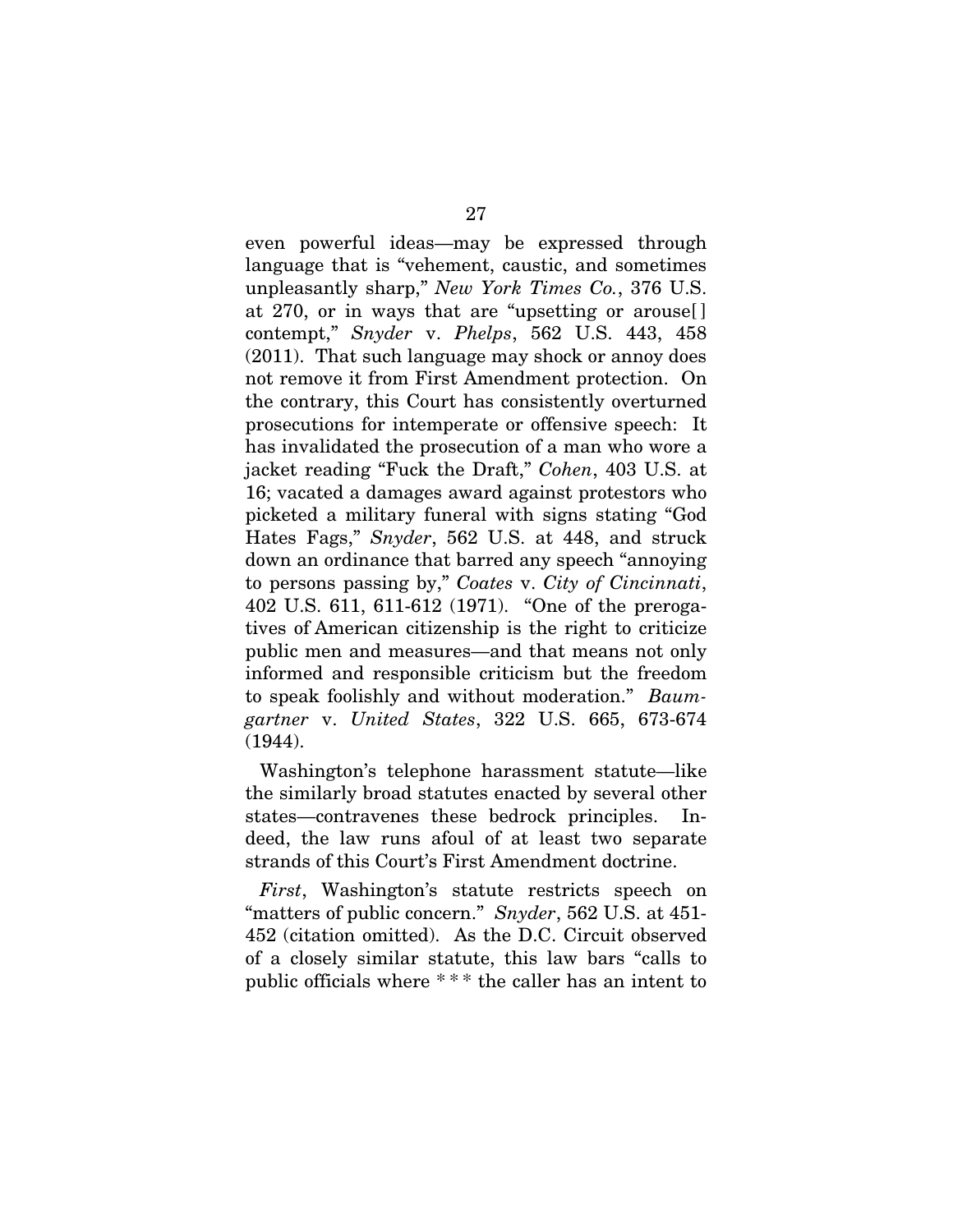verbally '[embarrass]' a public official for voting a particular way on a public bill  $***$  or 'harass' him until he addresses problems previously left unaddressed." *Popa*, 187 F.3d at 676-677. That is precisely how the statute was applied here: Waggy was prosecuted for calling his local VA office to express his severe dissatisfaction that the government had not reimbursed his medical care or responded appropriately to his complaints. Pet. App. 2a, 4a-5a. These complaints about the conduct and responsiveness of the government, made to a government official at a government office, are core political speech. *Id.* at 14a, 16a-17a (Tashima, J., dissenting); *see, e.g.*, *California Motor Transp. Co.* v. *Trucking Unlimited*, 404 U.S. 508, 510 (1972). They are accordingly entitled to "special protection" under the First Amendment. *Snyder*, 562 U.S. at 452 (quoting *Connick* v. *Myers*, 461 U.S. 138, 145 (1983)).

*Second*, Washington's telephone harassment law is impermissibly content-based. "[A]s a general matter, the First Amendment means that government has no power to restrict expression because of its message, its ideas, its subject matter, or its content." *United States* v. *Stevens*, 559 U.S. 460, 468 (2010) (citation omitted); *see also Brown* v. *Entm't Merchs. Ass'n,* 564 U.S. 786, 790-791 (2011); *Ashcroft* v. *ACLU*, 535 U.S. 564, 573 (2002). Yet the Washington statute expressly prohibits speech based on the speaker's "words" and "language": It states that harassing telephone calls are unlawful where they are made "[u]sing any lewd, lascivious, profane, indecent, or obscene words or language, or suggesting the commission of any lewd or lascivious act." Wash. Rev.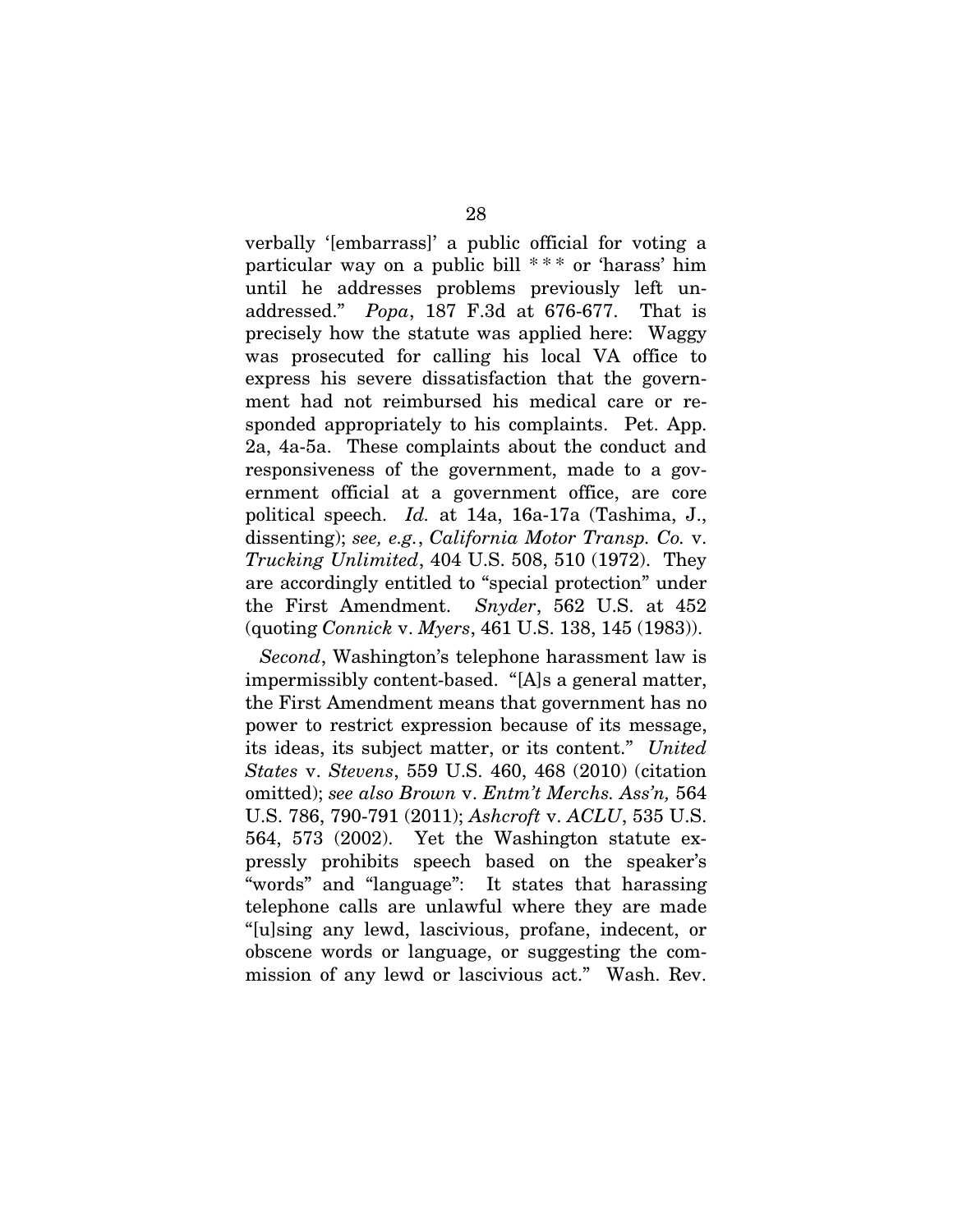Code  $§ 9.61.230(1)(a)$ . Thus, a person who places a harassing telephone call and uses "lewd" language is guilty of a gross misdemeanor, whereas a person who makes an otherwise identical call but sticks to the Queen's English is not. That is a textbook contentbased restriction. *See, e.g.*, *FCC* v. *Pacifica Found.*, 438 U.S. 726, 744 (1978) (deeming it "clear" that a restriction on "indecent language" is "based in part on its content"); *Cohen*, 403 U.S. at 26 (the government cannot "forbid particular words without also running a substantial risk of suppressing ideas in the process"); *cf. Iancu* v. *Brunetti*, 139 S. Ct. 2294, 2297 (2019) (invalidating prohibition on "disparag[ing]" trademarks).

Because of its dual constitutional defects, Wash. Rev. Code  $\S 9.61.230(1)(a)$  cannot constitutionally be applied to Waggy unless it "satisf[ies] strict scrutiny"—that is, it "must be narrowly tailored to serve a compelling government interest." *Pleasant Grove City* v. *Summum*, 555 U.S. 460, 469 (2009). But Washington's statute cannot survive heighted judicial scrutiny of any kind. Pet. App. 17a (Tashima, J., dissenting). Even if the aims that the law seeks to advance—avoiding unwanted calls and preventing harassment—are considered compelling, the Ninth Circuit and the Government have offered no reason why its impositions on protected speech are "narrowly tailored" to achieve those aims. Many states have limited their telephone harassment statutes to unprotected categories of speech, like threats and obscenity, without evident harm to their effectiveness. *See supra* p. 23. Other states have drafted or construed their statutes so that they prohibit only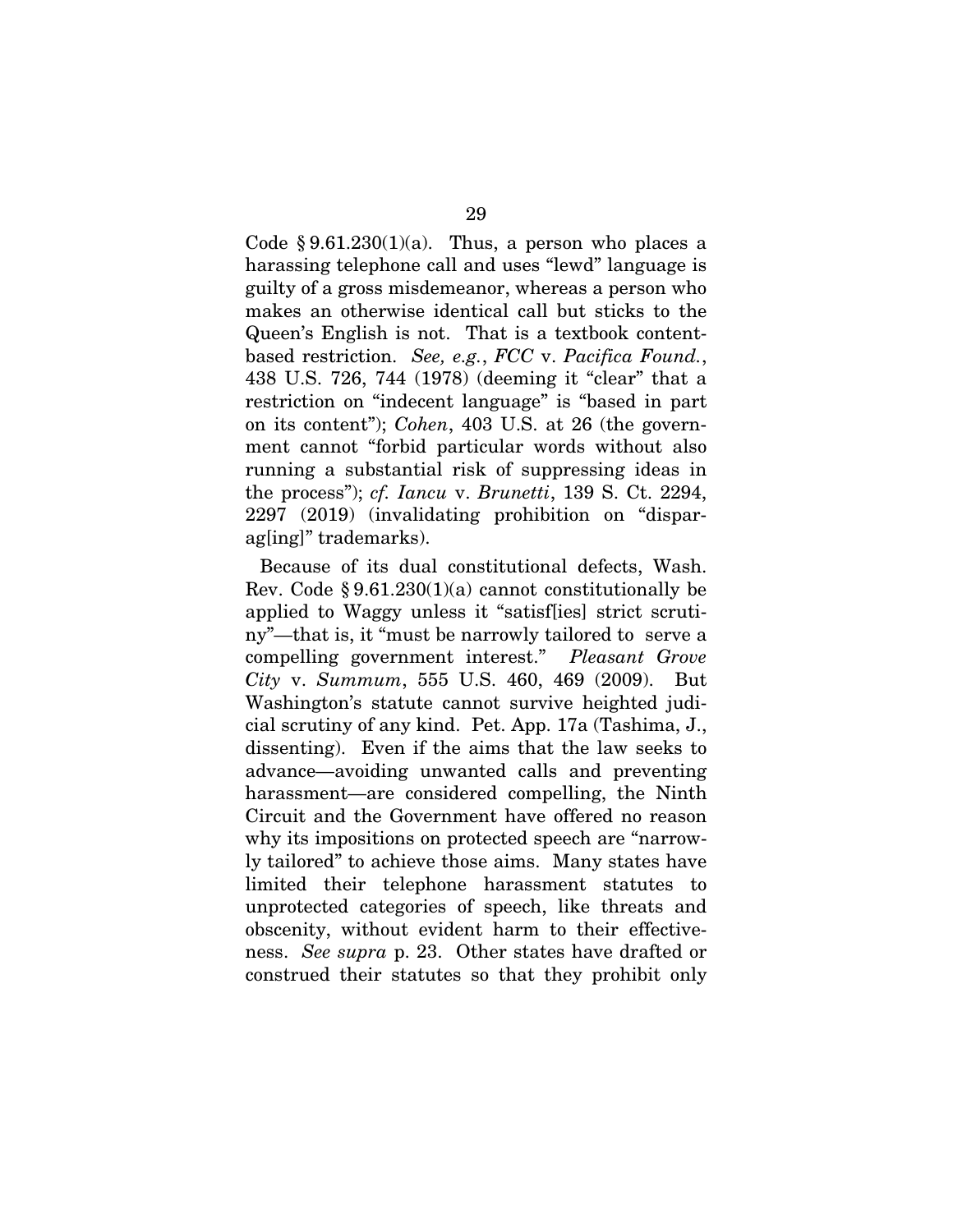those calls that have *no* legitimate purpose, thereby excluding public speech entirely from their scope. *See id*. And still others—including Washington, in a separate subsection of the same statute—have enacted time, place, and manner restrictions that appear to achieve most if not all of the law's aims. *See, e.g.*, Wash. Rev. Code § 9.61.230(1)(b).<sup>8</sup> That these narrower measures were available to Washington, and have in fact been enacted by many jurisdictions, defeats any contention that Washington needed to engage in content discrimination or censor political speech to achieve its aims.

2. The Ninth Circuit and other lower courts have offered several rationales why telephone harassment statutes like Washington's—and their application to individuals like Waggy in particular—are exempt from First Amendment scrutiny. None passes muster.

Several lower courts, including the Ninth Circuit, have reasoned that telephone harassment laws like Washington's are exempt from First Amendment scrutiny because, by barring only those communications with an "intent to harass," these laws restrict "nonexpressive conduct" rather than speech. Pet. App. 10a-13a (citing cases). That is a puzzling characterization. The fact that speech is uttered with a particular intent does not transform it into

<sup>&</sup>lt;sup>8</sup> Notably, the jury found Waggy not guilty of the only charge based entirely on Wash. Rev. Code § 9.61.230(1)(b), which stemmed from Waggy's unanswered calls. Pet. App. 3a, 5a, 51a.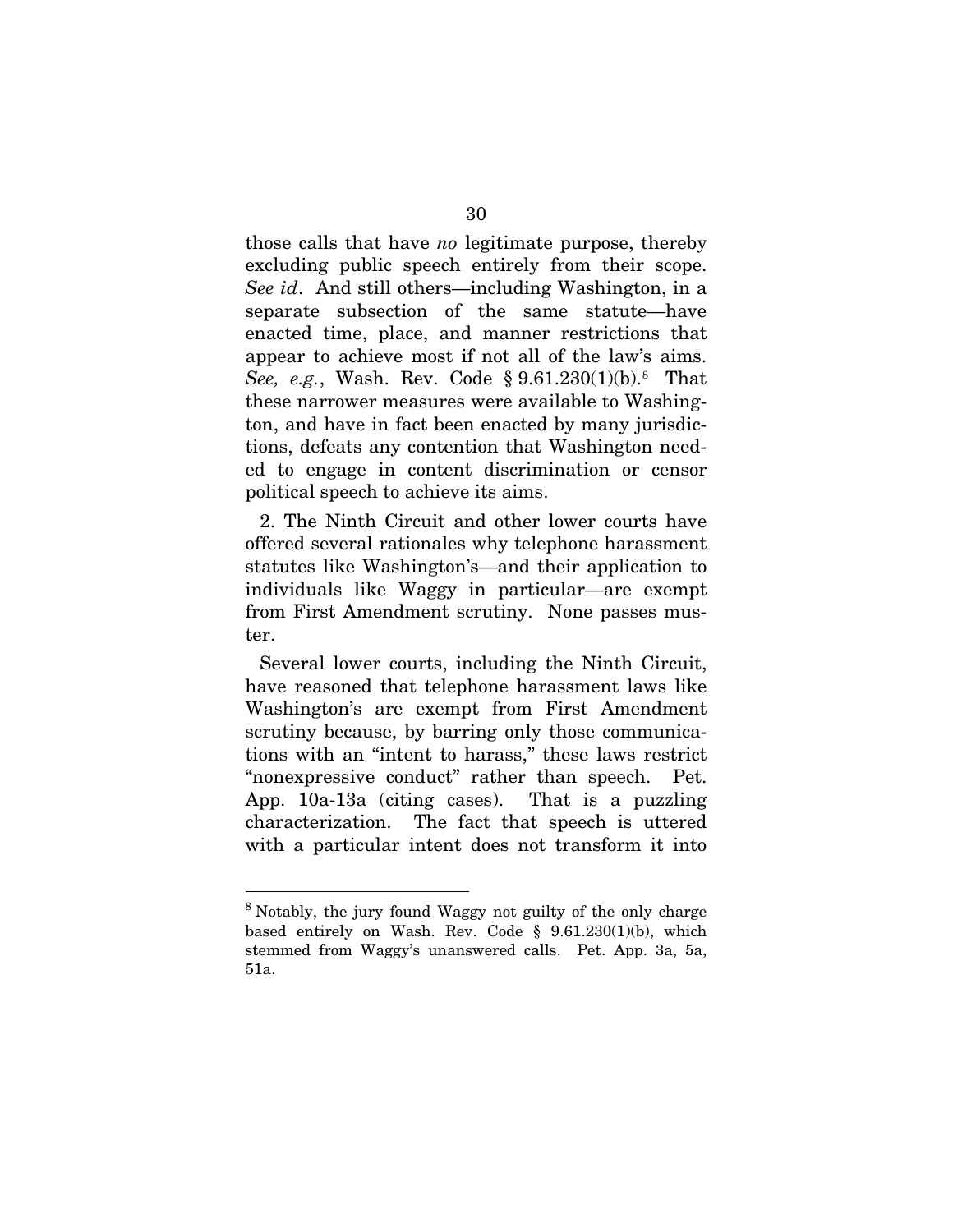unprotected conduct; a political protest made for vindictive reasons is no less protected than one made for lofty reasons. *See FEC* v. *Wisconsin Right To Life, Inc.*, 551 U.S. 449, 468 (2007) (lead op.) (A "speaker's motivation is entirely irrelevant to the question of constitutional protection." (citation omitted)). Further, telephone harassment laws sweep into their prohibition speech that is plainly communication—namely, the calls themselves, and the ideas and thoughts the caller wishes to express through them. *See Cohen*, 403 U.S. at 18 (holding that a conviction that punishes "the fact of communication" is a restriction "upon 'speech'" (citation omitted)). That is particularly clear in the case of Washington's law, which expressly restricts the "words [and] language" a caller may utter. Wash. Rev. Code  $\S 9.61.230(1)(a)$ . If a restriction on the use of particular words is not a speech restriction, then nothing is. *See* Eugene Volokh, *The "Speech Integral to Criminal Conduct" Exception*, 101 Cornell L. Rev. 981, 1039 (2016).

In any event, even if a caller's harassing intent were conceived of as conduct separable from the speech itself, that would not exempt Washington's telephone harassment statute from First Amendment scrutiny. It would simply mean that the law regulates " 'speech' and 'nonspeech' elements [that] are combined in the same course of conduct," and so must satisfy intermediate rather than strict scrutiny. *O'Brien*, 391 U.S. at 376-377; *see Popa*, 187 F.3d at 676. As Judge Tashima explained below, the law cannot meet even that diminished standard. Pet.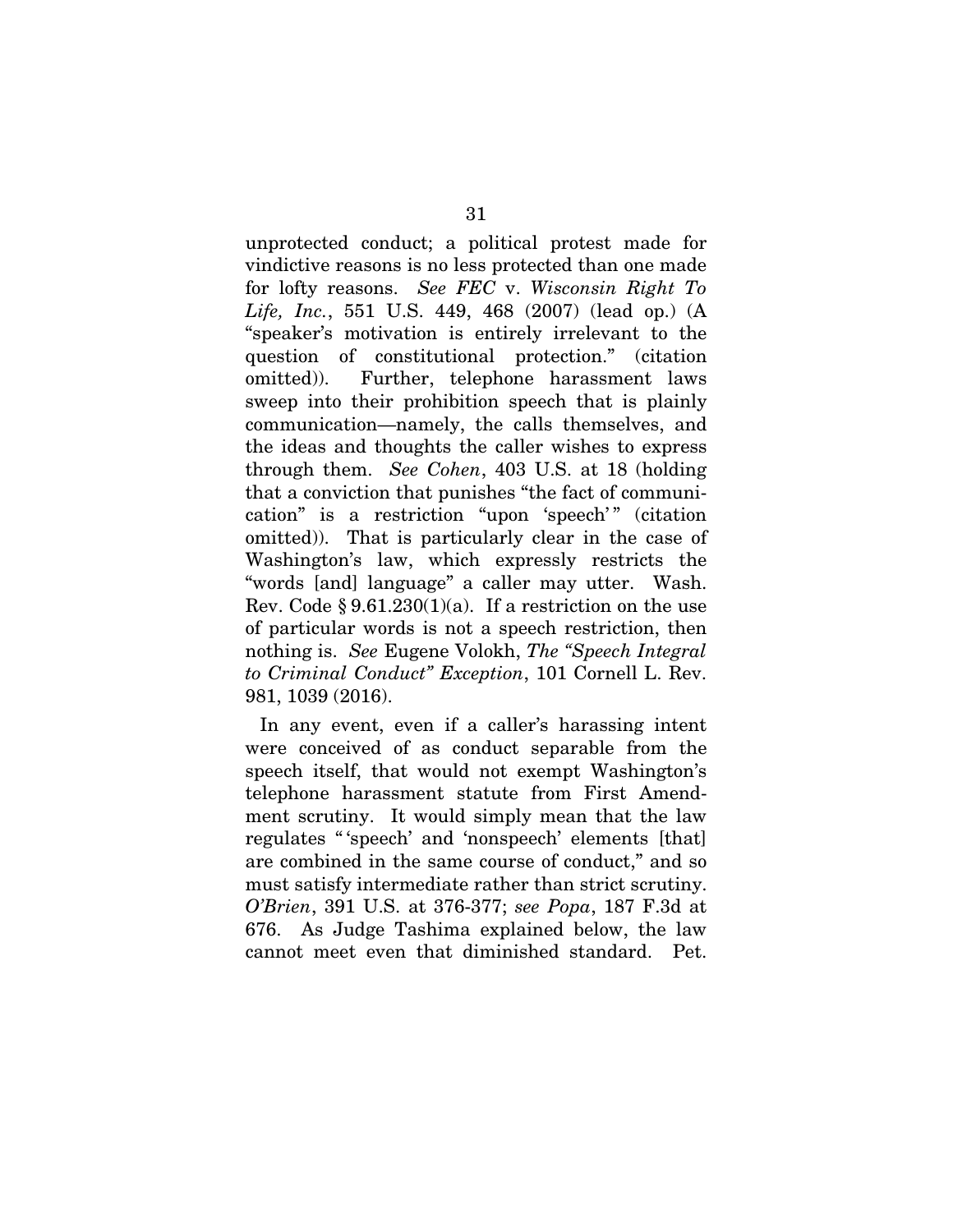App. 17a (Tashima, J., dissenting); *see supra* pp. 10- 11.

Some lower courts have also suggested that "harassment" is a type of speech categorically outside the ambit of the First Amendment. *See, e.g.*, *Eckhardt*, 466 F.3d at 943-944. That too is wrong. " 'From 1791 to the present' \* \* \* the First Amendment has 'permitted restrictions upon the content of speech in a few limited areas,'" and harassment is not one of them. *Stevens*, 559 U.S. at 468 (listing obscenity, defamation, fraud, incitement, and speech integral to criminal conduct as traditionally proscribable categories). Nor is harassing speech "part of a long (if heretofore unrecognized) tradition of proscription." *Entm't Merchants*, 564 U.S. at 792. To the contrary, this Court has repeatedly held that the First Amendment protects speech that is "annoying," *Coates*, 402 U.S. at 615, or that is "offensive and embarrassing to those exposed to" it, *Carey* v. *Population Servs. Int'l*, 431 U.S. 678, 701 (1977); *see Street*  v. *New York*, 394 U.S. 576, 592 (1969) ("[T]he public expression of ideas may not be prohibited merely because the ideas are themselves offensive to some of their hearers."). Simply put, "[t]here is no categorical 'harassment exception' to the First Amendment's free speech clause." *Saxe*, 240 F.3d at 204 (Alito, J.).

Nor is there a categorical exclusion from the First Amendment for speech that is "lewd, lascivious, profane, [or] indecent." Wash. Rev. Stat. § 9.61.230(1)(a). Although "obscenity" falls outside the protection of the First Amendment, "indecency" does not. *See Reno* v. *ACLU*, 521 U.S. 844, 874 (1997). And the Washington courts have expressly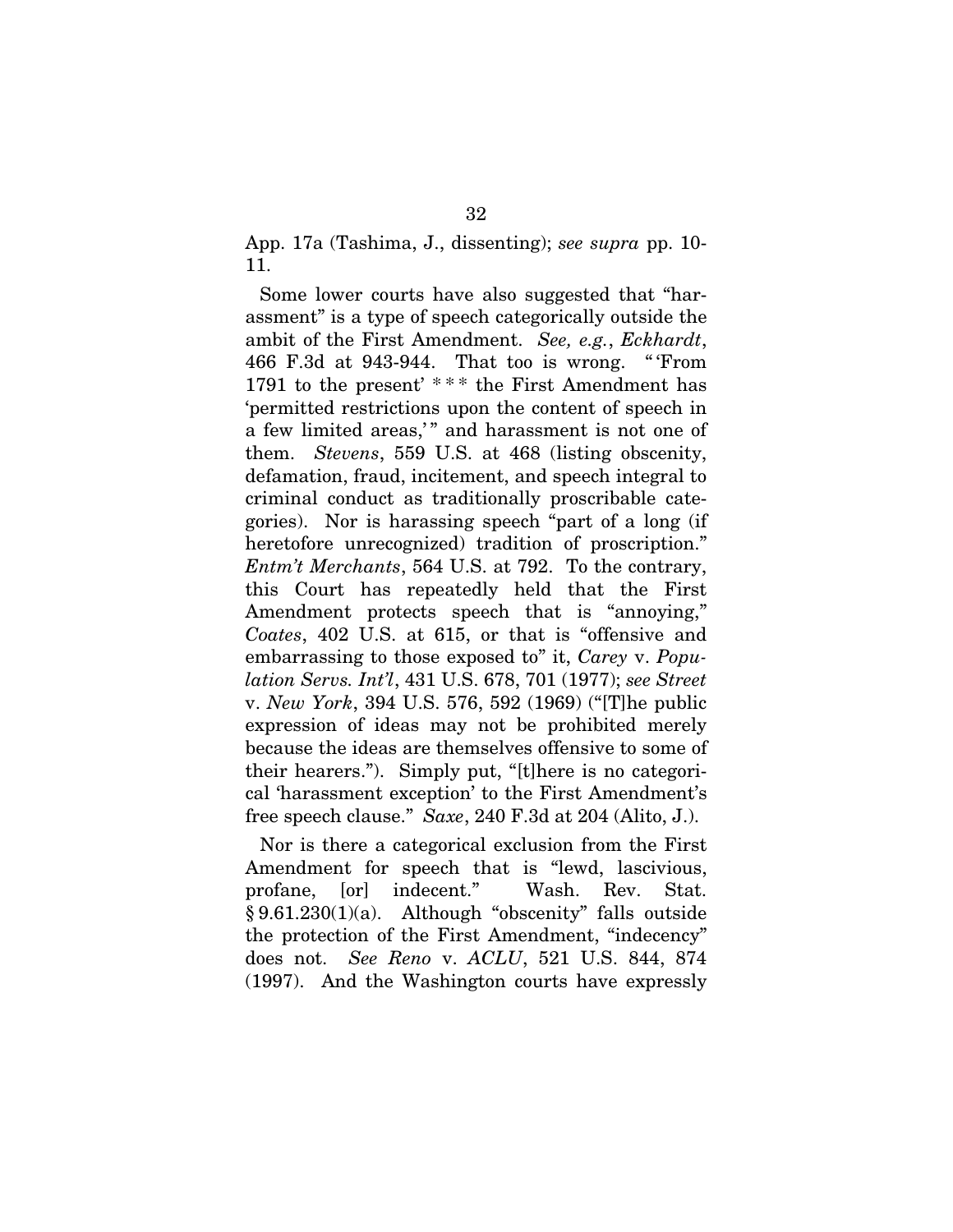held that the Washington telephone harassment statute prohibits "'indecent' speech," as distinguished from obscenity. *Dyson*, 872 P.2d at 1119-20; *see* Pet. App. 27a (instructing Waggy's jury that the law prohibits "indecent" speech, and that "indecent" means "not decent, such as: grossly improper or offensive, unseemly, inappropriate").

Indeed, it was precisely because the First Amendment does protect indecent speech that a three-judge district court imposed a limiting construction on a federal telephone harassment statute much like Washington's. In *ApolloMedia Corp.* v. *Reno*, the district court was faced with a provision of the federal telephone harassment statute that, in terms nearly identical to Washington's law, prohibited calls made with "intent to \* \* \* harass" that included "obscene, lewd, lascivious, filthy, or indecent" language. 19 F. Supp. 2d 1081, 1086 & n.7 (N.D. Cal. 1998) (quoting 47 U.S.C. § 223(a)(1)(A)(ii) (West Supp. 1997)). Recognizing that there would be "serious doubts as to the[ ] constitutionality" of this statute if it reached indecent speech, the court construed the law as limited to obscene speech. *Id.* at 1089-96 (citation omitted). This Court then summarily affirmed that judgment. 526 U.S. 1061 (1999).

Washington has not imposed a similar limiting construction on its statute. Like other state telephone harassment statutes, it thus cuts well into the category of protected speech and cannot survive the scrutiny the First Amendment requires.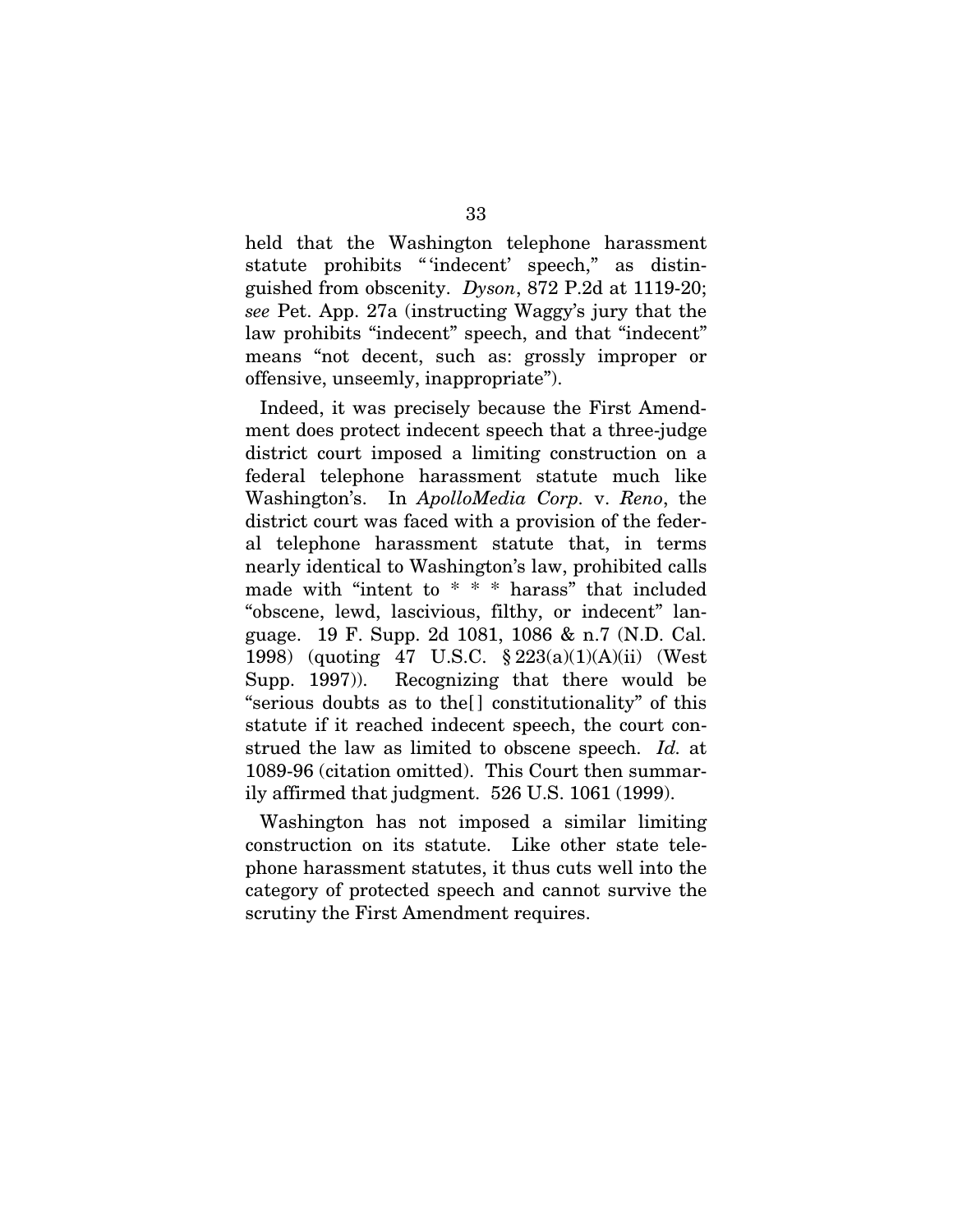### III. THE QUESTION PRESENTED IS OF SUBSTANTIAL IMPORTANCE.

The question presented is in dire need of this Court's review. The large majority of states, as well as the federal government and many local jurisdictions, have enacted laws prohibiting telephone harassment. *See supra* p. 11. These laws directly regulate one of the principal means by which Americans communicate—over the phone—to combat a form of misconduct that, by one estimate, affects over a million individuals each year.<sup>9</sup> In this fraught area, it is of paramount importance that the law strikes a constitutionally permissible balance between the right to speak and the right to be free from harassment.

Lower courts, however, have demonstrably failed in that task. As the pervasive and intractable division in the lower courts makes clear, they cannot even agree as to whether telephone harassment statutes are subject to First Amendment scrutiny in the first place. And many courts have upheld these statutes on deeply spurious grounds—reclassifying speech as conduct, for instance, or inventing a new categorical exclusion from the First Amendment for harassment.

One consequence of this division is that governments' authority to criminalize telephone harassment now varies substantially by jurisdiction. Illinois's high court struck down as incompatible

<sup>9</sup> *See* Office of Justice Programs, U.S. Dep't of Justice, NCJ 224527, *Stalking Victims in the United States – Revised*, at 3-4 (Sept. 2012), https://www.bjs.gov/content/pub/pdf/svus\_rev.pdf.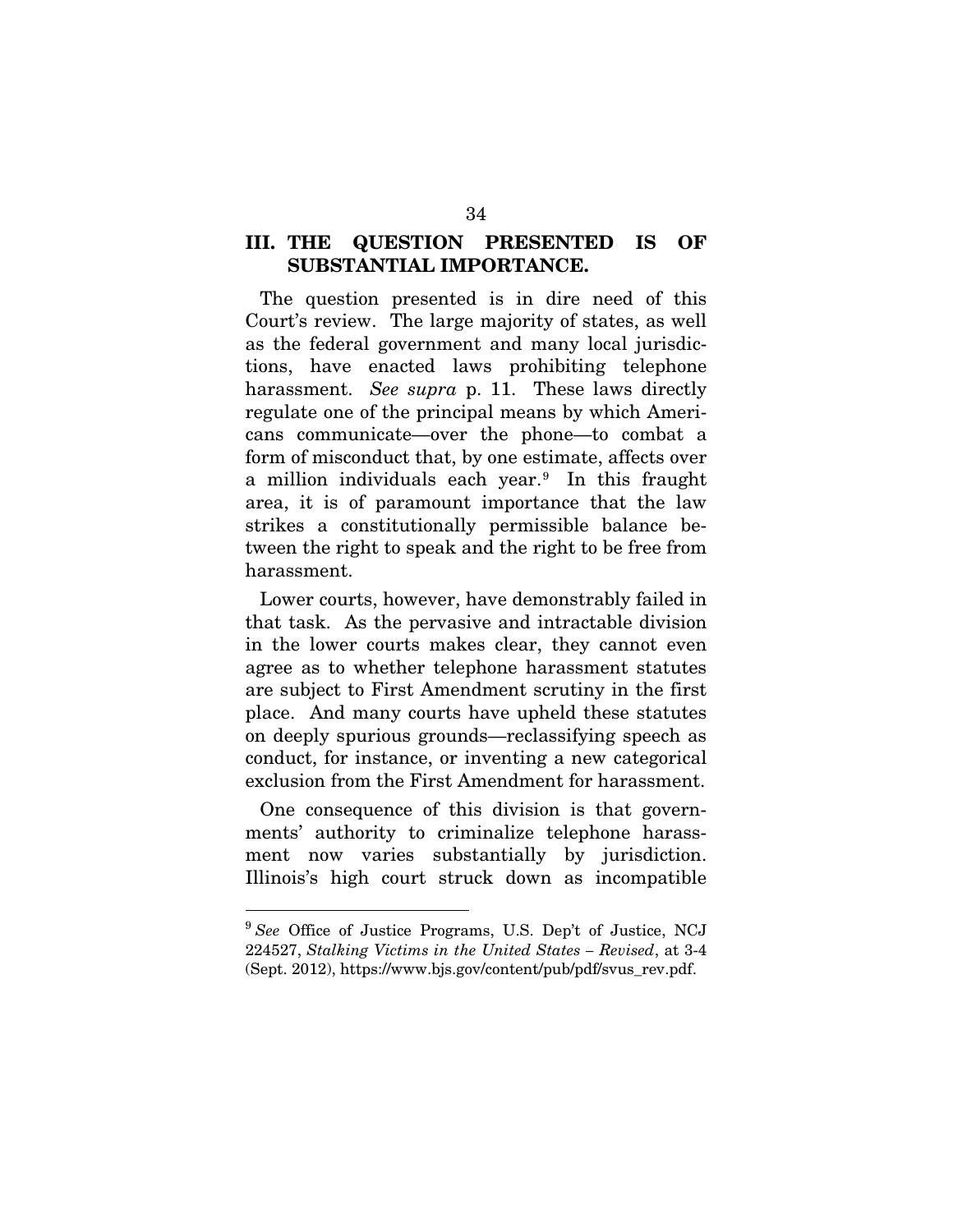with the First Amendment a statute materially indistinguishable from one that Pennsylvania's high court upheld. *Compare Klick*, 362 N.E.2d at 330, *with Hendrickson*, 724 A.2d at 318. The D.C. Circuit found unconstitutional a prosecution that cannot be "meaningfully distinguished" from the prosecution upheld by the Ninth Circuit in this case. Pet. App. 17a (Tashima, J., dissenting). Regardless of which outcome is correct, it is unacceptable for the First Amendment to impose different limitations on state regulatory authority in one State as opposed to another.

Even more problematically, this division has led to different outcomes among federal and state courts within the same circuit. In *Gormley*, the Second Circuit upheld a telephone harassment statute on the same grounds that the New York Court of Appeals rejected in striking down its own State's telephone harassment law in *Golb*. Conversely, in *Vanterpool*, the Third Circuit found a telephone harassment law "likely unconstitutional" for reasons that the Pennsylvania Supreme Court dismissed in *Hendrickson*. As a result, whether a person may constitutionally be prosecuted for telephone harassment in New York and Pennsylvania now depends on whether a federal or a state prosecutor brings the charges. In our federal system, that is intolerable.

This pervasive division also casts a pall over the First Amendment rights of countless Americans. Every day, individuals use the phone to reconnect with family members, conduct business, or order take-out food—as well as to report crimes, register opposition to pending legislation, or complain, some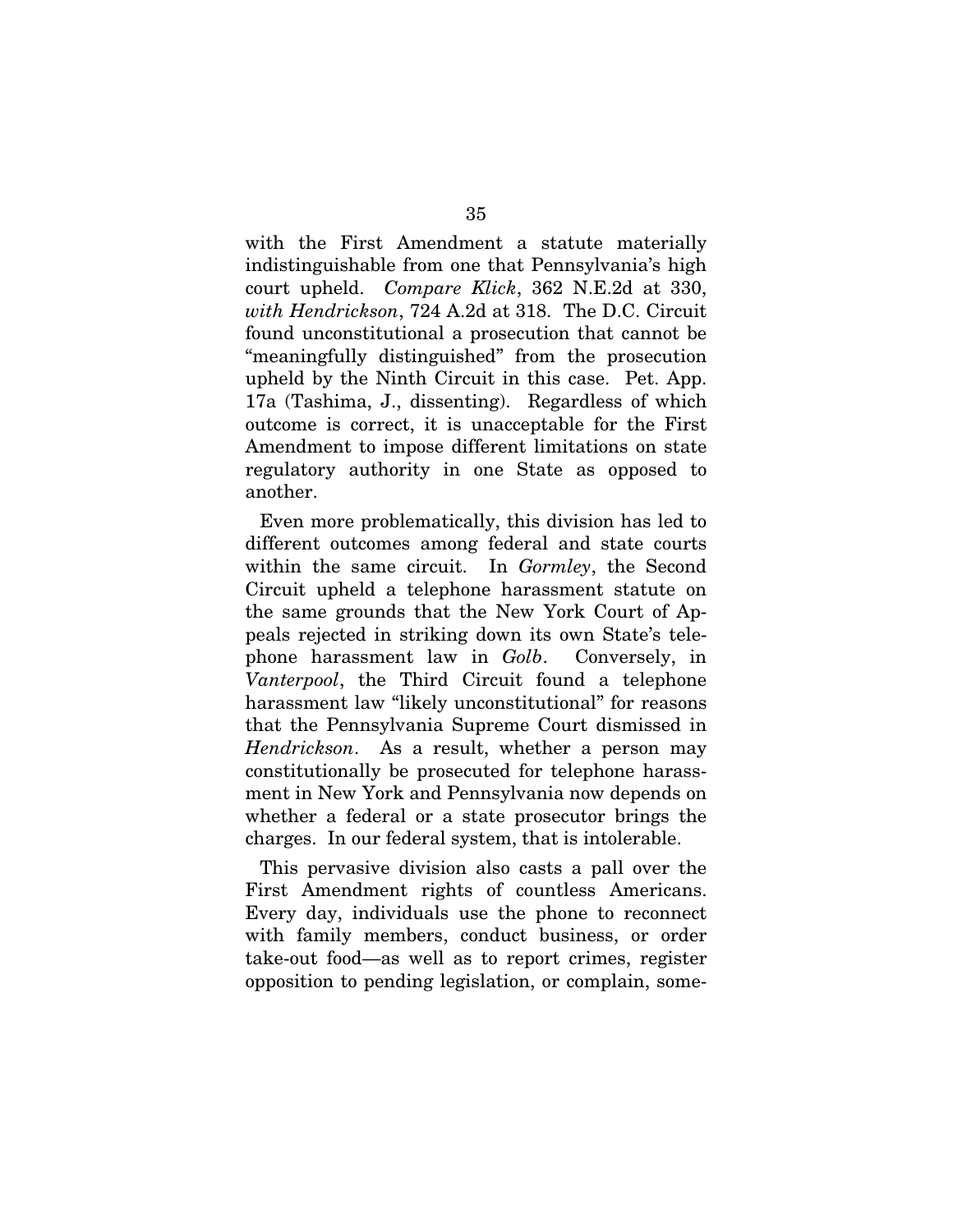times intemperately, to government officials. If prosecutors may charge individuals for "annoying," "embarrassing," or "lewd" and "lascivious" utterances they make on those calls, those prosecutors have the power to chill a wide swathe of speech. The "very existence" of such prosecutions is pernicious, as it "may cause others not before the court to refrain from constitutionally protected speech or expression." *Members of City Council of L.A.* v. *Taxpayers for Vincent*, 466 U.S. 789, 798-799 (1984) (citation omitted); *see also Virginia* v. *Hicks*, 539 U.S. 113, 119 (2003) (explaining that the mere "threat of enforcement of an overbroad law may deter or 'chill' constitutionally protected speech"). And the principal victims of that sweeping prosecutorial power will inevitably be the marginal and the powerless including persons like Robert Waggy, a disabled Marine Corp veteran irate at the VA's failure to pay its bills, who expressed his justified frustration with profane language.

This case presents an ideal vehicle for the Court to at last resolve this question. Washington's telephone harassment statute is representative of telephone harassment statutes throughout the country: It contains *mens rea* and *actus reus* requirements similar to the laws in many other statutes, and presents both constitutional problems—overbreadth and a content-based restriction on speech—that afflict many other statutes. Furthermore, it has been definitively construed by Washington courts, *see* Pet. App. 7a-9a, and was specifically defended by the State of Washington as *amicus* below, ensuring that this Court's review will benefit from the views of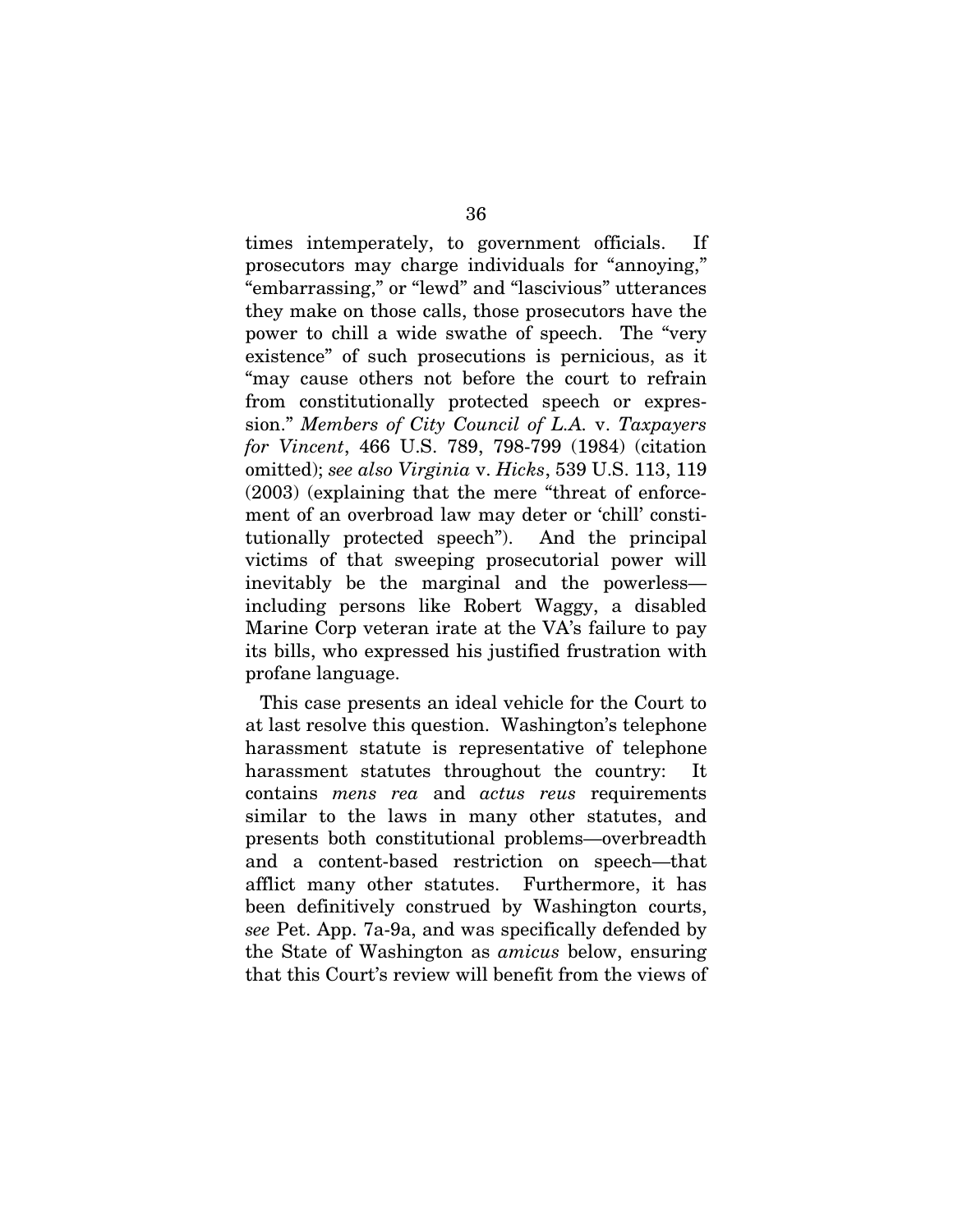both the State and Federal Government and will not be stymied by disputes over the meaning of state law.

What is more, the facts and procedural history of this case cleanly present the relevant issues for this Court's review. Waggy's speech unquestionably involved "some criticism of the government," *id.* at 9a, meaning that the Court will have the option to consider the constitutionality of the law both on its face and as applied to Waggy's statements. And Waggy preserved his First Amendment objections at every stage of the proceedings below, culminating in a published opinion that drew a well-reasoned dissent.

Further, the constitutionality of the statute is dispositive to Waggy's appeal. As the Ninth Circuit explained, the jury returned a general verdict that found Waggy "guilty of subsection  $9.61.230(1)(a)$  or (b) or both." Pet. App. 7a n.4. "Thus, if subsection  $9.61.230(1)(a)$  is unconstitutional, the conviction cannot be upheld." *Id.* This case accordingly presents the perfect opportunity to, at last, bring certainty to the rights of Waggy and other individuals, and to clarify the extent of States' power to criminalize speech over the telephone.